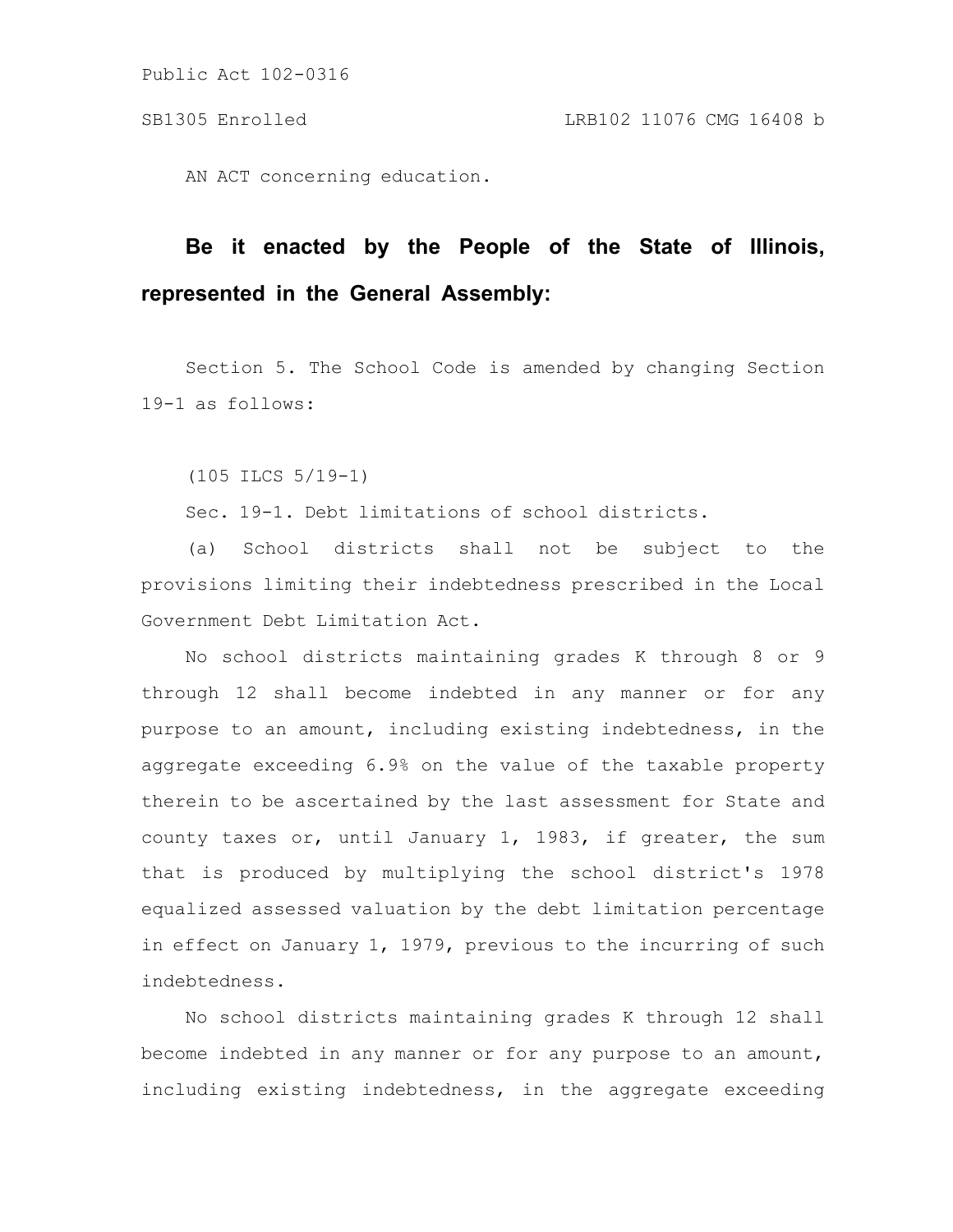### SB1305 Enrolled LRB102 11076 CMG 16408 b

13.8% on the value of the taxable property therein to be ascertained by the last assessment for State and county taxes or, until January 1, 1983, if greater, the sum that is produced by multiplying the school district's 1978 equalized assessed valuation by the debt limitation percentage in effect on January 1, 1979, previous to the incurring of such indebtedness.

No partial elementary unit district, as defined in Article 11E of this Code, shall become indebted in any manner or for any purpose in an amount, including existing indebtedness, in the aggregate exceeding 6.9% of the value of the taxable property of the entire district, to be ascertained by the last assessment for State and county taxes, plus an amount, including existing indebtedness, in the aggregate exceeding 6.9% of the value of the taxable property of that portion of the district included in the elementary and high school classification, to be ascertained by the last assessment for State and county taxes. Moreover, no partial elementary unit district, as defined in Article 11E of this Code, shall become indebted on account of bonds issued by the district for high school purposes in the aggregate exceeding 6.9% of the value of the taxable property of the entire district, to be ascertained by the last assessment for State and county taxes, nor shall the district become indebted on account of bonds issued by the district for elementary purposes in the aggregate exceeding 6.9% of the value of the taxable property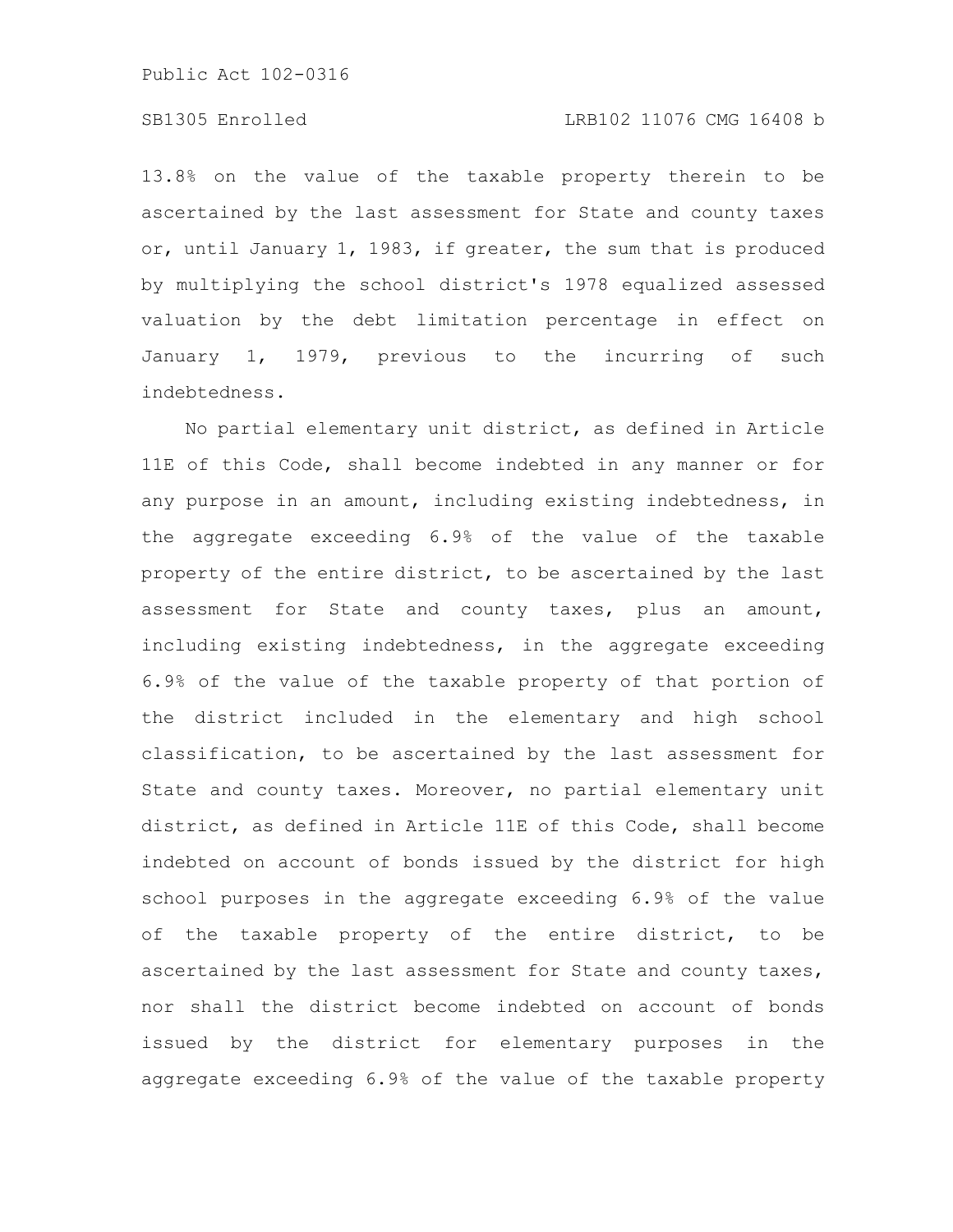for that portion of the district included in the elementary and high school classification, to be ascertained by the last assessment for State and county taxes.

Notwithstanding the provisions of any other law to the contrary, in any case in which the voters of a school district have approved a proposition for the issuance of bonds of such school district at an election held prior to January 1, 1979, and all of the bonds approved at such election have not been issued, the debt limitation applicable to such school district during the calendar year 1979 shall be computed by multiplying the value of taxable property therein, including personal property, as ascertained by the last assessment for State and county taxes, previous to the incurring of such indebtedness, by the percentage limitation applicable to such school district under the provisions of this subsection (a).

(a-5) After January 1, 2018, no school district may issue bonds under Sections 19-2 through 19-7 of this Code and rely on an exception to the debt limitations in this Section unless it has complied with the requirements of Section 21 of the Bond Issue Notification Act and the bonds have been approved by referendum.

(b) Notwithstanding the debt limitation prescribed in subsection (a) of this Section, additional indebtedness may be incurred in an amount not to exceed the estimated cost of acquiring or improving school sites or constructing and equipping additional building facilities under the following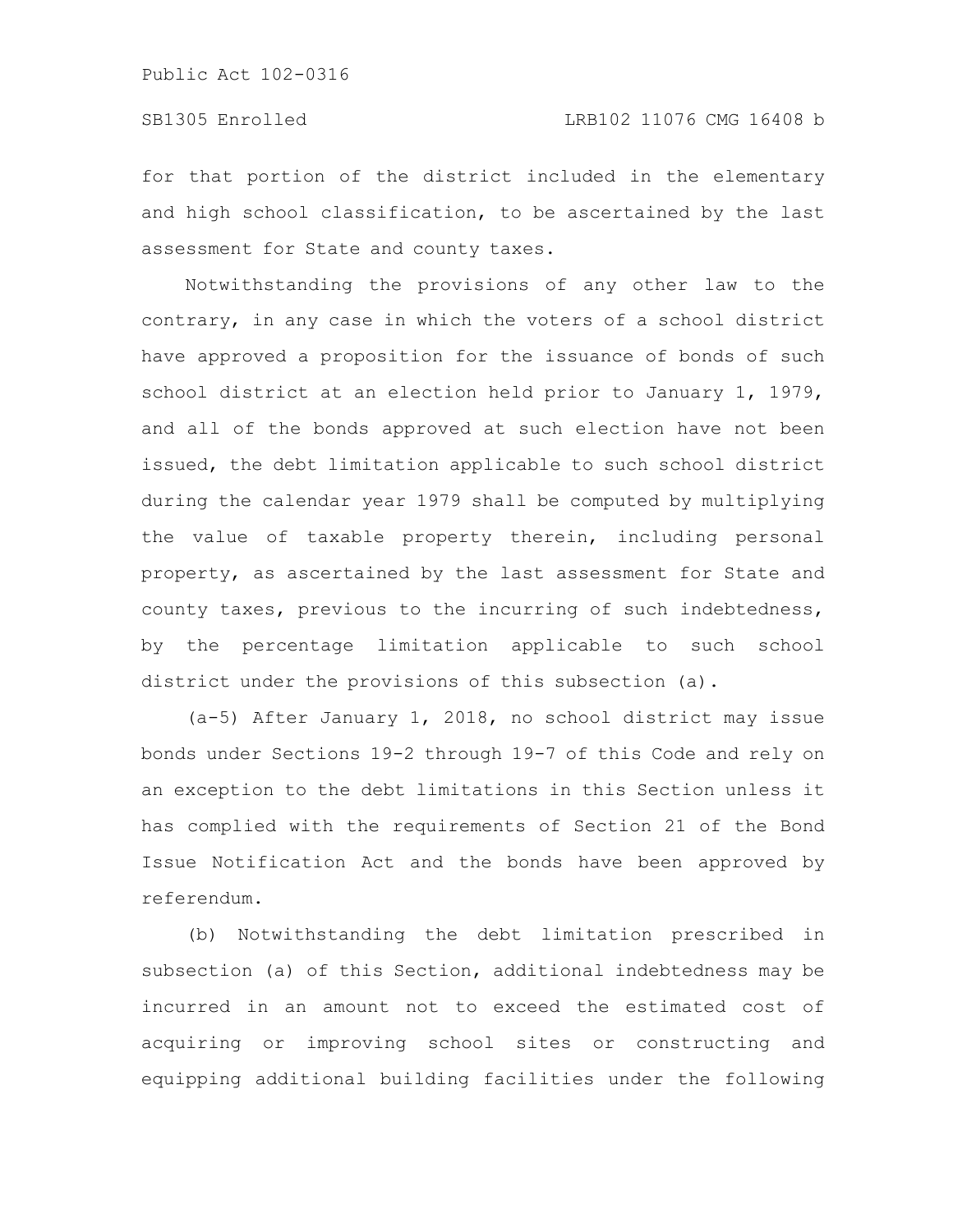#### SB1305 Enrolled LRB102 11076 CMG 16408 b

conditions:

(1) Whenever the enrollment of students for the next school year is estimated by the board of education to increase over the actual present enrollment by not less than 35% or by not less than 200 students or the actual present enrollment of students has increased over the previous school year by not less than 35% or by not less than 200 students and the board of education determines that additional school sites or building facilities are required as a result of such increase in enrollment; and

(2) When the Regional Superintendent of Schools having jurisdiction over the school district and the State Superintendent of Education concur in such enrollment projection or increase and approve the need for such additional school sites or building facilities and the estimated cost thereof; and

(3) When the voters in the school district approve a proposition for the issuance of bonds for the purpose of acquiring or improving such needed school sites or constructing and equipping such needed additional building facilities at an election called and held for that purpose. Notice of such an election shall state that the amount of indebtedness proposed to be incurred would exceed the debt limitation otherwise applicable to the school district. The ballot for such proposition shall state what percentage of the equalized assessed valuation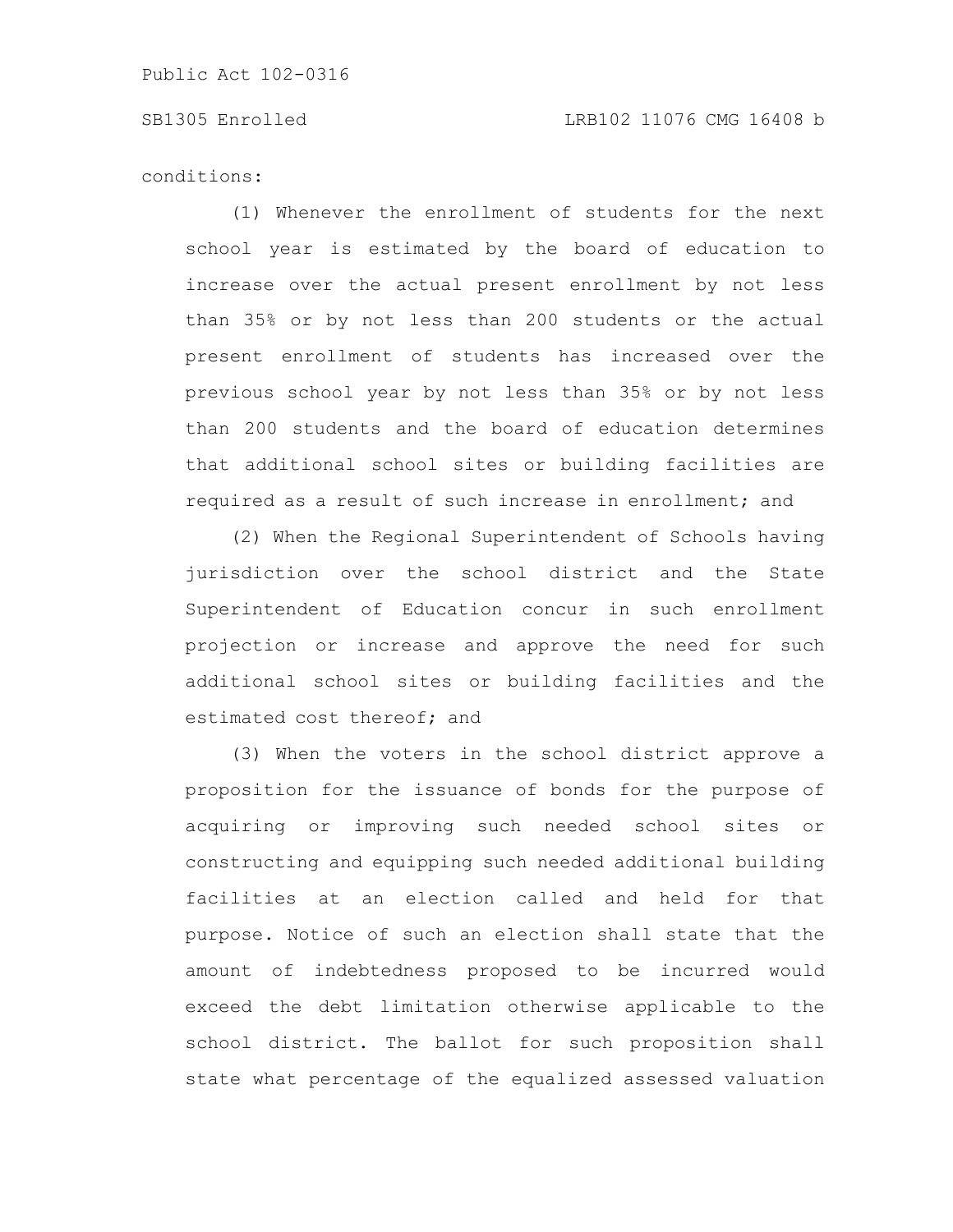will be outstanding in bonds if the proposed issuance of bonds is approved by the voters; or

(4) Notwithstanding the provisions of paragraphs (1) through (3) of this subsection (b), if the school board determines that additional facilities are needed to provide a quality educational program and not less than 2/3 of those voting in an election called by the school board on the question approve the issuance of bonds for the construction of such facilities, the school district may issue bonds for this purpose; or

(5) Notwithstanding the provisions of paragraphs (1) through (3) of this subsection (b), if (i) the school district has previously availed itself of the provisions of paragraph (4) of this subsection (b) to enable it to issue bonds, (ii) the voters of the school district have not defeated a proposition for the issuance of bonds since the referendum described in paragraph (4) of this subsection (b) was held, (iii) the school board determines that additional facilities are needed to provide a quality educational program, and (iv) a majority of those voting in an election called by the school board on the question approve the issuance of bonds for the construction of such facilities, the school district may issue bonds for this purpose.

In no event shall the indebtedness incurred pursuant to this subsection (b) and the existing indebtedness of the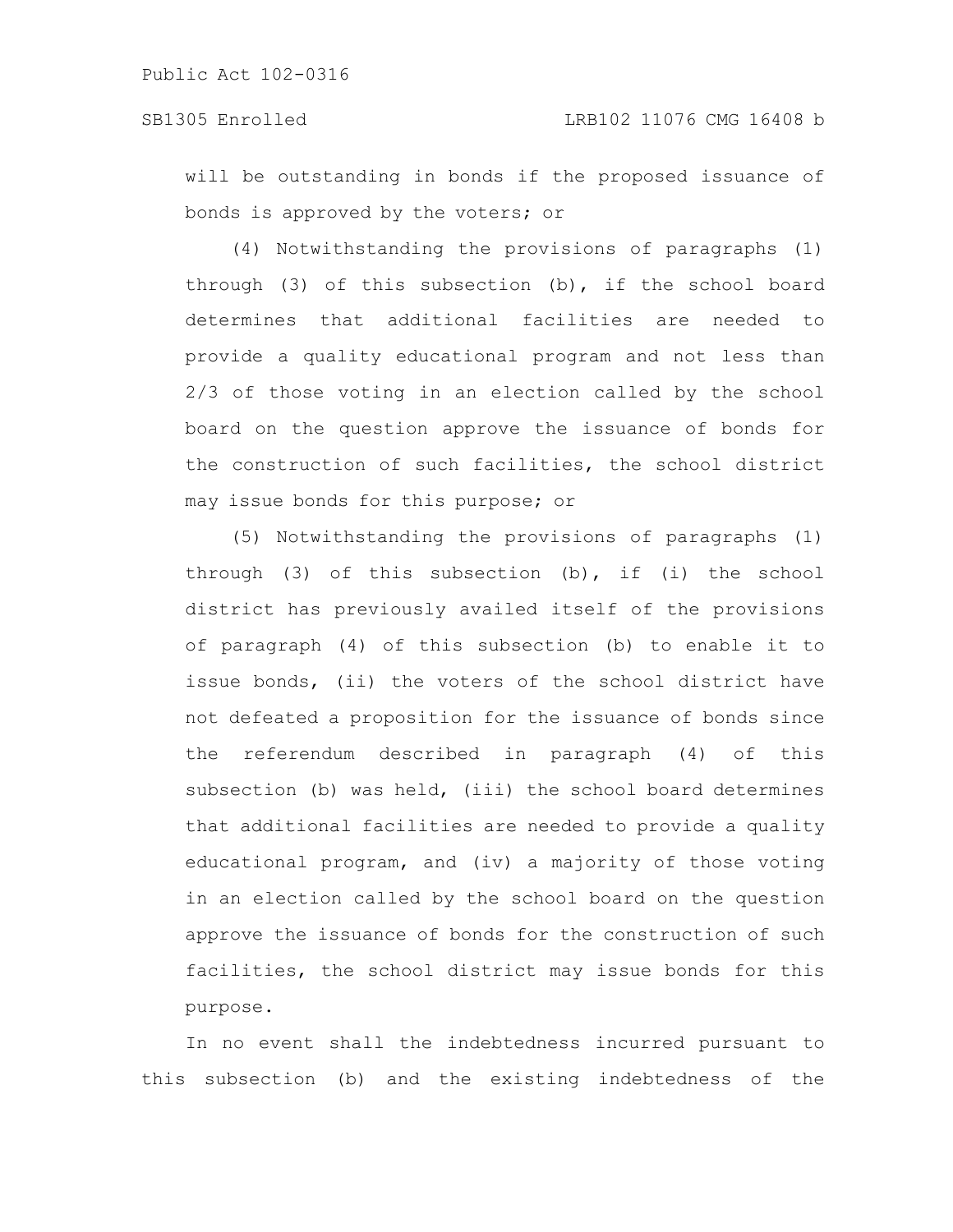### SB1305 Enrolled LRB102 11076 CMG 16408 b

school district exceed 15% of the value of the taxable property therein to be ascertained by the last assessment for State and county taxes, previous to the incurring of such indebtedness or, until January 1, 1983, if greater, the sum that is produced by multiplying the school district's 1978 equalized assessed valuation by the debt limitation percentage in effect on January 1, 1979.

The indebtedness provided for by this subsection (b) shall be in addition to and in excess of any other debt limitation.

(c) Notwithstanding the debt limitation prescribed in subsection (a) of this Section, in any case in which a public question for the issuance of bonds of a proposed school district maintaining grades kindergarten through 12 received at least 60% of the valid ballots cast on the question at an election held on or prior to November 8, 1994, and in which the bonds approved at such election have not been issued, the school district pursuant to the requirements of Section 11A-10 (now repealed) may issue the total amount of bonds approved at such election for the purpose stated in the question.

(d) Notwithstanding the debt limitation prescribed in subsection (a) of this Section, a school district that meets all the criteria set forth in paragraphs (1) and (2) of this subsection (d) may incur an additional indebtedness in an amount not to exceed \$4,500,000, even though the amount of the additional indebtedness authorized by this subsection (d), when incurred and added to the aggregate amount of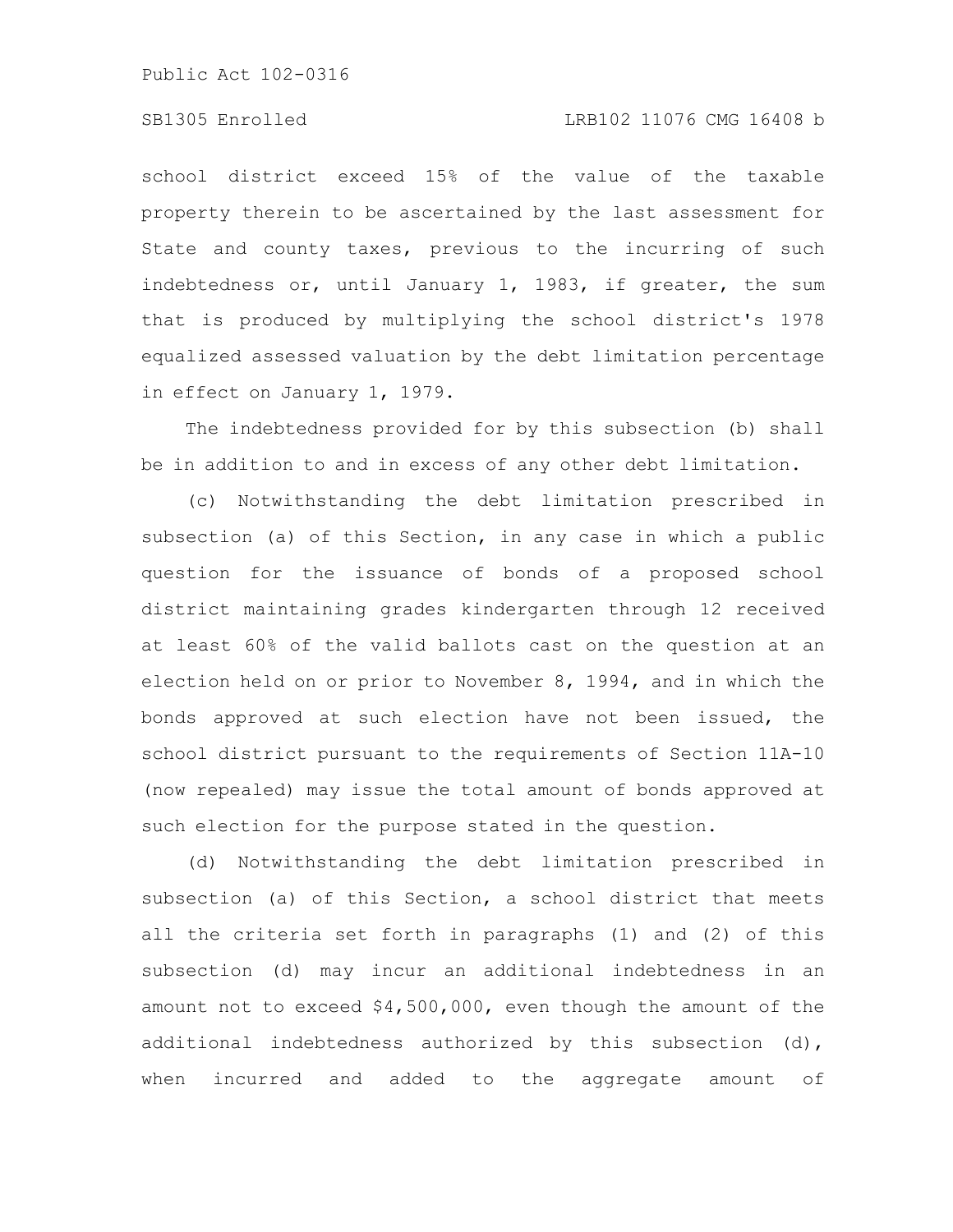indebtedness of the district existing immediately prior to the district incurring the additional indebtedness authorized by this subsection (d), causes the aggregate indebtedness of the district to exceed the debt limitation otherwise applicable to that district under subsection (a):

(1) The additional indebtedness authorized by this subsection (d) is incurred by the school district through the issuance of bonds under and in accordance with Section 17-2.11a for the purpose of replacing a school building which, because of mine subsidence damage, has been closed as provided in paragraph (2) of this subsection (d) or through the issuance of bonds under and in accordance with Section 19-3 for the purpose of increasing the size of, or providing for additional functions in, such replacement school buildings, or both such purposes.

(2) The bonds issued by the school district as provided in paragraph (1) above are issued for the purposes of construction by the school district of a new school building pursuant to Section 17-2.11, to replace an existing school building that, because of mine subsidence damage, is closed as of the end of the 1992-93 school year pursuant to action of the regional superintendent of schools of the educational service region in which the district is located under Section 3-14.22 or are issued for the purpose of increasing the size of, or providing for additional functions in, the new school building being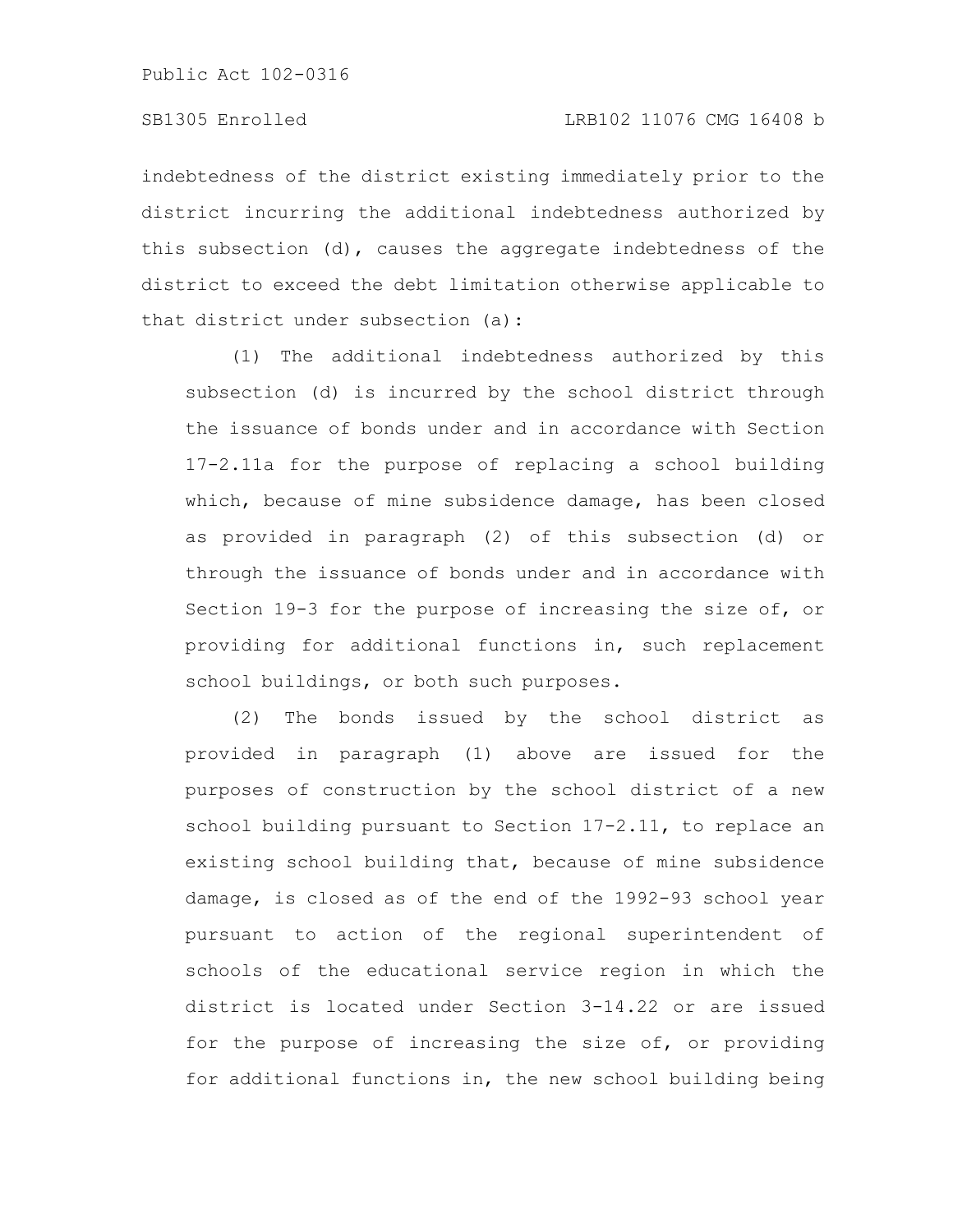### SB1305 Enrolled LRB102 11076 CMG 16408 b

constructed to replace a school building closed as the result of mine subsidence damage, or both such purposes.

(e) (Blank).

(f) Notwithstanding the provisions of subsection (a) of this Section or of any other law, bonds in not to exceed the aggregate amount of \$5,500,000 and issued by a school district meeting the following criteria shall not be considered indebtedness for purposes of any statutory limitation and may be issued in an amount or amounts, including existing indebtedness, in excess of any heretofore or hereafter imposed statutory limitation as to indebtedness:

(1) At the time of the sale of such bonds, the board of education of the district shall have determined by resolution that the enrollment of students in the district is projected to increase by not less than 7% during each of the next succeeding 2 school years.

(2) The board of education shall also determine by resolution that the improvements to be financed with the proceeds of the bonds are needed because of the projected enrollment increases.

(3) The board of education shall also determine by resolution that the projected increases in enrollment are the result of improvements made or expected to be made to passenger rail facilities located in the school district.

Notwithstanding the provisions of subsection (a) of this Section or of any other law, a school district that has availed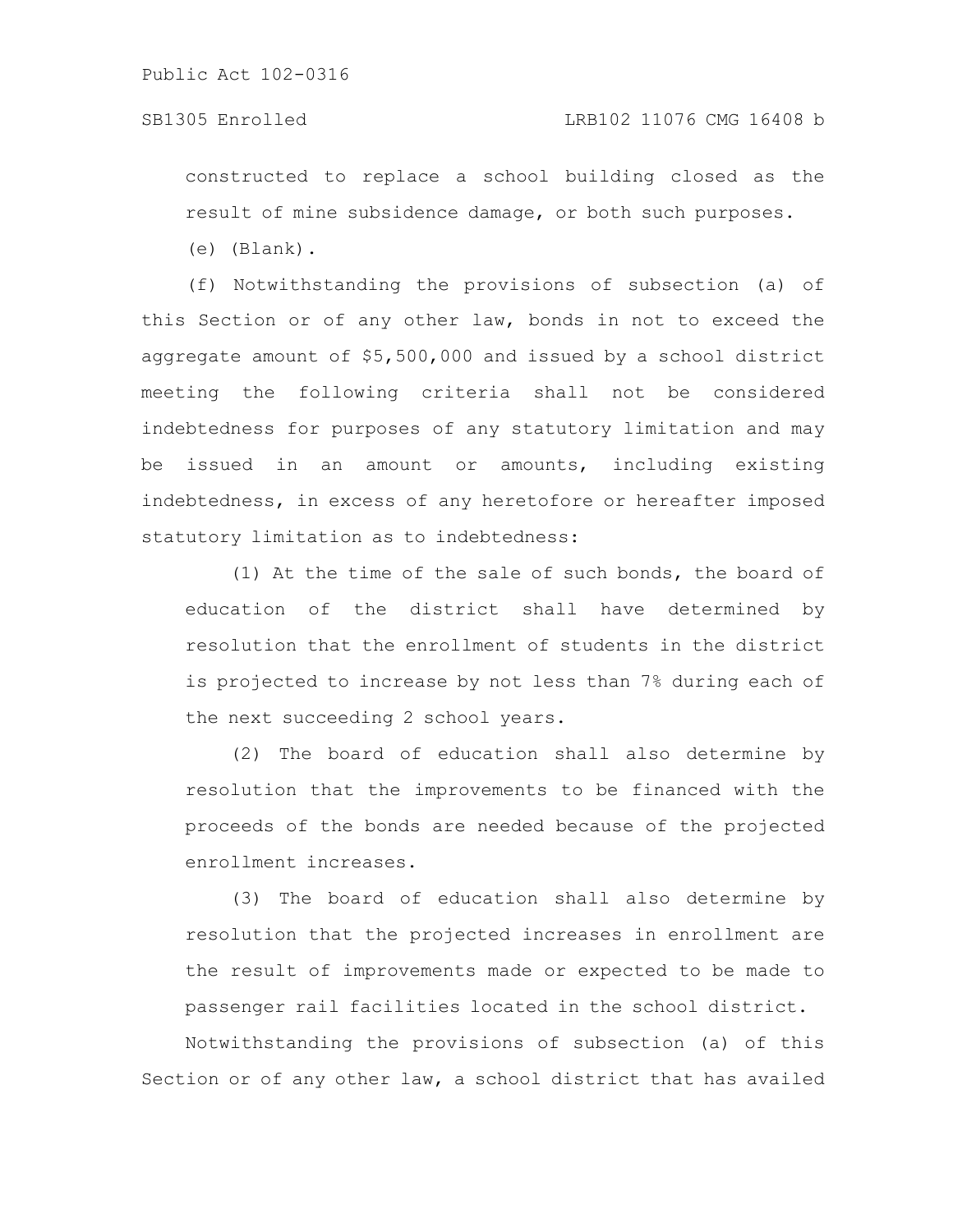# SB1305 Enrolled LRB102 11076 CMG 16408 b

itself of the provisions of this subsection (f) prior to July 22, 2004 (the effective date of Public Act 93-799) may also issue bonds approved by referendum up to an amount, including existing indebtedness, not exceeding 25% of the equalized assessed value of the taxable property in the district if all of the conditions set forth in items  $(1)$ ,  $(2)$ , and  $(3)$  of this subsection (f) are met.

(g) Notwithstanding the provisions of subsection (a) of this Section or any other law, bonds in not to exceed an aggregate amount of 25% of the equalized assessed value of the taxable property of a school district and issued by a school district meeting the criteria in paragraphs (i) through (iv) of this subsection shall not be considered indebtedness for purposes of any statutory limitation and may be issued pursuant to resolution of the school board in an amount or amounts, including existing indebtedness, in excess of any statutory limitation of indebtedness heretofore or hereafter imposed:

(i) The bonds are issued for the purpose of constructing a new high school building to replace two adjacent existing buildings which together house a single high school, each of which is more than 65 years old, and which together are located on more than 10 acres and less than 11 acres of property.

(ii) At the time the resolution authorizing the issuance of the bonds is adopted, the cost of constructing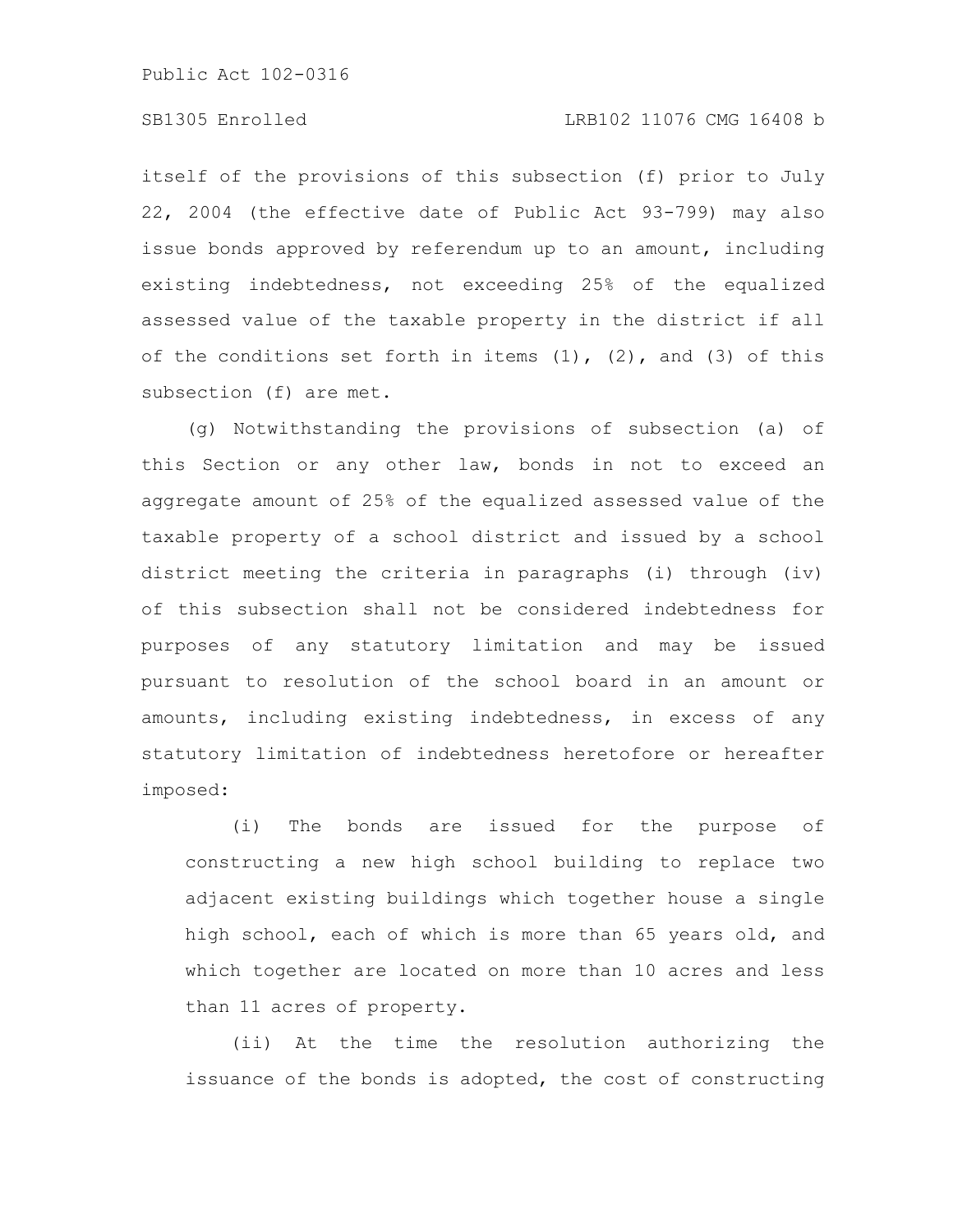### SB1305 Enrolled LRB102 11076 CMG 16408 b

a new school building to replace the existing school building is less than 60% of the cost of repairing the existing school building.

(iii) The sale of the bonds occurs before July 1, 1997.

(iv) The school district issuing the bonds is a unit school district located in a county of less than 70,000 and more than 50,000 inhabitants, which has an average daily attendance of less than 1,500 and an equalized assessed valuation of less than \$29,000,000.

(h) Notwithstanding any other provisions of this Section or the provisions of any other law, until January 1, 1998, a community unit school district maintaining grades K through 12 may issue bonds up to an amount, including existing indebtedness, not exceeding 27.6% of the equalized assessed value of the taxable property in the district, if all of the following conditions are met:

(i) The school district has an equalized assessed valuation for calendar year 1995 of less than \$24,000,000;

(ii) The bonds are issued for the capital improvement, renovation, rehabilitation, or replacement of existing school buildings of the district, all of which buildings were originally constructed not less than 40 years ago;

(iii) The voters of the district approve a proposition for the issuance of the bonds at a referendum held after March 19, 1996; and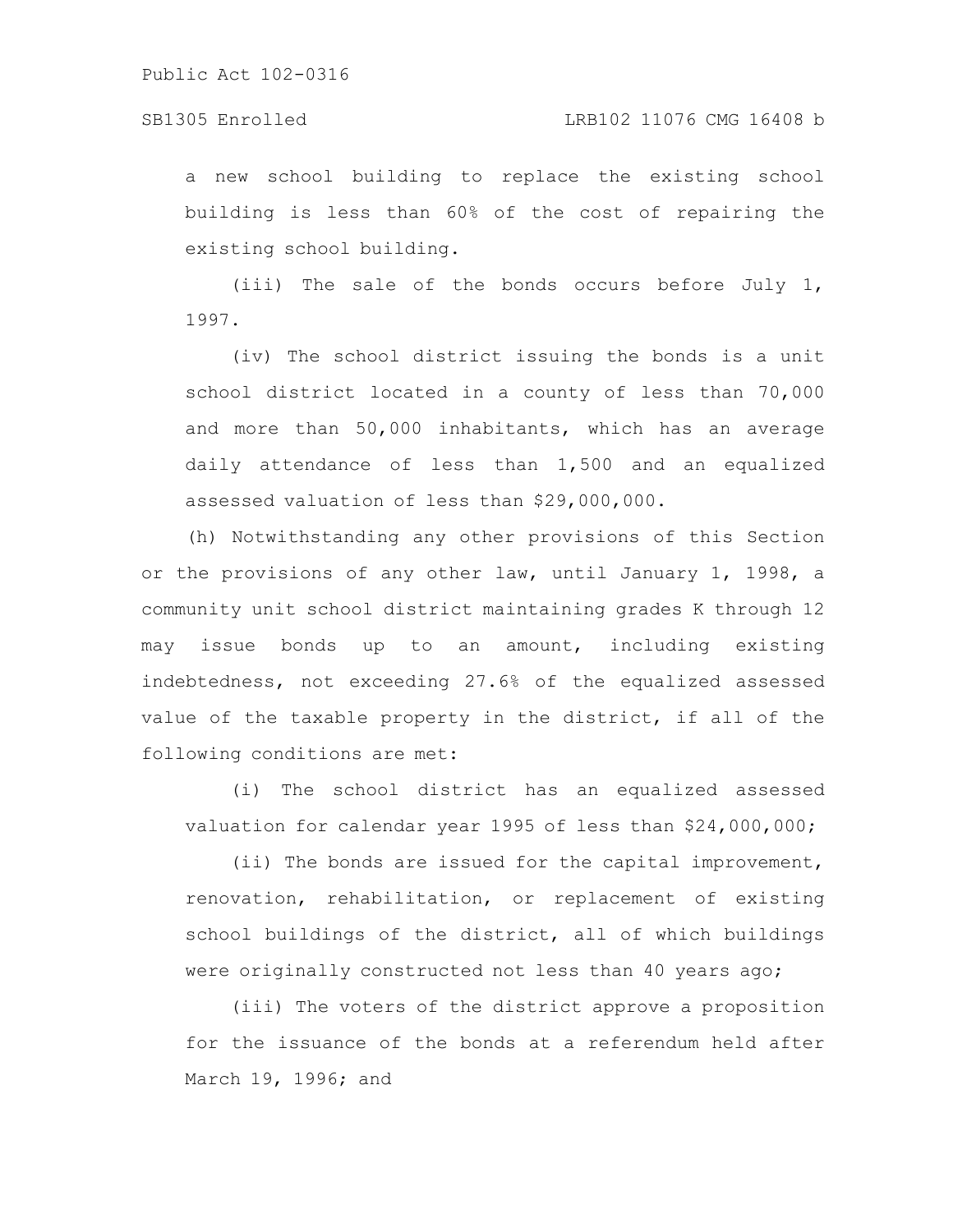(iv) The bonds are issued pursuant to Sections 19-2 through 19-7 of this Code.

(i) Notwithstanding any other provisions of this Section or the provisions of any other law, until January 1, 1998, a community unit school district maintaining grades K through 12 may issue bonds up to an amount, including existing indebtedness, not exceeding 27% of the equalized assessed value of the taxable property in the district, if all of the following conditions are met:

(i) The school district has an equalized assessed valuation for calendar year 1995 of less than \$44,600,000;

(ii) The bonds are issued for the capital improvement, renovation, rehabilitation, or replacement of existing school buildings of the district, all of which existing buildings were originally constructed not less than 80 years ago;

(iii) The voters of the district approve a proposition for the issuance of the bonds at a referendum held after December 31, 1996; and

(iv) The bonds are issued pursuant to Sections 19-2 through 19-7 of this Code.

(j) Notwithstanding any other provisions of this Section or the provisions of any other law, until January 1, 1999, a community unit school district maintaining grades K through 12 may issue bonds up to an amount, including existing indebtedness, not exceeding 27% of the equalized assessed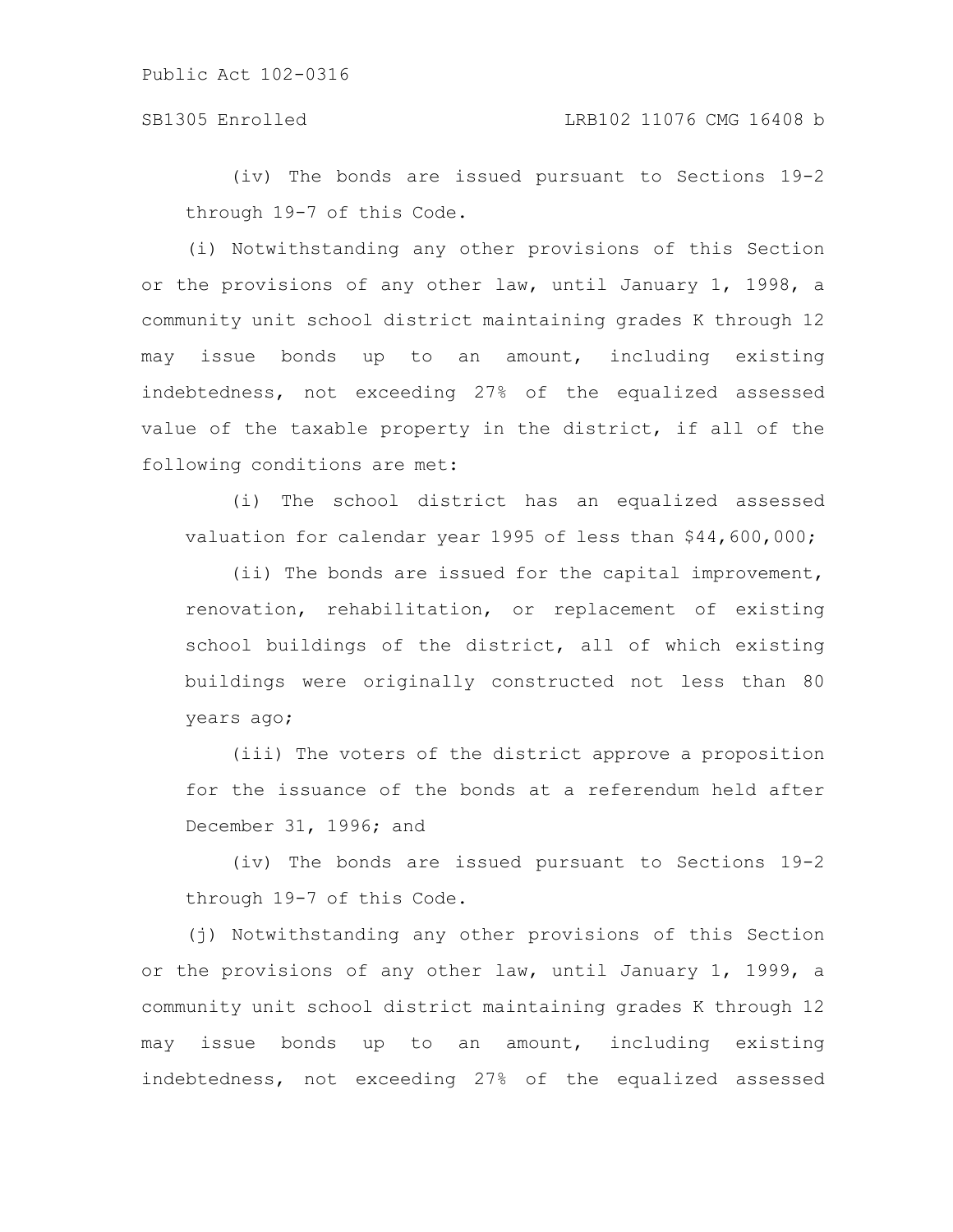### SB1305 Enrolled LRB102 11076 CMG 16408 b

value of the taxable property in the district if all of the following conditions are met:

(i) The school district has an equalized assessed valuation for calendar year 1995 of less than \$140,000,000 and a best 3 months average daily attendance for the 1995-96 school year of at least 2,800;

(ii) The bonds are issued to purchase a site and build and equip a new high school, and the school district's existing high school was originally constructed not less than 35 years prior to the sale of the bonds;

(iii) At the time of the sale of the bonds, the board of education determines by resolution that a new high school is needed because of projected enrollment increases;

(iv) At least 60% of those voting in an election held after December 31, 1996 approve a proposition for the issuance of the bonds; and

(v) The bonds are issued pursuant to Sections 19-2 through 19-7 of this Code.

(k) Notwithstanding the debt limitation prescribed in subsection (a) of this Section, a school district that meets all the criteria set forth in paragraphs (1) through (4) of this subsection (k) may issue bonds to incur an additional indebtedness in an amount not to exceed \$4,000,000 even though the amount of the additional indebtedness authorized by this subsection (k), when incurred and added to the aggregate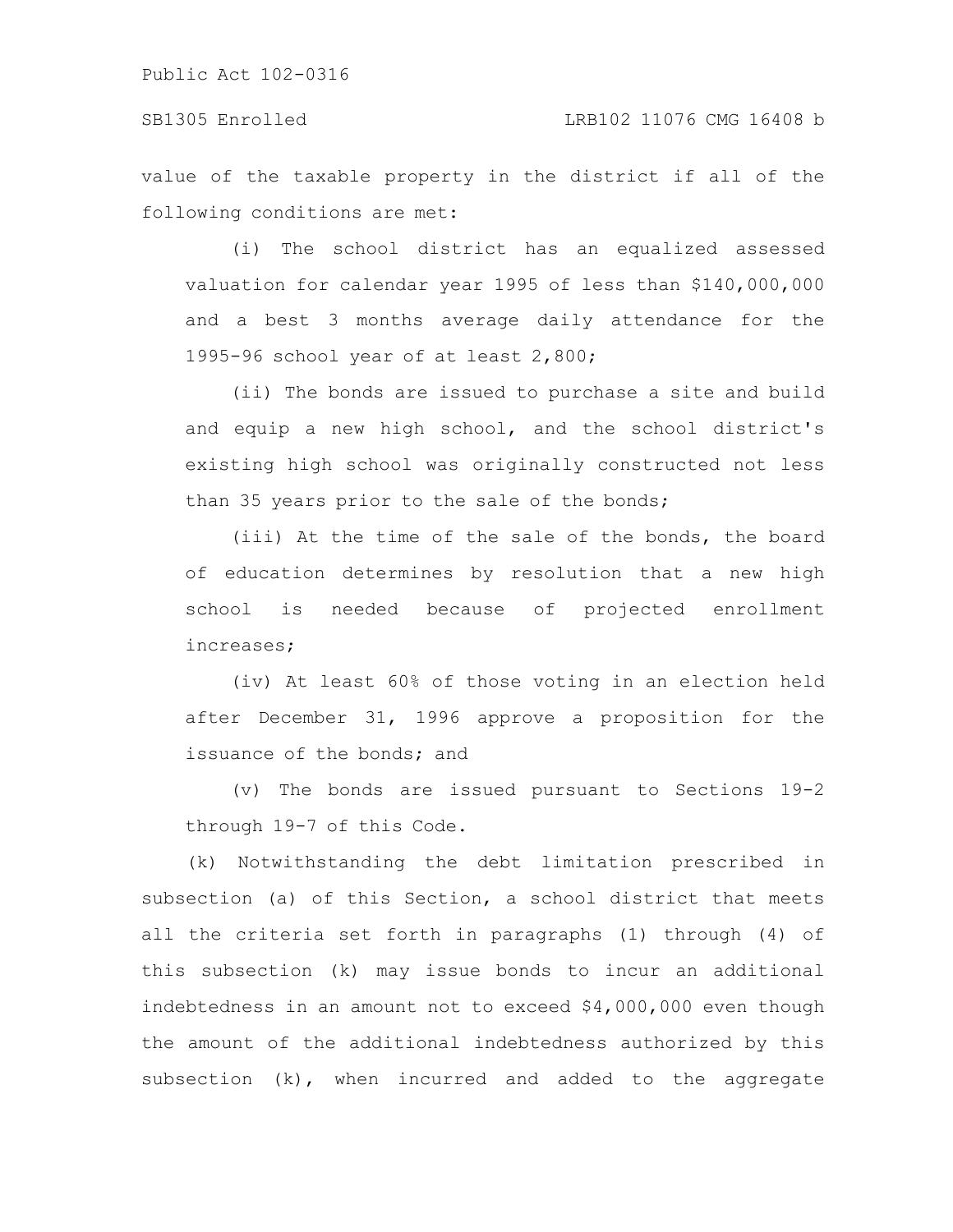# SB1305 Enrolled LRB102 11076 CMG 16408 b

amount of indebtedness of the school district existing immediately prior to the school district incurring such additional indebtedness, causes the aggregate indebtedness of the school district to exceed or increases the amount by which the aggregate indebtedness of the district already exceeds the debt limitation otherwise applicable to that school district under subsection (a):

(1) the school district is located in 2 counties, and a referendum to authorize the additional indebtedness was approved by a majority of the voters of the school district voting on the proposition to authorize that indebtedness;

(2) the additional indebtedness is for the purpose of financing a multi-purpose room addition to the existing high school;

(3) the additional indebtedness, together with the existing indebtedness of the school district, shall not exceed 17.4% of the value of the taxable property in the school district, to be ascertained by the last assessment for State and county taxes; and

(4) the bonds evidencing the additional indebtedness are issued, if at all, within 120 days of August 14, 1998 (the effective date of Public Act 90-757).

(l) Notwithstanding any other provisions of this Section or the provisions of any other law, until January 1, 2000, a school district maintaining grades kindergarten through 8 may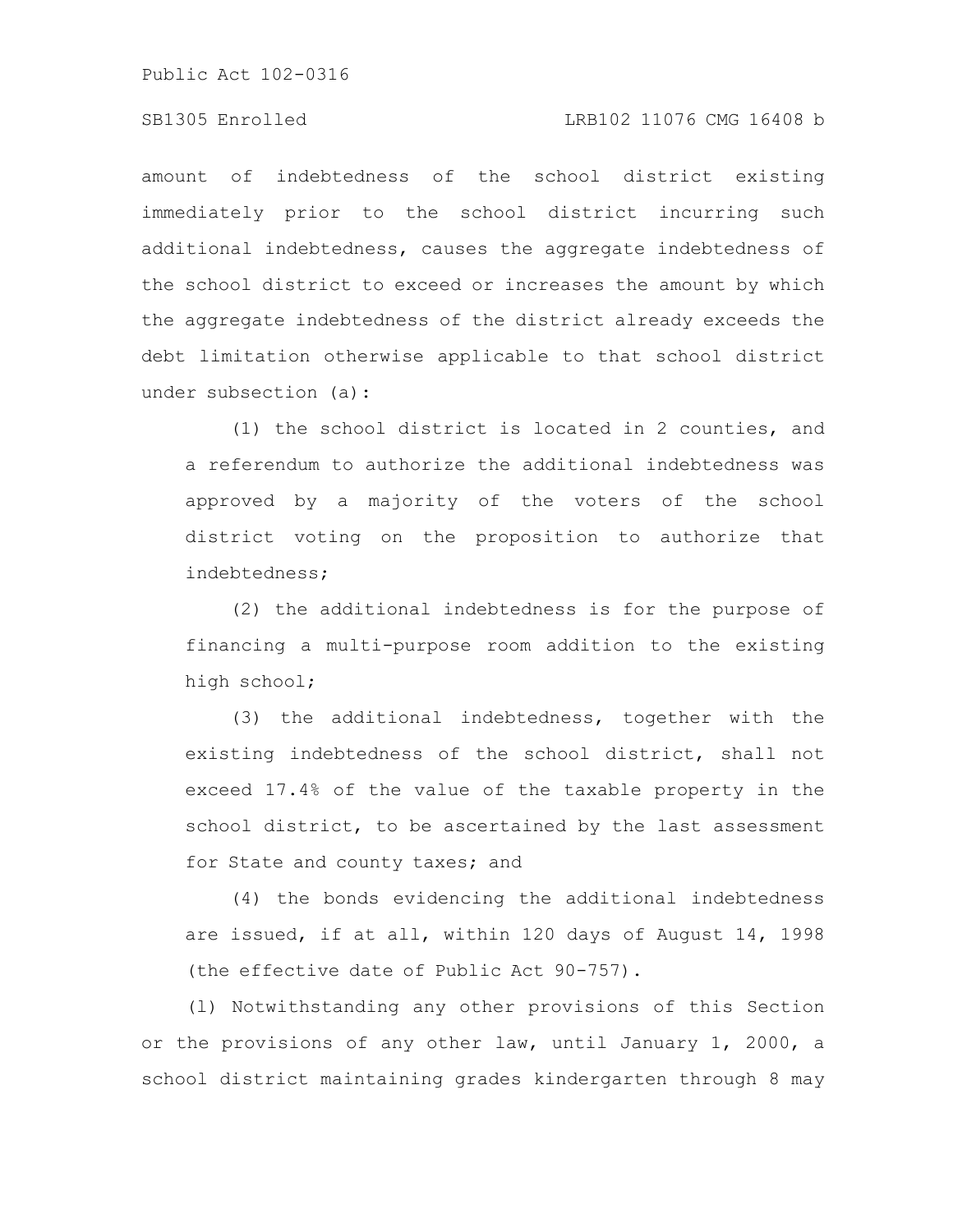issue bonds up to an amount, including existing indebtedness, not exceeding 15% of the equalized assessed value of the taxable property in the district if all of the following conditions are met:

(i) the district has an equalized assessed valuation for calendar year 1996 of less than \$10,000,000;

(ii) the bonds are issued for capital improvement, renovation, rehabilitation, or replacement of one or more school buildings of the district, which buildings were originally constructed not less than 70 years ago;

(iii) the voters of the district approve a proposition for the issuance of the bonds at a referendum held on or after March 17, 1998; and

(iv) the bonds are issued pursuant to Sections 19-2 through 19-7 of this Code.

(m) Notwithstanding any other provisions of this Section or the provisions of any other law, until January 1, 1999, an elementary school district maintaining grades K through 8 may issue bonds up to an amount, excluding existing indebtedness, not exceeding 18% of the equalized assessed value of the taxable property in the district, if all of the following conditions are met:

(i) The school district has an equalized assessed valuation for calendar year 1995 or less than \$7,700,000;

(ii) The school district operates 2 elementary attendance centers that until 1976 were operated as the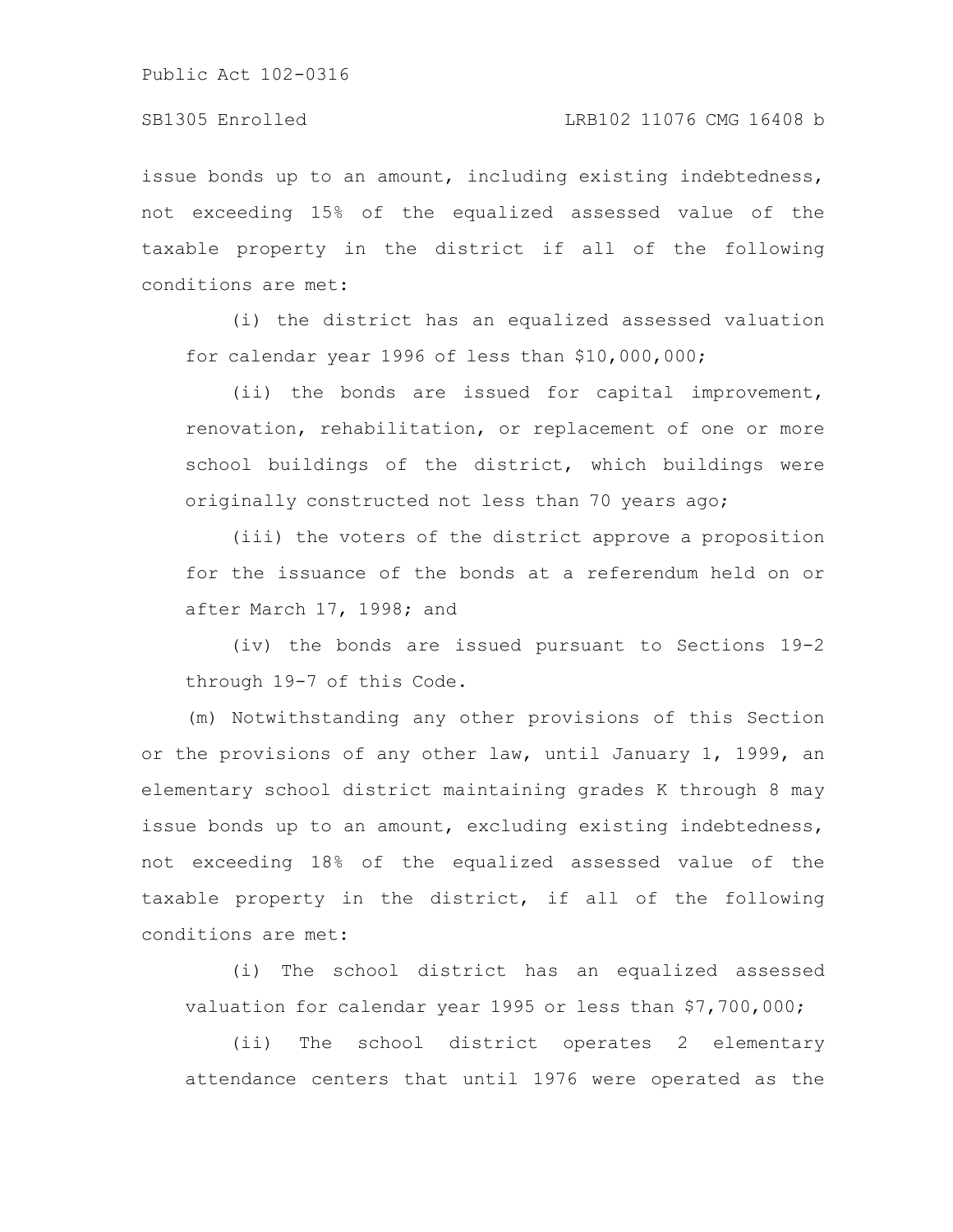attendance centers of 2 separate and distinct school districts;

(iii) The bonds are issued for the construction of a new elementary school building to replace an existing multi-level elementary school building of the school district that is not accessible at all levels and parts of which were constructed more than 75 years ago;

(iv) The voters of the school district approve a proposition for the issuance of the bonds at a referendum held after July 1, 1998; and

(v) The bonds are issued pursuant to Sections 19-2 through 19-7 of this Code.

(n) Notwithstanding the debt limitation prescribed in subsection (a) of this Section or any other provisions of this Section or of any other law, a school district that meets all of the criteria set forth in paragraphs (i) through (vi) of this subsection (n) may incur additional indebtedness by the issuance of bonds in an amount not exceeding the amount certified by the Capital Development Board to the school district as provided in paragraph (iii) of this subsection (n), even though the amount of the additional indebtedness so authorized, when incurred and added to the aggregate amount of indebtedness of the district existing immediately prior to the district incurring the additional indebtedness authorized by this subsection (n), causes the aggregate indebtedness of the district to exceed the debt limitation otherwise applicable by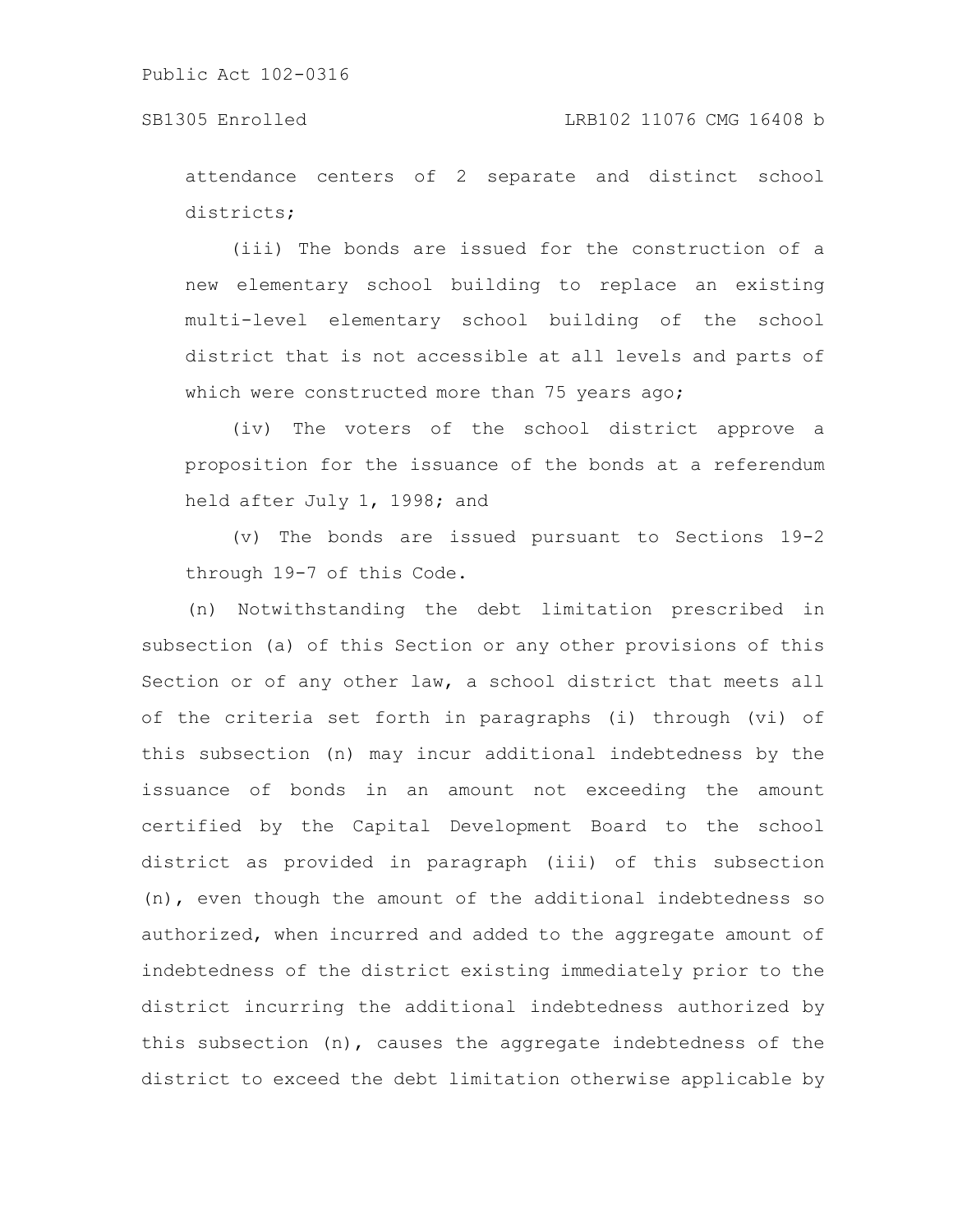#### SB1305 Enrolled LRB102 11076 CMG 16408 b

law to that district:

(i) The school district applies to the State Board of Education for a school construction project grant and submits a district facilities plan in support of its application pursuant to Section 5-20 of the School Construction Law.

(ii) The school district's application and facilities plan are approved by, and the district receives a grant entitlement for a school construction project issued by, the State Board of Education under the School Construction Law.

(iii) The school district has exhausted its bonding capacity or the unused bonding capacity of the district is less than the amount certified by the Capital Development Board to the district under Section 5-15 of the School Construction Law as the dollar amount of the school construction project's cost that the district will be required to finance with non-grant funds in order to receive a school construction project grant under the School Construction Law.

(iv) The bonds are issued for a "school construction project", as that term is defined in Section 5-5 of the School Construction Law, in an amount that does not exceed the dollar amount certified, as provided in paragraph (iii) of this subsection (n), by the Capital Development Board to the school district under Section 5-15 of the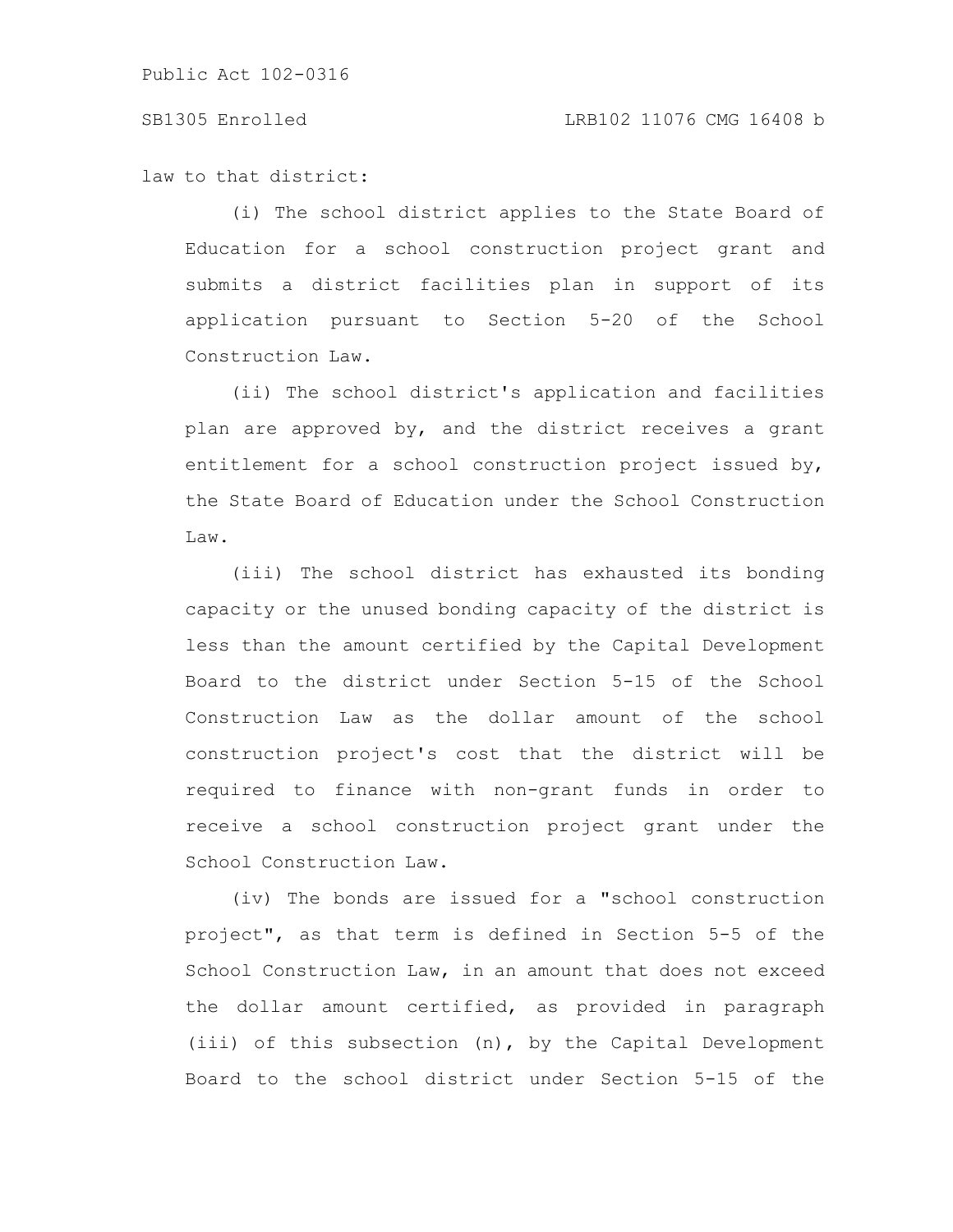School Construction Law.

(v) The voters of the district approve a proposition for the issuance of the bonds at a referendum held after the criteria specified in paragraphs (i) and (iii) of this subsection (n) are met.

(vi) The bonds are issued pursuant to Sections 19-2 through 19-7 of the School Code.

(o) Notwithstanding any other provisions of this Section or the provisions of any other law, until November 1, 2007, a community unit school district maintaining grades K through 12 may issue bonds up to an amount, including existing indebtedness, not exceeding 20% of the equalized assessed value of the taxable property in the district if all of the following conditions are met:

(i) the school district has an equalized assessed valuation for calendar year 2001 of at least \$737,000,000 and an enrollment for the 2002-2003 school year of at least 8,500;

(ii) the bonds are issued to purchase school sites, build and equip a new high school, build and equip a new junior high school, build and equip 5 new elementary schools, and make technology and other improvements and additions to existing schools;

(iii) at the time of the sale of the bonds, the board of education determines by resolution that the sites and new or improved facilities are needed because of projected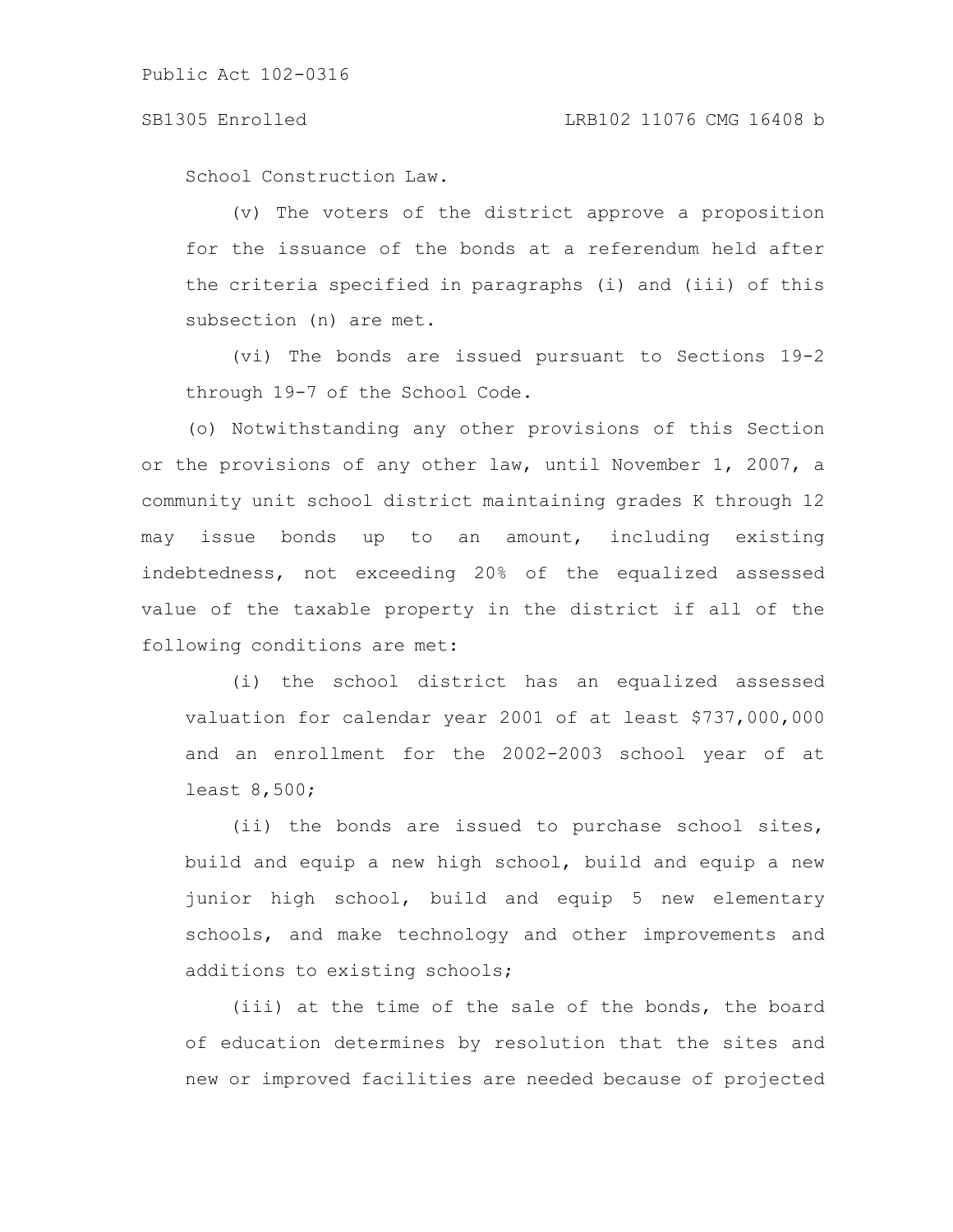enrollment increases;

(iv) at least 57% of those voting in a general election held prior to January 1, 2003 approved a proposition for the issuance of the bonds; and

(v) the bonds are issued pursuant to Sections 19-2 through 19-7 of this Code.

(p) Notwithstanding any other provisions of this Section or the provisions of any other law, a community unit school district maintaining grades K through 12 may issue bonds up to an amount, including indebtedness, not exceeding 27% of the equalized assessed value of the taxable property in the district if all of the following conditions are met:

(i) The school district has an equalized assessed valuation for calendar year 2001 of at least \$295,741,187 and a best 3 months' average daily attendance for the 2002-2003 school year of at least 2,394.

(ii) The bonds are issued to build and equip 3 elementary school buildings; build and equip one middle school building; and alter, repair, improve, and equip all existing school buildings in the district.

(iii) At the time of the sale of the bonds, the board of education determines by resolution that the project is needed because of expanding growth in the school district and a projected enrollment increase.

(iv) The bonds are issued pursuant to Sections 19-2 through 19-7 of this Code.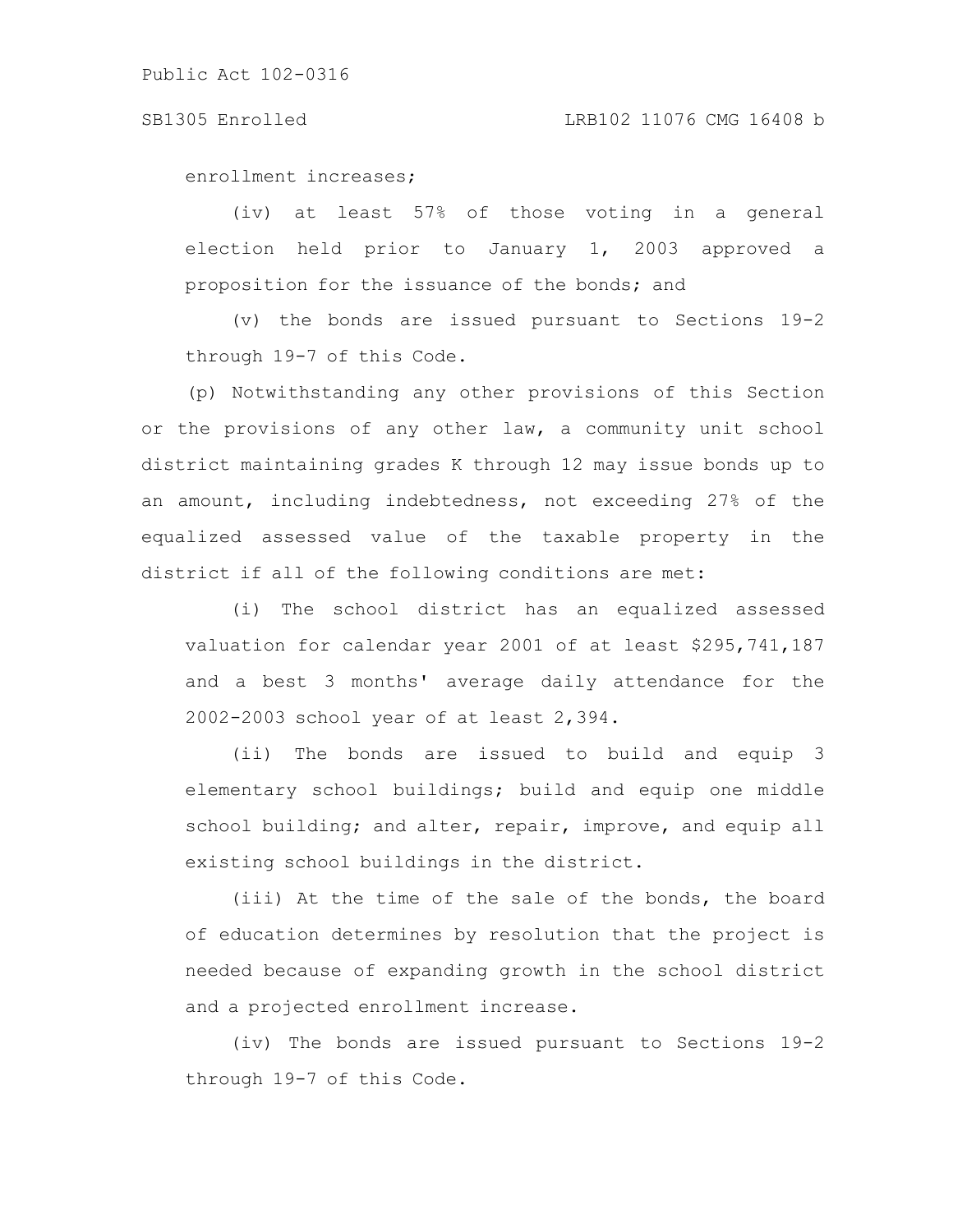# SB1305 Enrolled LRB102 11076 CMG 16408 b

(p-5) Notwithstanding any other provisions of this Section or the provisions of any other law, bonds issued by a community unit school district maintaining grades K through 12 shall not be considered indebtedness for purposes of any statutory limitation and may be issued in an amount or amounts, including existing indebtedness, in excess of any heretofore or hereafter imposed statutory limitation as to indebtedness, if all of the following conditions are met:

(i) For each of the 4 most recent years, residential property comprises more than 80% of the equalized assessed valuation of the district.

(ii) At least 2 school buildings that were constructed 40 or more years prior to the issuance of the bonds will be demolished and will be replaced by new buildings or additions to one or more existing buildings.

(iii) Voters of the district approve a proposition for the issuance of the bonds at a regularly scheduled election.

(iv) At the time of the sale of the bonds, the school board determines by resolution that the new buildings or building additions are needed because of an increase in enrollment projected by the school board.

(v) The principal amount of the bonds, including existing indebtedness, does not exceed 25% of the equalized assessed value of the taxable property in the district.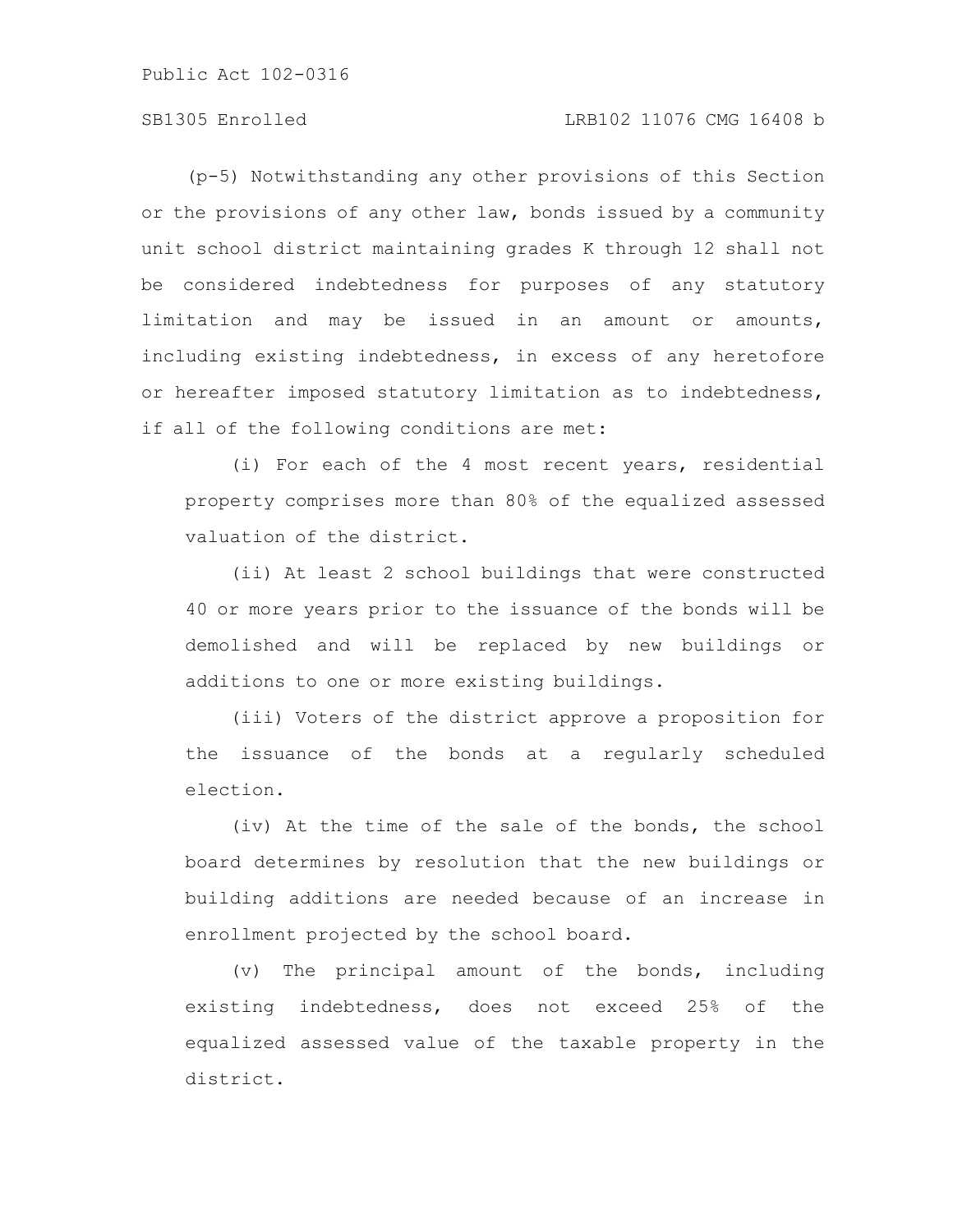#### SB1305 Enrolled LRB102 11076 CMG 16408 b

(vi) The bonds are issued prior to January 1, 2007, pursuant to Sections 19-2 through 19-7 of this Code.

(p-10) Notwithstanding any other provisions of this Section or the provisions of any other law, bonds issued by a community consolidated school district maintaining grades K through 8 shall not be considered indebtedness for purposes of any statutory limitation and may be issued in an amount or amounts, including existing indebtedness, in excess of any heretofore or hereafter imposed statutory limitation as to indebtedness, if all of the following conditions are met:

(i) For each of the 4 most recent years, residential and farm property comprises more than 80% of the equalized assessed valuation of the district.

(ii) The bond proceeds are to be used to acquire and improve school sites and build and equip a school building.

(iii) Voters of the district approve a proposition for the issuance of the bonds at a regularly scheduled election.

(iv) At the time of the sale of the bonds, the school board determines by resolution that the school sites and building additions are needed because of an increase in enrollment projected by the school board.

(v) The principal amount of the bonds, including existing indebtedness, does not exceed 20% of the equalized assessed value of the taxable property in the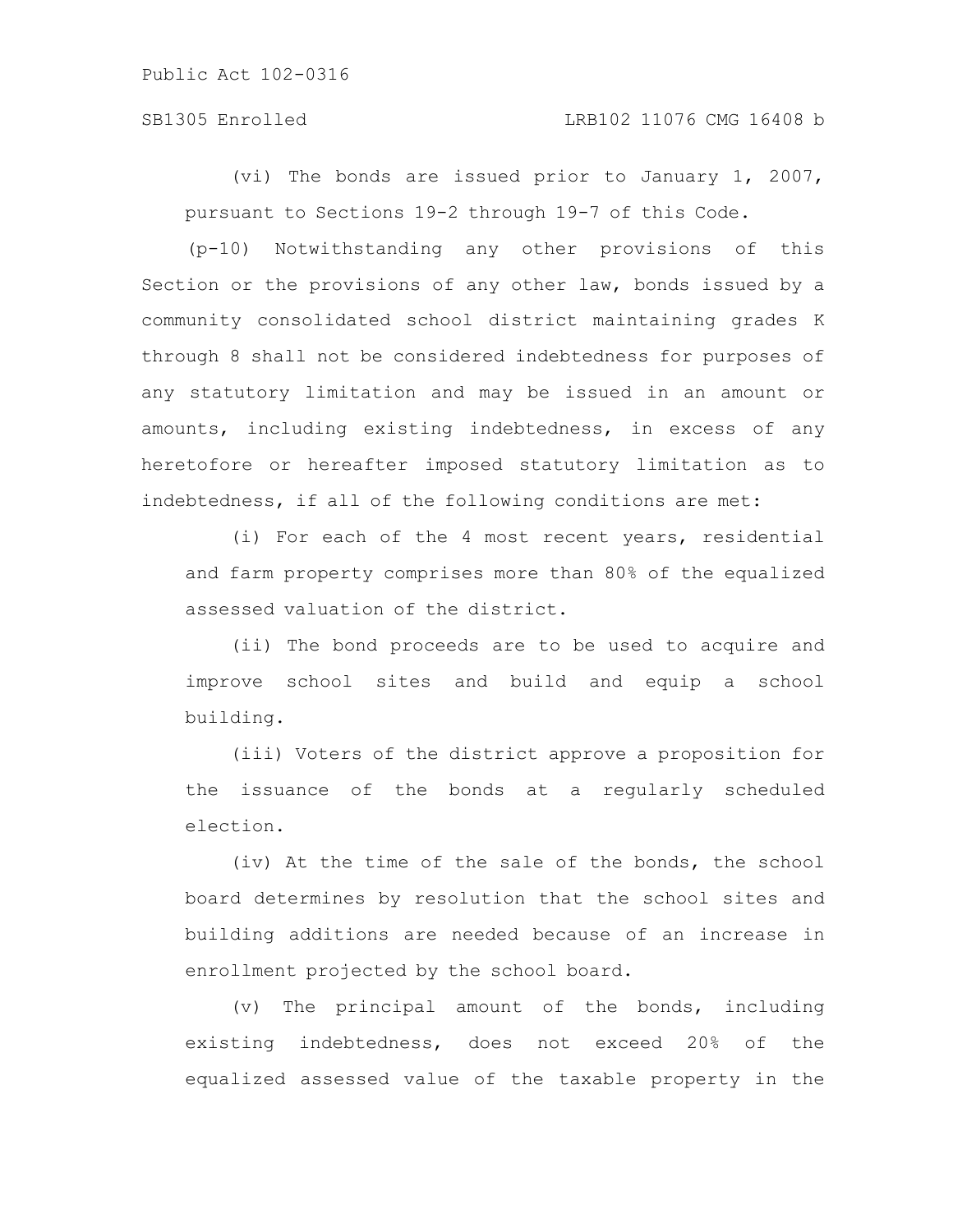district.

(vi) The bonds are issued prior to January 1, 2007, pursuant to Sections 19-2 through 19-7 of this Code.

 $(p-15)$  In addition to all other authority to issue bonds, the Oswego Community Unit School District Number 308 may issue bonds with an aggregate principal amount not to exceed \$450,000,000, but only if all of the following conditions are met:

(i) The voters of the district have approved a proposition for the bond issue at the general election held on November 7, 2006.

(ii) At the time of the sale of the bonds, the school board determines, by resolution, that: (A) the building and equipping of the new high school building, new junior high school buildings, new elementary school buildings, early childhood building, maintenance building, transportation facility, and additions to existing school buildings, the altering, repairing, equipping, and provision of technology improvements to existing school buildings, and the acquisition and improvement of school sites, as the case may be, are required as a result of a projected increase in the enrollment of students in the district; and (B) the sale of bonds for these purposes is authorized by legislation that exempts the debt incurred on the bonds from the district's statutory debt limitation.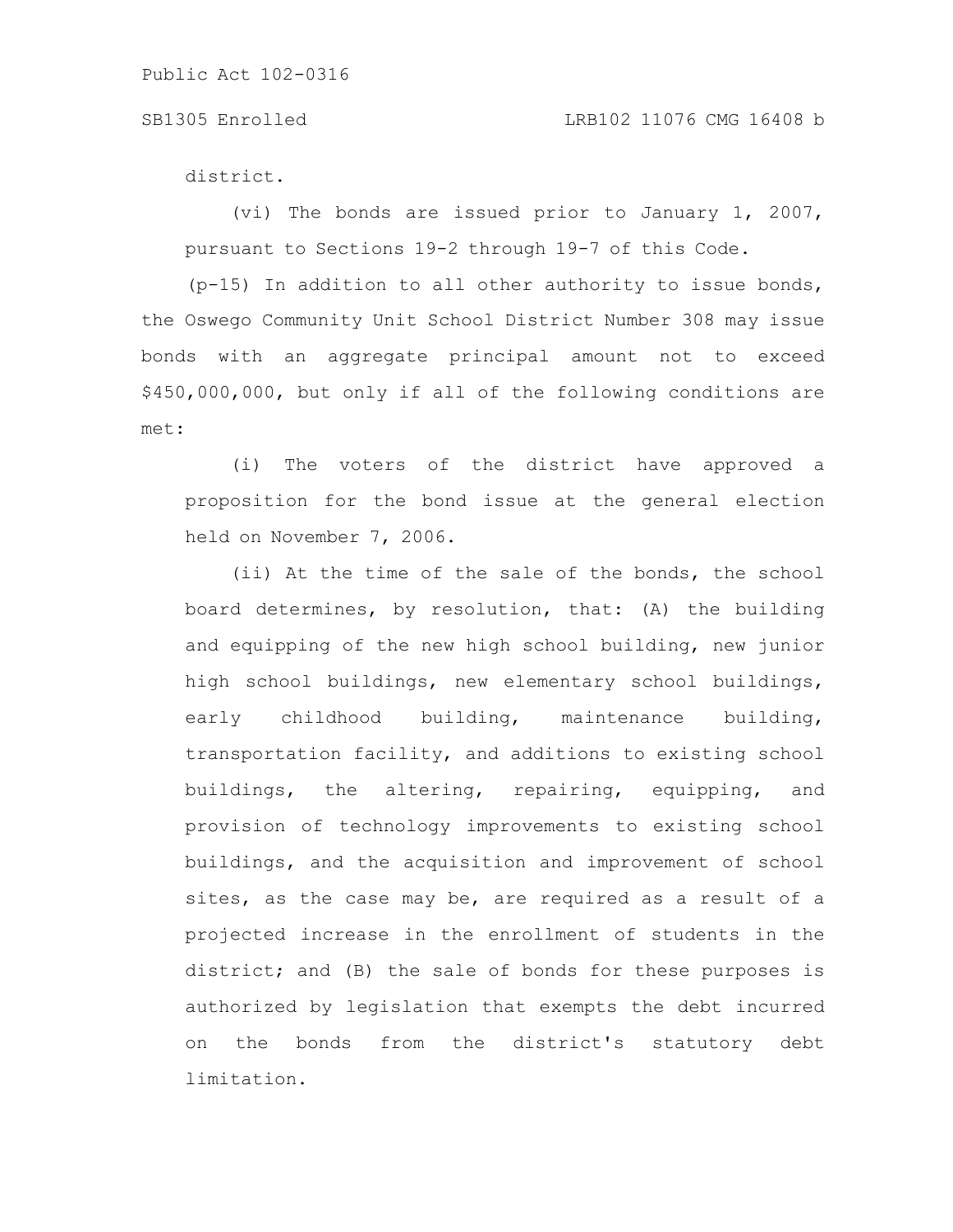### SB1305 Enrolled LRB102 11076 CMG 16408 b

(iii) The bonds are issued, in one or more bond issues, on or before November 7, 2011, but the aggregate principal amount issued in all such bond issues combined must not exceed \$450,000,000.

(iv) The bonds are issued in accordance with this Article 19.

(v) The proceeds of the bonds are used only to accomplish those projects approved by the voters at the general election held on November 7, 2006.

The debt incurred on any bonds issued under this subsection (p-15) shall not be considered indebtedness for purposes of any statutory debt limitation.

(p-20) In addition to all other authority to issue bonds, the Lincoln-Way Community High School District Number 210 may issue bonds with an aggregate principal amount not to exceed \$225,000,000, but only if all of the following conditions are met:

(i) The voters of the district have approved a proposition for the bond issue at the general primary election held on March 21, 2006.

(ii) At the time of the sale of the bonds, the school board determines, by resolution, that: (A) the building and equipping of the new high school buildings, the altering, repairing, and equipping of existing school buildings, and the improvement of school sites, as the case may be, are required as a result of a projected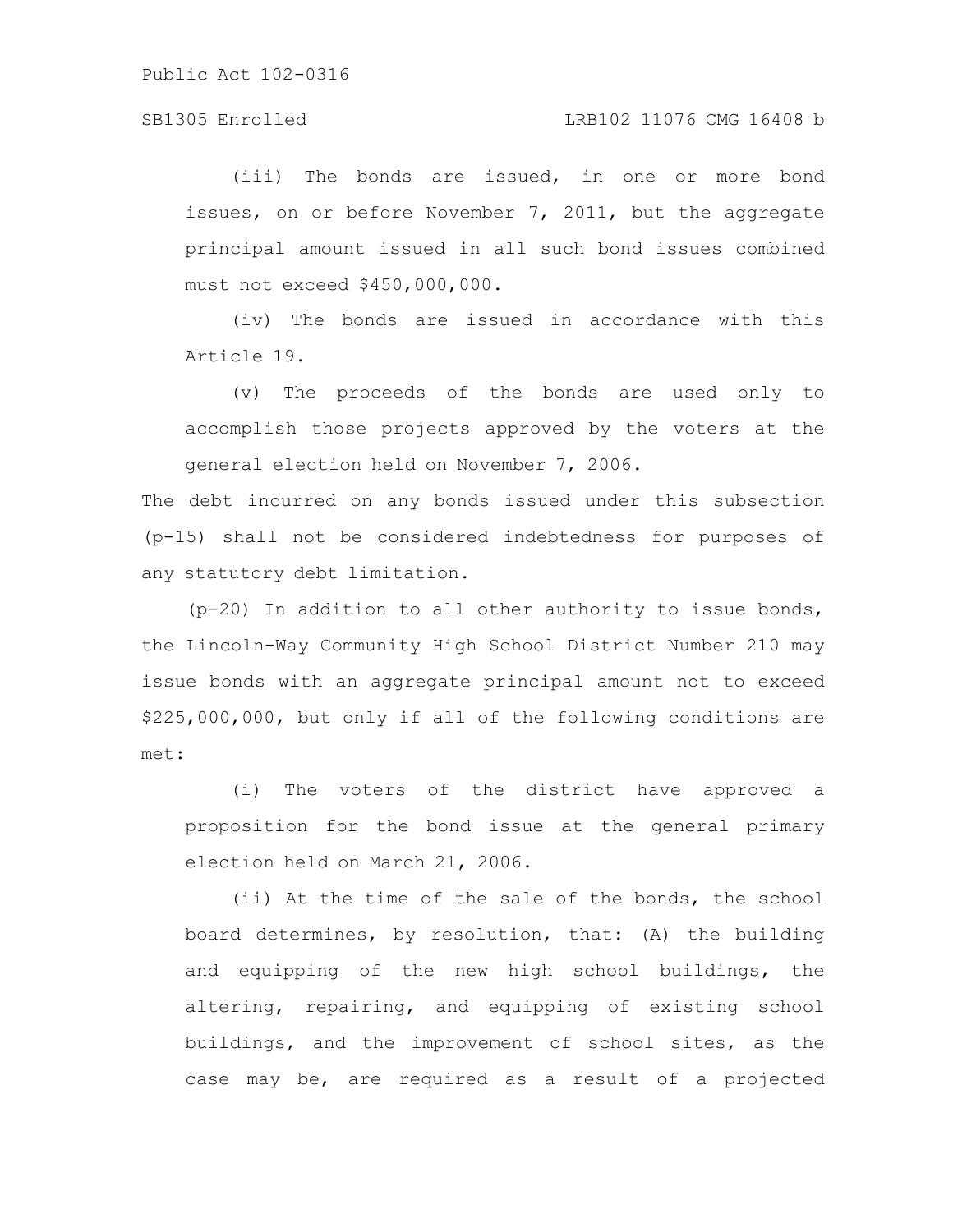increase in the enrollment of students in the district; and (B) the sale of bonds for these purposes is authorized by legislation that exempts the debt incurred on the bonds from the district's statutory debt limitation.

(iii) The bonds are issued, in one or more bond issues, on or before March 21, 2011, but the aggregate principal amount issued in all such bond issues combined must not exceed \$225,000,000.

(iv) The bonds are issued in accordance with this Article 19.

(v) The proceeds of the bonds are used only to accomplish those projects approved by the voters at the primary election held on March 21, 2006.

The debt incurred on any bonds issued under this subsection (p-20) shall not be considered indebtedness for purposes of any statutory debt limitation.

(p-25) In addition to all other authority to issue bonds, Rochester Community Unit School District 3A may issue bonds with an aggregate principal amount not to exceed \$18,500,000, but only if all of the following conditions are met:

(i) The voters of the district approve a proposition for the bond issuance at the general primary election held in 2008.

(ii) At the time of the sale of the bonds, the school board determines, by resolution, that: (A) the building and equipping of a new high school building; the addition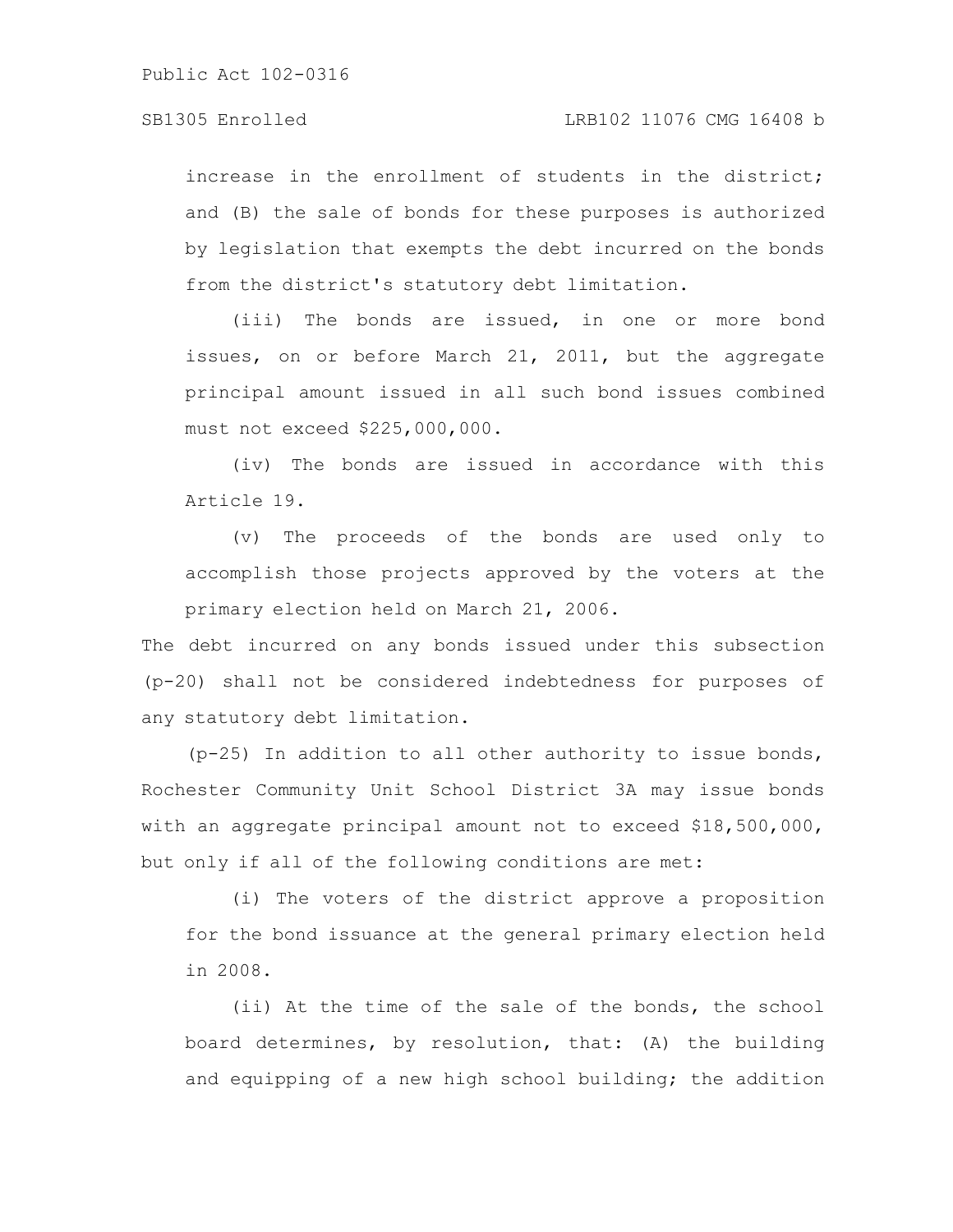### SB1305 Enrolled LRB102 11076 CMG 16408 b

of classrooms and support facilities at the high school, middle school, and elementary school; the altering, repairing, and equipping of existing school buildings; and the improvement of school sites, as the case may be, are required as a result of a projected increase in the enrollment of students in the district; and (B) the sale of bonds for these purposes is authorized by a law that exempts the debt incurred on the bonds from the district's statutory debt limitation.

(iii) The bonds are issued, in one or more bond issues, on or before December 31, 2012, but the aggregate principal amount issued in all such bond issues combined must not exceed \$18,500,000.

(iv) The bonds are issued in accordance with this Article 19.

(v) The proceeds of the bonds are used to accomplish only those projects approved by the voters at the primary election held in 2008.

The debt incurred on any bonds issued under this subsection (p-25) shall not be considered indebtedness for purposes of any statutory debt limitation.

(p-30) In addition to all other authority to issue bonds, Prairie Grove Consolidated School District 46 may issue bonds with an aggregate principal amount not to exceed \$30,000,000, but only if all of the following conditions are met:

(i) The voters of the district approve a proposition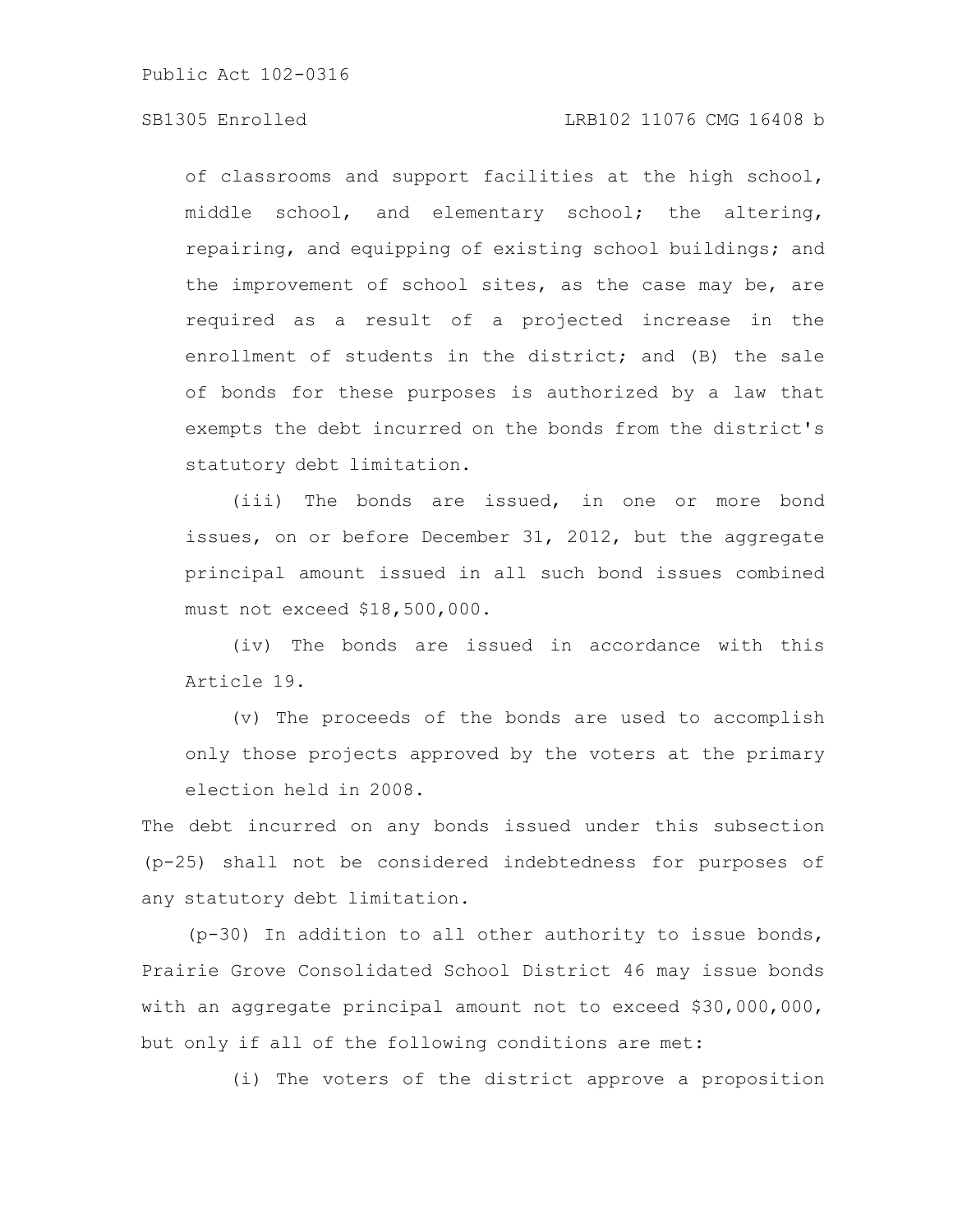### SB1305 Enrolled LRB102 11076 CMG 16408 b

for the bond issuance at an election held in 2008.

(ii) At the time of the sale of the bonds, the school board determines, by resolution, that (A) the building and equipping of a new school building and additions to existing school buildings are required as a result of a projected increase in the enrollment of students in the district and (B) the altering, repairing, and equipping of existing school buildings are required because of the age of the existing school buildings.

(iii) The bonds are issued, in one or more bond issuances, on or before December 31, 2012; however, the aggregate principal amount issued in all such bond issuances combined must not exceed \$30,000,000.

(iv) The bonds are issued in accordance with this Article.

(v) The proceeds of the bonds are used to accomplish only those projects approved by the voters at an election held in 2008.

The debt incurred on any bonds issued under this subsection (p-30) shall not be considered indebtedness for purposes of any statutory debt limitation.

(p-35) In addition to all other authority to issue bonds, Prairie Hill Community Consolidated School District 133 may issue bonds with an aggregate principal amount not to exceed \$13,900,000, but only if all of the following conditions are met: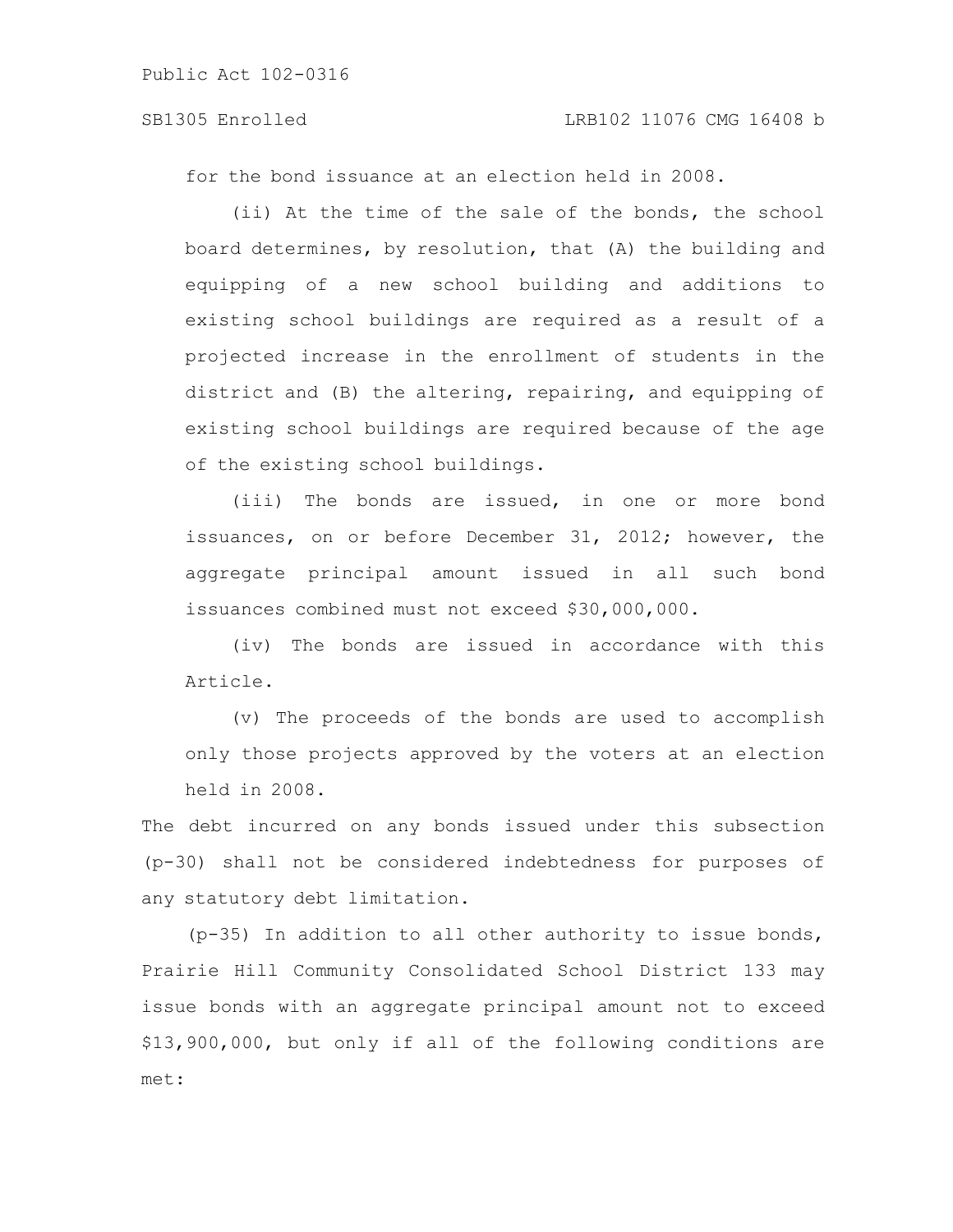(i) The voters of the district approved a proposition for the bond issuance at an election held on April 17, 2007.

(ii) At the time of the sale of the bonds, the school board determines, by resolution, that (A) the improvement of the site of and the building and equipping of a school building are required as a result of a projected increase in the enrollment of students in the district and (B) the repairing and equipping of the Prairie Hill Elementary School building is required because of the age of that school building.

(iii) The bonds are issued, in one or more bond issuances, on or before December 31, 2011, but the aggregate principal amount issued in all such bond issuances combined must not exceed \$13,900,000.

(iv) The bonds are issued in accordance with this Article.

(v) The proceeds of the bonds are used to accomplish only those projects approved by the voters at an election held on April 17, 2007.

The debt incurred on any bonds issued under this subsection (p-35) shall not be considered indebtedness for purposes of any statutory debt limitation.

(p-40) In addition to all other authority to issue bonds, Mascoutah Community Unit District 19 may issue bonds with an aggregate principal amount not to exceed \$55,000,000, but only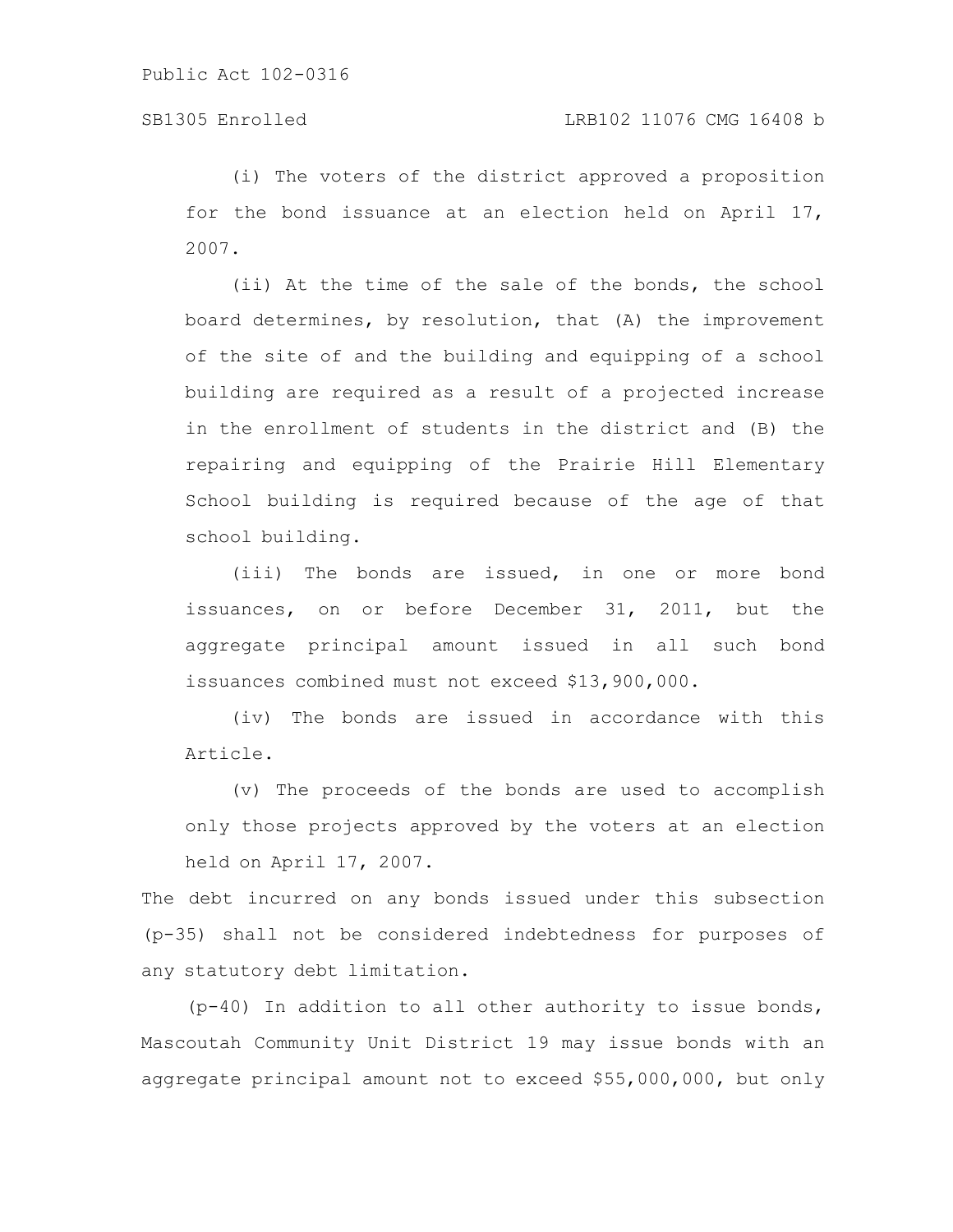#### SB1305 Enrolled LRB102 11076 CMG 16408 b

if all of the following conditions are met:

(1) The voters of the district approve a proposition for the bond issuance at a regular election held on or after November 4, 2008.

(2) At the time of the sale of the bonds, the school board determines, by resolution, that (i) the building and equipping of a new high school building is required as a result of a projected increase in the enrollment of students in the district and the age and condition of the existing high school building, (ii) the existing high school building will be demolished, and (iii) the sale of bonds is authorized by statute that exempts the debt incurred on the bonds from the district's statutory debt limitation.

(3) The bonds are issued, in one or more bond issuances, on or before December 31, 2011, but the aggregate principal amount issued in all such bond issuances combined must not exceed \$55,000,000.

(4) The bonds are issued in accordance with this Article.

(5) The proceeds of the bonds are used to accomplish only those projects approved by the voters at a regular election held on or after November 4, 2008.

The debt incurred on any bonds issued under this subsection (p-40) shall not be considered indebtedness for purposes of any statutory debt limitation.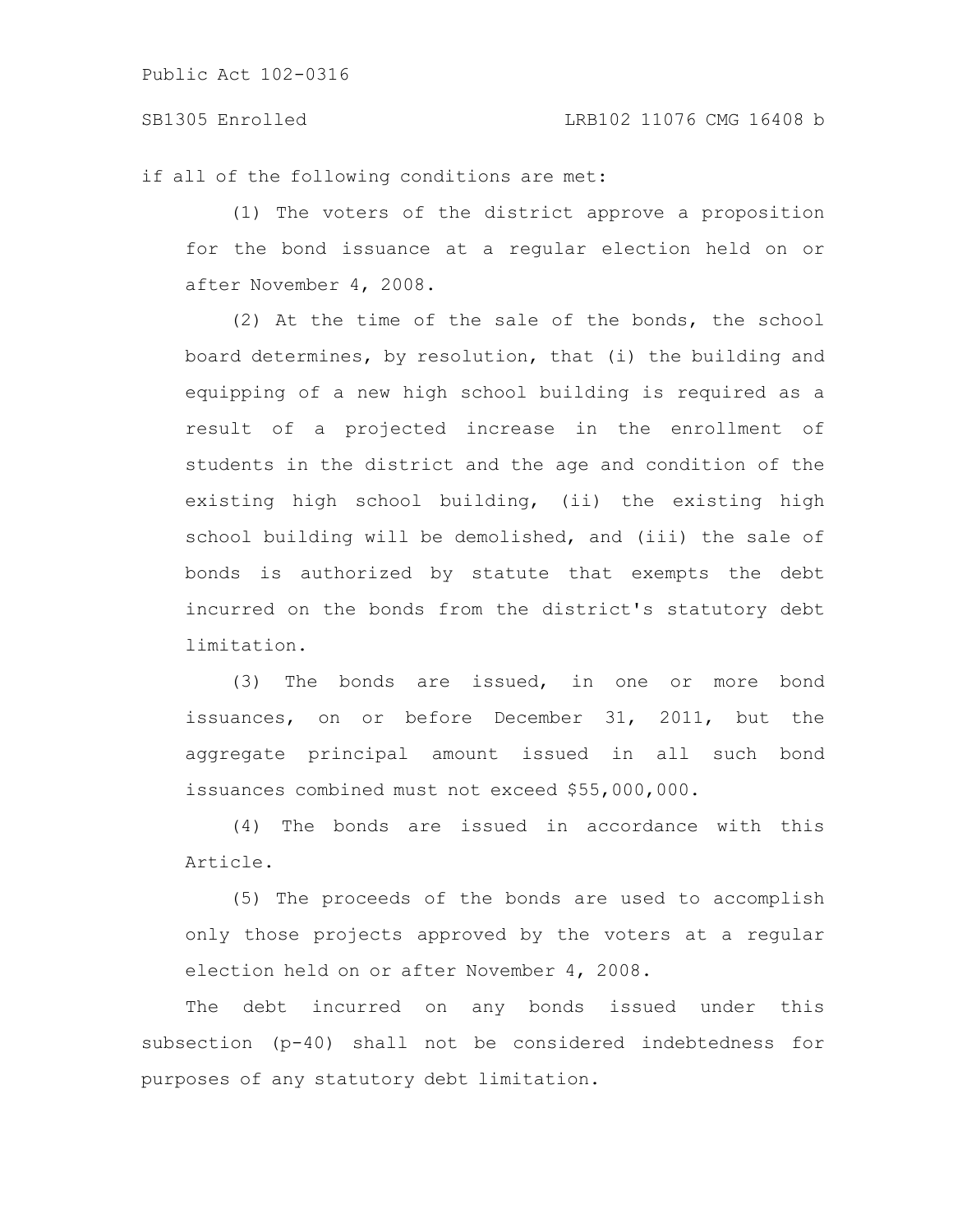# SB1305 Enrolled LRB102 11076 CMG 16408 b

(p-45) Notwithstanding the provisions of subsection (a) of this Section or of any other law, bonds issued pursuant to Section 19-3.5 of this Code shall not be considered indebtedness for purposes of any statutory limitation if the bonds are issued in an amount or amounts, including existing indebtedness of the school district, not in excess of 18.5% of the value of the taxable property in the district to be ascertained by the last assessment for State and county taxes.

(p-50) Notwithstanding the provisions of subsection (a) of this Section or of any other law, bonds issued pursuant to Section 19-3.10 of this Code shall not be considered indebtedness for purposes of any statutory limitation if the bonds are issued in an amount or amounts, including existing indebtedness of the school district, not in excess of 43% of the value of the taxable property in the district to be ascertained by the last assessment for State and county taxes.

(p-55) In addition to all other authority to issue bonds, Belle Valley School District 119 may issue bonds with an aggregate principal amount not to exceed \$47,500,000, but only if all of the following conditions are met:

(1) The voters of the district approve a proposition for the bond issuance at an election held on or after April 7, 2009.

(2) Prior to the issuance of the bonds, the school board determines, by resolution, that (i) the building and equipping of a new school building is required as a result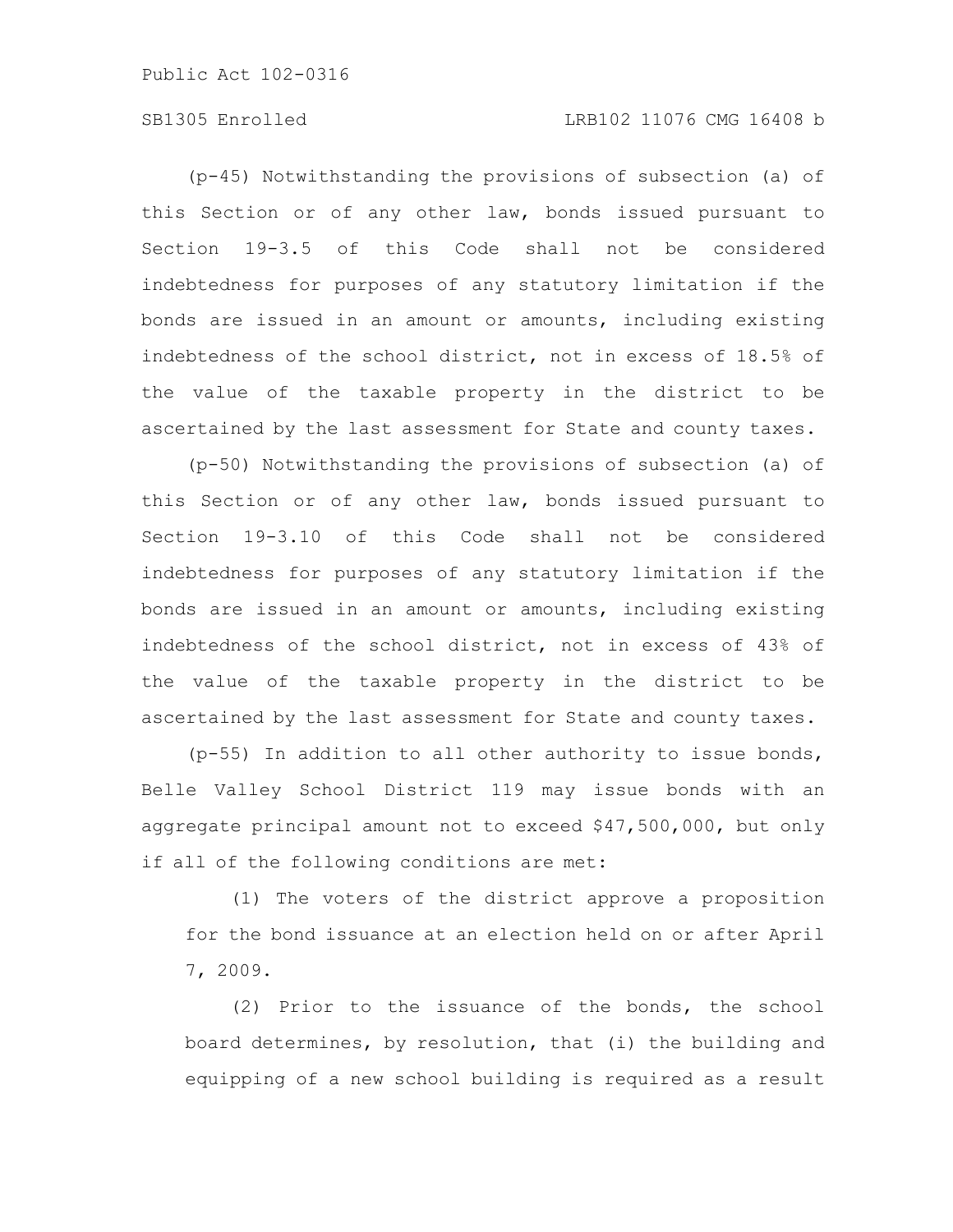### SB1305 Enrolled LRB102 11076 CMG 16408 b

of mine subsidence in an existing school building and because of the age and condition of another existing school building and (ii) the issuance of bonds is authorized by statute that exempts the debt incurred on the bonds from the district's statutory debt limitation.

(3) The bonds are issued, in one or more bond issuances, on or before March 31, 2014, but the aggregate principal amount issued in all such bond issuances combined must not exceed \$47,500,000.

(4) The bonds are issued in accordance with this Article.

(5) The proceeds of the bonds are used to accomplish only those projects approved by the voters at an election held on or after April 7, 2009.

The debt incurred on any bonds issued under this subsection (p-55) shall not be considered indebtedness for purposes of any statutory debt limitation. Bonds issued under this subsection (p-55) must mature within not to exceed 30 years from their date, notwithstanding any other law to the contrary.

(p-60) In addition to all other authority to issue bonds, Wilmington Community Unit School District Number 209-U may issue bonds with an aggregate principal amount not to exceed \$2,285,000, but only if all of the following conditions are met:

(1) The proceeds of the bonds are used to accomplish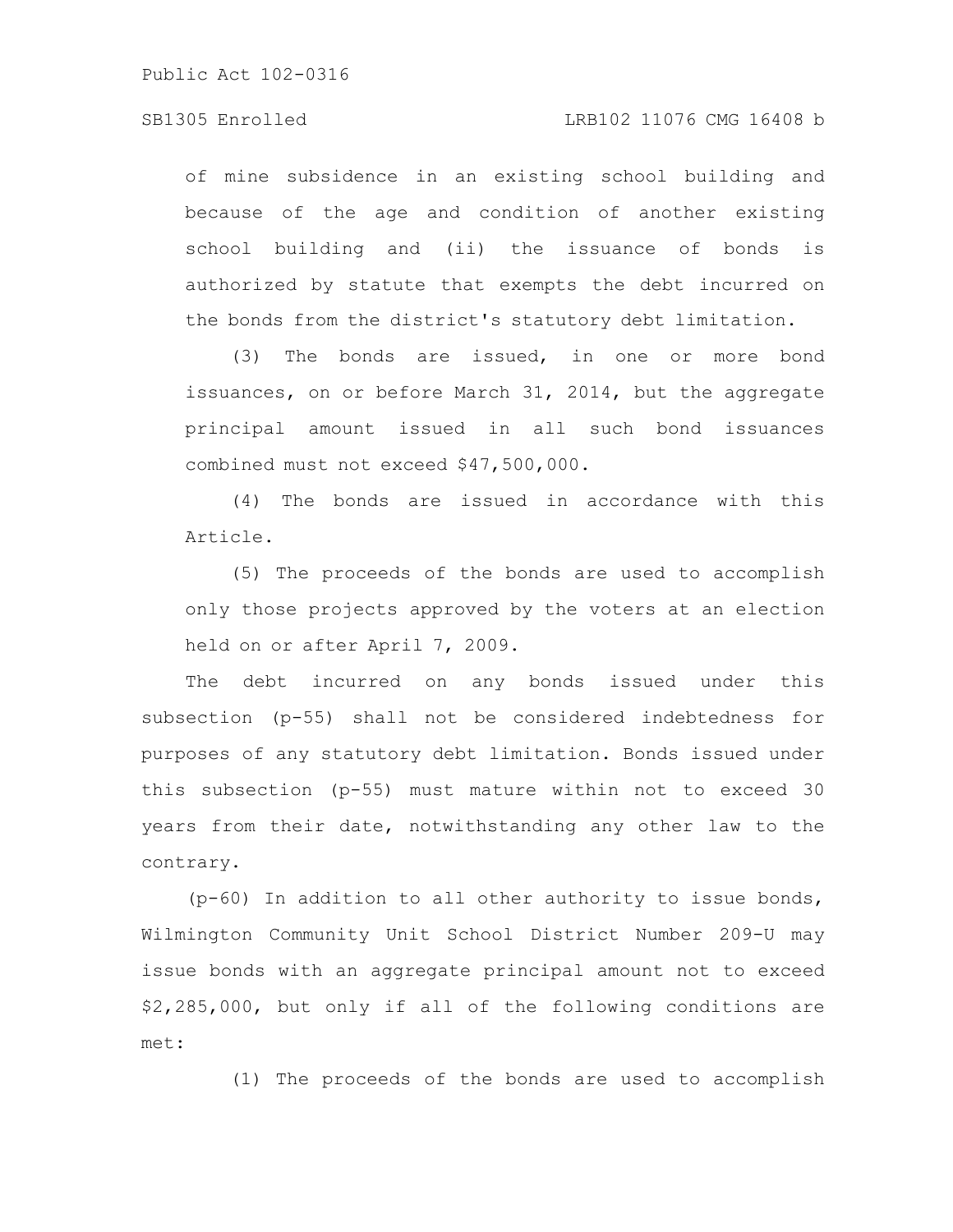only those projects approved by the voters at the general primary election held on March 21, 2006.

(2) Prior to the issuance of the bonds, the school board determines, by resolution, that (i) the projects approved by the voters were and are required because of the age and condition of the school district's prior and existing school buildings and (ii) the issuance of the bonds is authorized by legislation that exempts the debt incurred on the bonds from the district's statutory debt limitation.

(3) The bonds are issued in one or more bond issuances on or before March 1, 2011, but the aggregate principal amount issued in all those bond issuances combined must not exceed \$2,285,000.

(4) The bonds are issued in accordance with this Article.

The debt incurred on any bonds issued under this subsection (p-60) shall not be considered indebtedness for purposes of any statutory debt limitation.

(p-65) In addition to all other authority to issue bonds, West Washington County Community Unit School District 10 may issue bonds with an aggregate principal amount not to exceed \$32,200,000 and maturing over a period not exceeding 25 years, but only if all of the following conditions are met:

(1) The voters of the district approve a proposition for the bond issuance at an election held on or after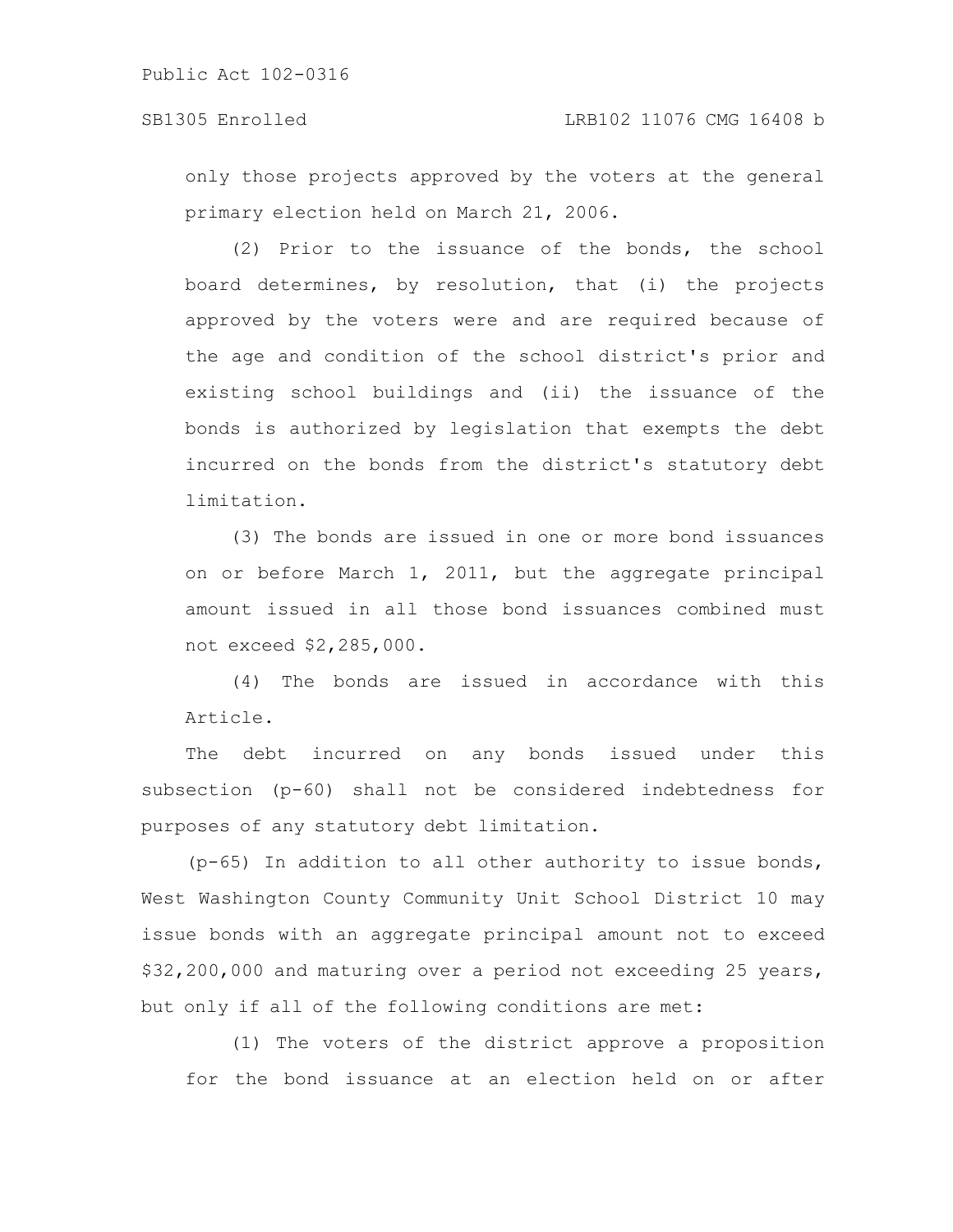#### SB1305 Enrolled LRB102 11076 CMG 16408 b

February 2, 2010.

(2) Prior to the issuance of the bonds, the school board determines, by resolution, that (A) all or a portion of the existing Okawville Junior/Senior High School Building will be demolished; (B) the building and equipping of a new school building to be attached to and the alteration, repair, and equipping of the remaining portion of the Okawville Junior/Senior High School Building is required because of the age and current condition of that school building; and (C) the issuance of bonds is authorized by a statute that exempts the debt incurred on the bonds from the district's statutory debt limitation.

(3) The bonds are issued, in one or more bond issuances, on or before March 31, 2014, but the aggregate principal amount issued in all such bond issuances combined must not exceed \$32,200,000.

(4) The bonds are issued in accordance with this Article.

(5) The proceeds of the bonds are used to accomplish only those projects approved by the voters at an election held on or after February 2, 2010.

The debt incurred on any bonds issued under this subsection (p-65) shall not be considered indebtedness for purposes of any statutory debt limitation.

(p-70) In addition to all other authority to issue bonds,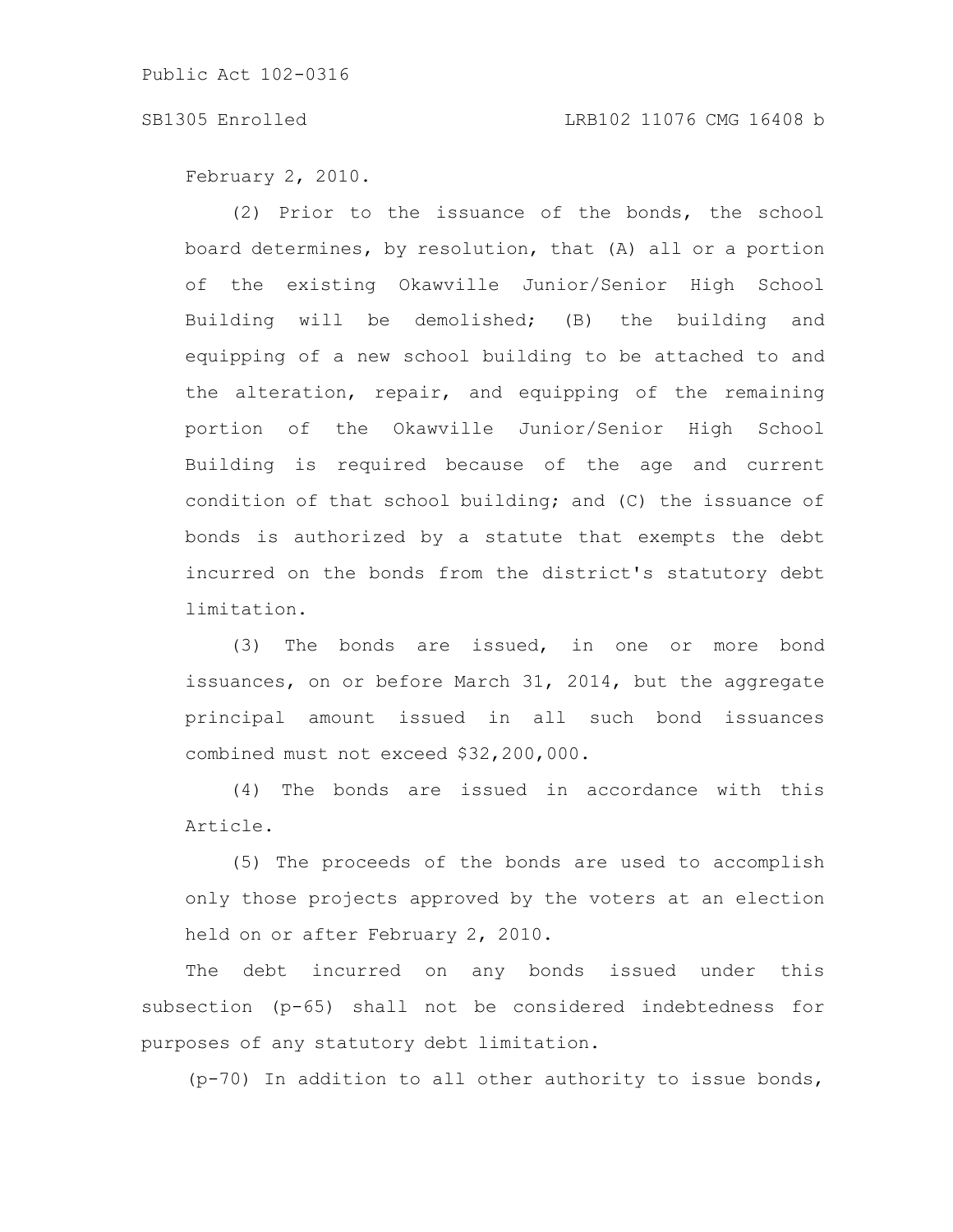### SB1305 Enrolled LRB102 11076 CMG 16408 b

Cahokia Community Unit School District 187 may issue bonds with an aggregate principal amount not to exceed \$50,000,000, but only if all the following conditions are met:

(1) The voters of the district approve a proposition for the bond issuance at an election held on or after November 2, 2010.

(2) Prior to the issuance of the bonds, the school board determines, by resolution, that (i) the building and equipping of a new school building is required as a result of the age and condition of an existing school building and (ii) the issuance of bonds is authorized by a statute that exempts the debt incurred on the bonds from the district's statutory debt limitation.

(3) The bonds are issued, in one or more issuances, on or before July 1, 2016, but the aggregate principal amount issued in all such bond issuances combined must not exceed \$50,000,000.

(4) The bonds are issued in accordance with this Article.

(5) The proceeds of the bonds are used to accomplish only those projects approved by the voters at an election held on or after November 2, 2010.

The debt incurred on any bonds issued under this subsection (p-70) shall not be considered indebtedness for purposes of any statutory debt limitation. Bonds issued under this subsection (p-70) must mature within not to exceed 25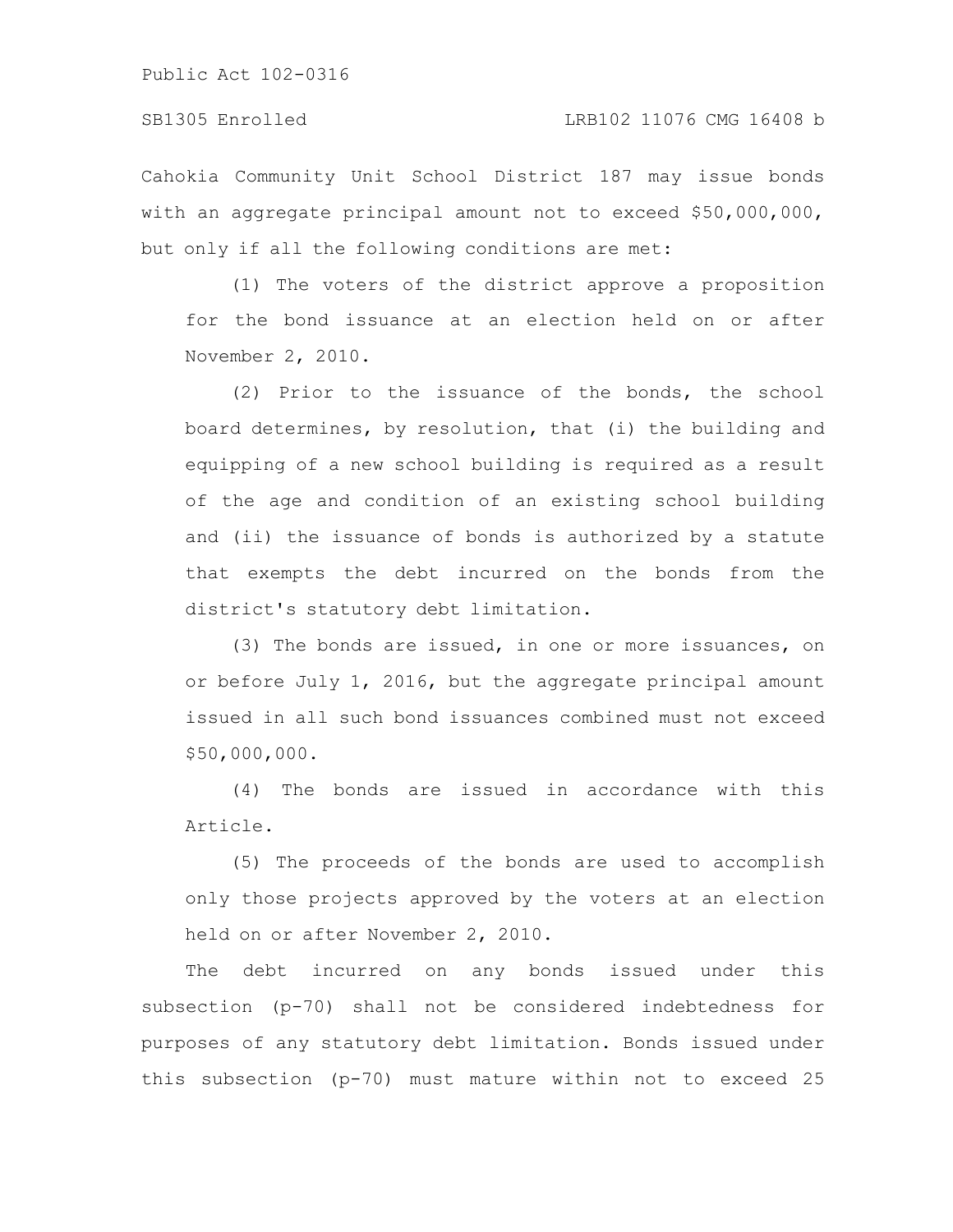### SB1305 Enrolled LRB102 11076 CMG 16408 b

years from their date, notwithstanding any other law, including Section 19-3 of this Code, to the contrary.

(p-75) Notwithstanding the debt limitation prescribed in subsection (a) of this Section or any other provisions of this Section or of any other law, the execution of leases on or after January 1, 2007 and before July 1, 2011 by the Board of Education of Peoria School District 150 with a public building commission for leases entered into pursuant to the Public Building Commission Act shall not be considered indebtedness for purposes of any statutory debt limitation.

This subsection (p-75) applies only if the State Board of Education or the Capital Development Board makes one or more grants to Peoria School District 150 pursuant to the School Construction Law. The amount exempted from the debt limitation as prescribed in this subsection (p-75) shall be no greater than the amount of one or more grants awarded to Peoria School District 150 by the State Board of Education or the Capital Development Board.

(p-80) In addition to all other authority to issue bonds, Ridgeland School District 122 may issue bonds with an aggregate principal amount not to exceed \$50,000,000 for the purpose of refunding or continuing to refund bonds originally issued pursuant to voter approval at the general election held on November 7, 2000, and the debt incurred on any bonds issued under this subsection (p-80) shall not be considered indebtedness for purposes of any statutory debt limitation.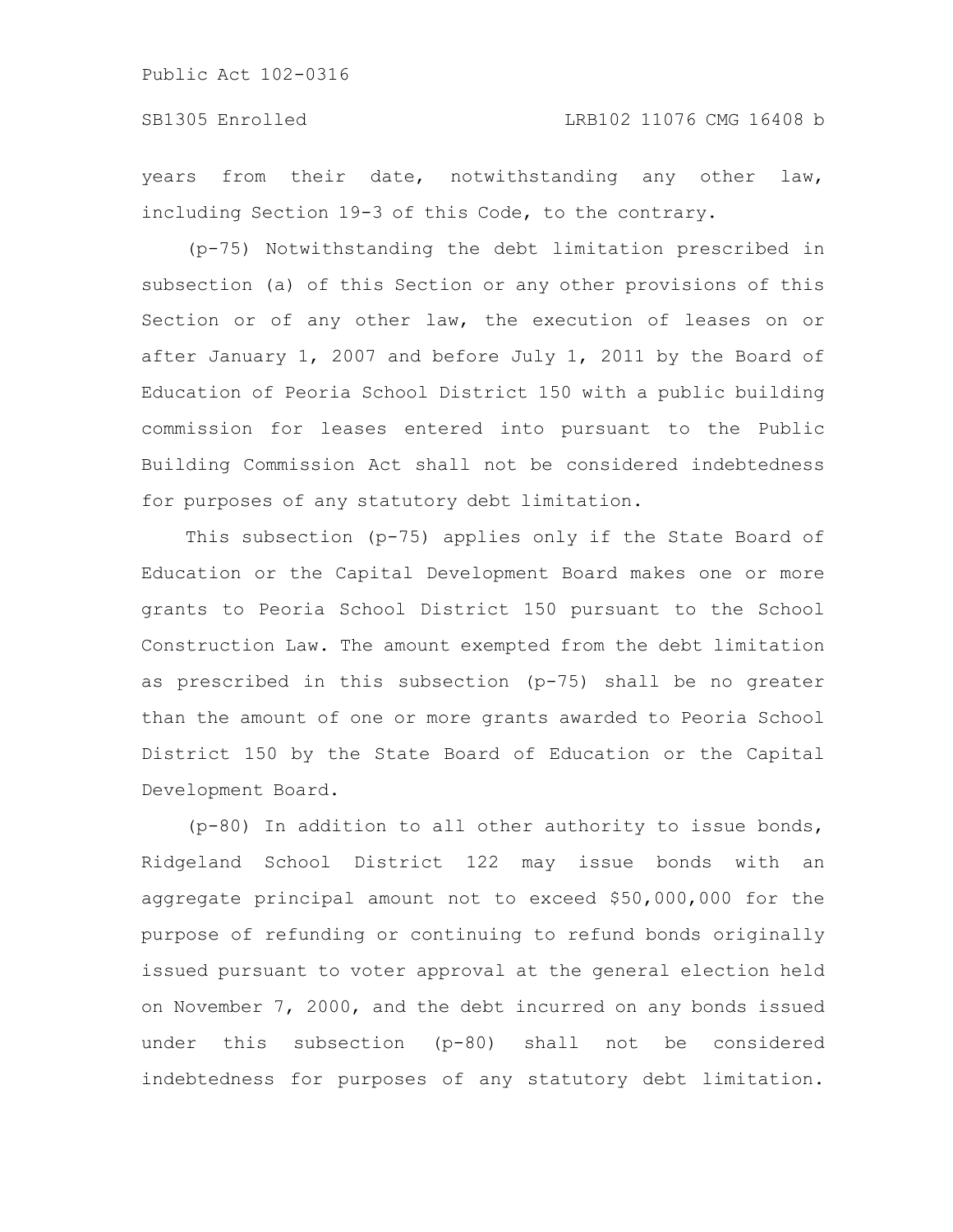Bonds issued under this subsection (p-80) may be issued in one or more issuances and must mature within not to exceed 25 years from their date, notwithstanding any other law, including Section 19-3 of this Code, to the contrary.

(p-85) In addition to all other authority to issue bonds, Hall High School District 502 may issue bonds with an aggregate principal amount not to exceed \$32,000,000, but only if all the following conditions are met:

(1) The voters of the district approve a proposition for the bond issuance at an election held on or after April 9, 2013.

(2) Prior to the issuance of the bonds, the school board determines, by resolution, that (i) the building and equipping of a new school building is required as a result of the age and condition of an existing school building, (ii) the existing school building should be demolished in its entirety or the existing school building should be demolished except for the 1914 west wing of the building, and (iii) the issuance of bonds is authorized by a statute that exempts the debt incurred on the bonds from the district's statutory debt limitation.

(3) The bonds are issued, in one or more issuances, not later than 5 years after the date of the referendum approving the issuance of the bonds, but the aggregate principal amount issued in all such bond issuances combined must not exceed \$32,000,000.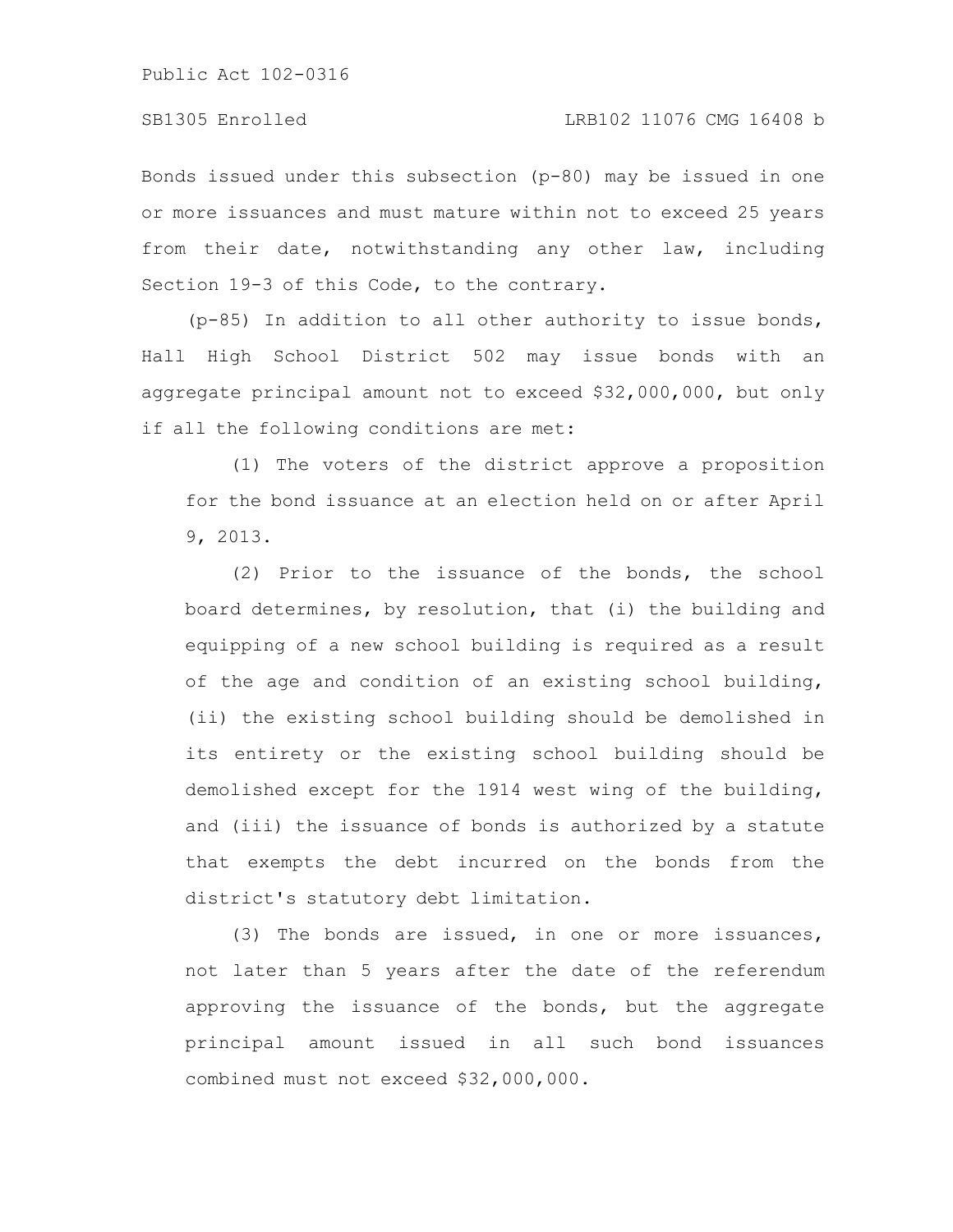# SB1305 Enrolled LRB102 11076 CMG 16408 b

(4) The bonds are issued in accordance with this Article.

(5) The proceeds of the bonds are used to accomplish only those projects approved by the voters at an election held on or after April 9, 2013.

The debt incurred on any bonds issued under this subsection (p-85) shall not be considered indebtedness for purposes of any statutory debt limitation. Bonds issued under this subsection (p-85) must mature within not to exceed 30 years from their date, notwithstanding any other law, including Section 19-3 of this Code, to the contrary.

(p-90) In addition to all other authority to issue bonds, Lebanon Community Unit School District 9 may issue bonds with an aggregate principal amount not to exceed \$7,500,000, but only if all of the following conditions are met:

(1) The voters of the district approved a proposition for the bond issuance at the general primary election on February 2, 2010.

(2) At or prior to the time of the sale of the bonds, the school board determines, by resolution, that (i) the building and equipping of a new elementary school building is required as a result of a projected increase in the enrollment of students in the district and the age and condition of the existing Lebanon Elementary School building, (ii) a portion of the existing Lebanon Elementary School building will be demolished and the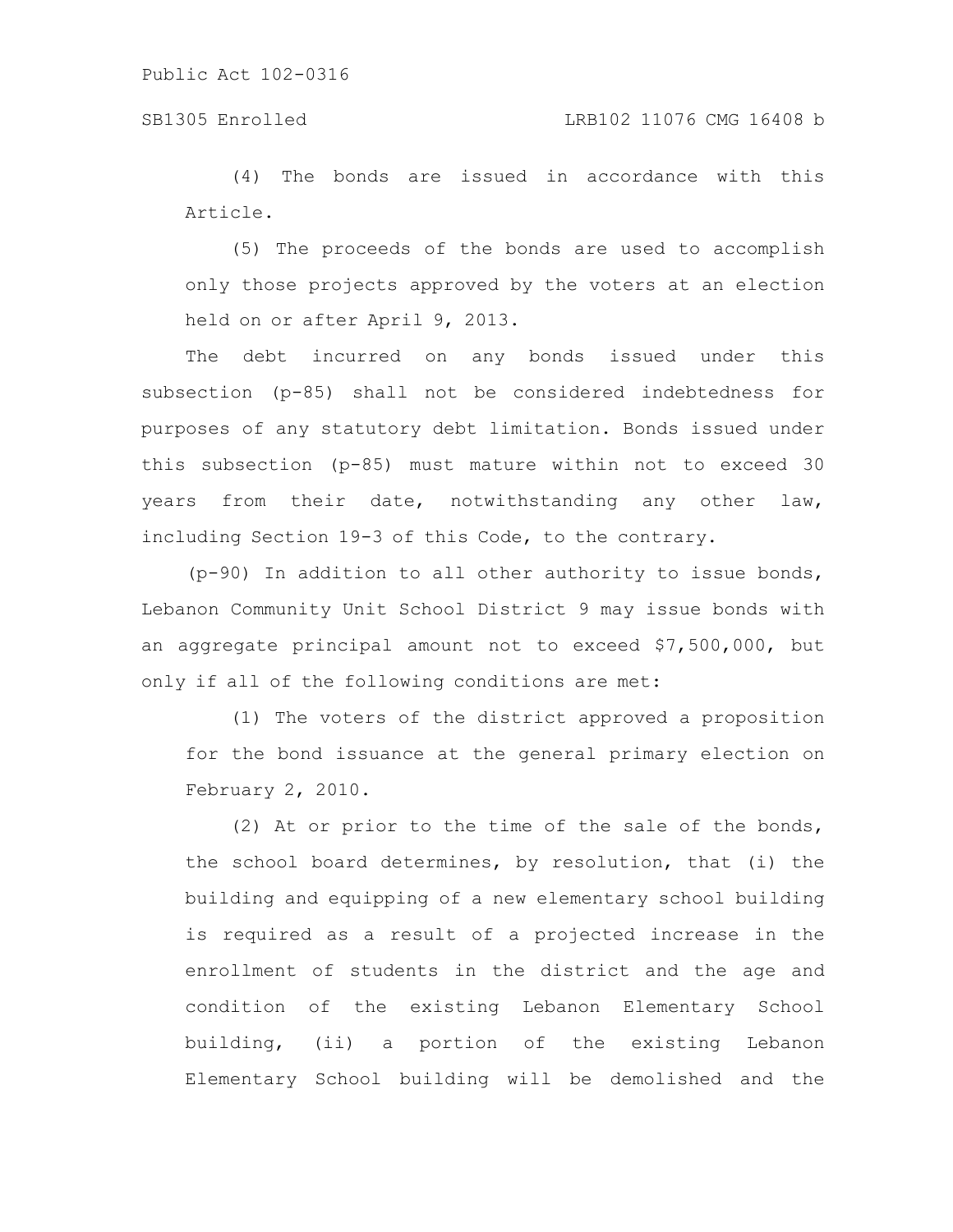remaining portion will be altered, repaired, and equipped, and (iii) the sale of bonds is authorized by a statute that exempts the debt incurred on the bonds from the district's statutory debt limitation.

(3) The bonds are issued, in one or more bond issuances, on or before April 1, 2014, but the aggregate principal amount issued in all such bond issuances combined must not exceed \$7,500,000.

(4) The bonds are issued in accordance with this Article.

(5) The proceeds of the bonds are used to accomplish only those projects approved by the voters at the general primary election held on February 2, 2010.

The debt incurred on any bonds issued under this subsection (p-90) shall not be considered indebtedness for purposes of any statutory debt limitation.

(p-95) In addition to all other authority to issue bonds, Monticello Community Unit School District 25 may issue bonds with an aggregate principal amount not to exceed \$35,000,000, but only if all of the following conditions are met:

(1) The voters of the district approve a proposition for the bond issuance at an election held on or after November 4, 2014.

(2) Prior to the issuance of the bonds, the school board determines, by resolution, that (i) the building and equipping of a new school building is required as a result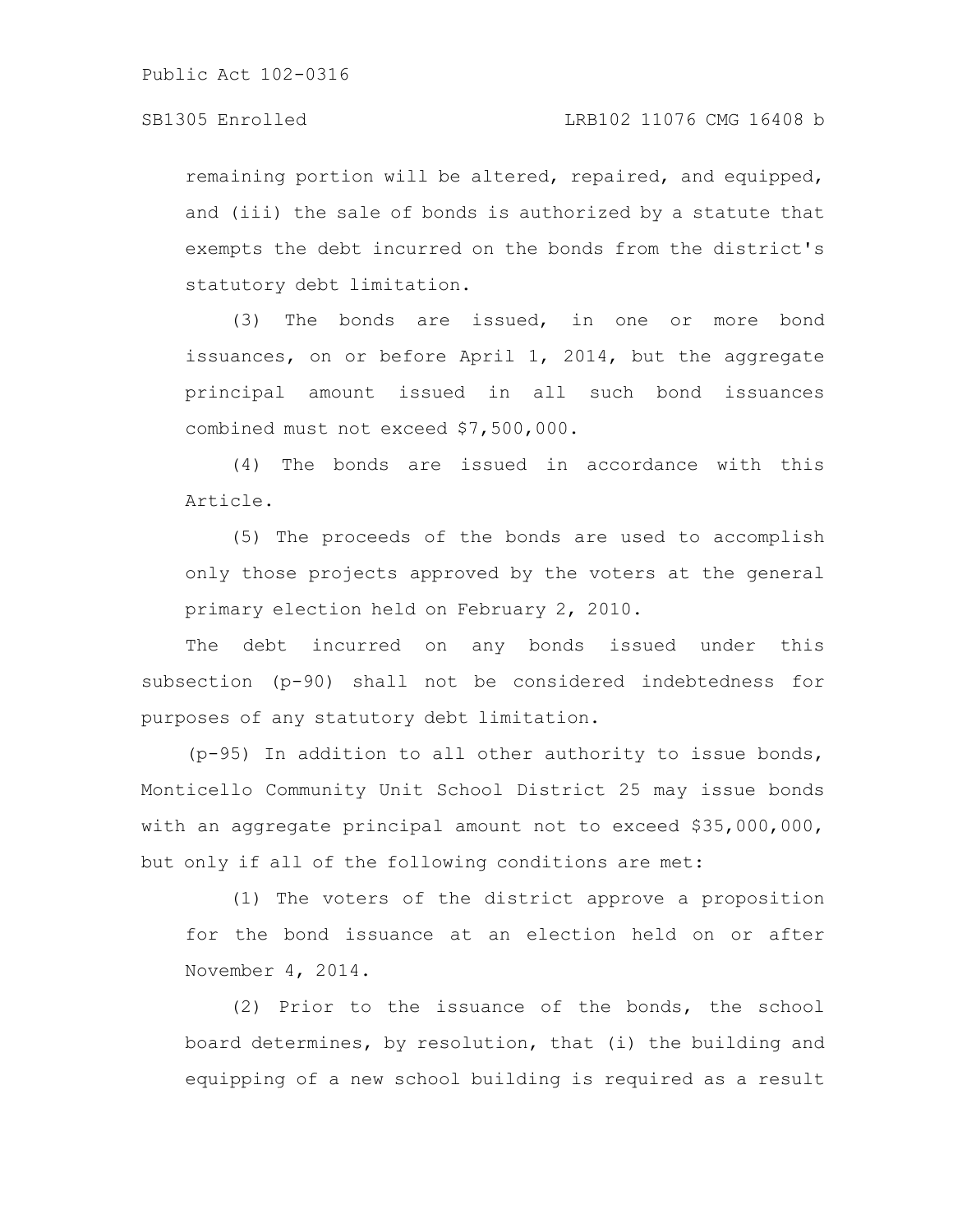of the age and condition of an existing school building and (ii) the issuance of bonds is authorized by a statute that exempts the debt incurred on the bonds from the district's statutory debt limitation.

(3) The bonds are issued, in one or more issuances, on or before July 1, 2020, but the aggregate principal amount issued in all such bond issuances combined must not exceed \$35,000,000.

(4) The bonds are issued in accordance with this Article.

(5) The proceeds of the bonds are used to accomplish only those projects approved by the voters at an election held on or after November 4, 2014.

The debt incurred on any bonds issued under this subsection (p-95) shall not be considered indebtedness for purposes of any statutory debt limitation. Bonds issued under this subsection (p-95) must mature within not to exceed 25 years from their date, notwithstanding any other law, including Section 19-3 of this Code, to the contrary.

(p-100) In addition to all other authority to issue bonds, the community unit school district created in the territory comprising Milford Community Consolidated School District 280 and Milford Township High School District 233, as approved at the general primary election held on March 18, 2014, may issue bonds with an aggregate principal amount not to exceed \$17,500,000, but only if all the following conditions are met: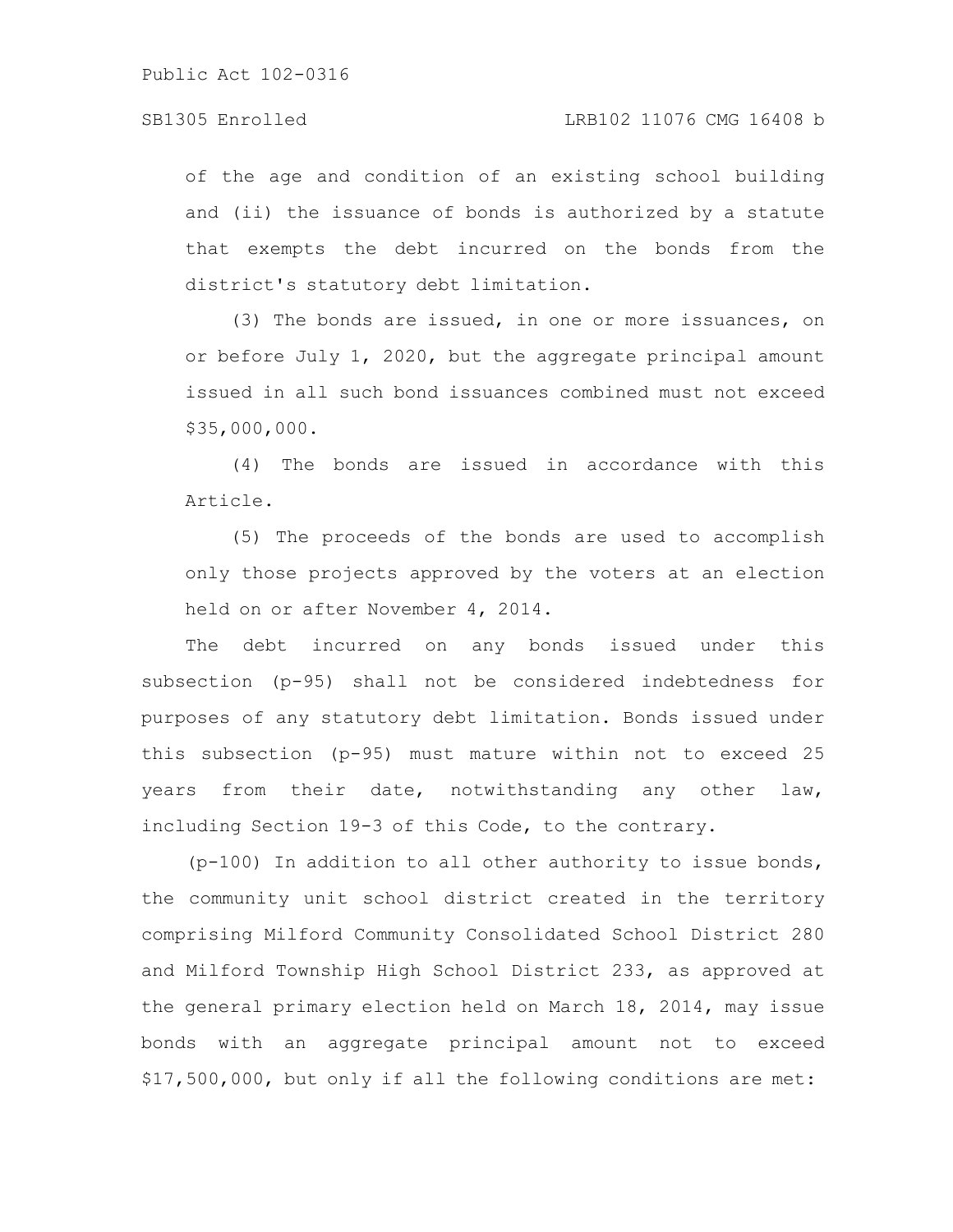(1) The voters of the district approve a proposition for the bond issuance at an election held on or after November 4, 2014.

(2) Prior to the issuance of the bonds, the school board determines, by resolution, that (i) the building and equipping of a new school building is required as a result of the age and condition of an existing school building and (ii) the issuance of bonds is authorized by a statute that exempts the debt incurred on the bonds from the district's statutory debt limitation.

(3) The bonds are issued, in one or more issuances, on or before July 1, 2020, but the aggregate principal amount issued in all such bond issuances combined must not exceed \$17,500,000.

(4) The bonds are issued in accordance with this Article.

(5) The proceeds of the bonds are used to accomplish only those projects approved by the voters at an election held on or after November 4, 2014.

The debt incurred on any bonds issued under this subsection (p-100) shall not be considered indebtedness for purposes of any statutory debt limitation. Bonds issued under this subsection (p-100) must mature within not to exceed 25 years from their date, notwithstanding any other law, including Section 19-3 of this Code, to the contrary.

(p-105) In addition to all other authority to issue bonds,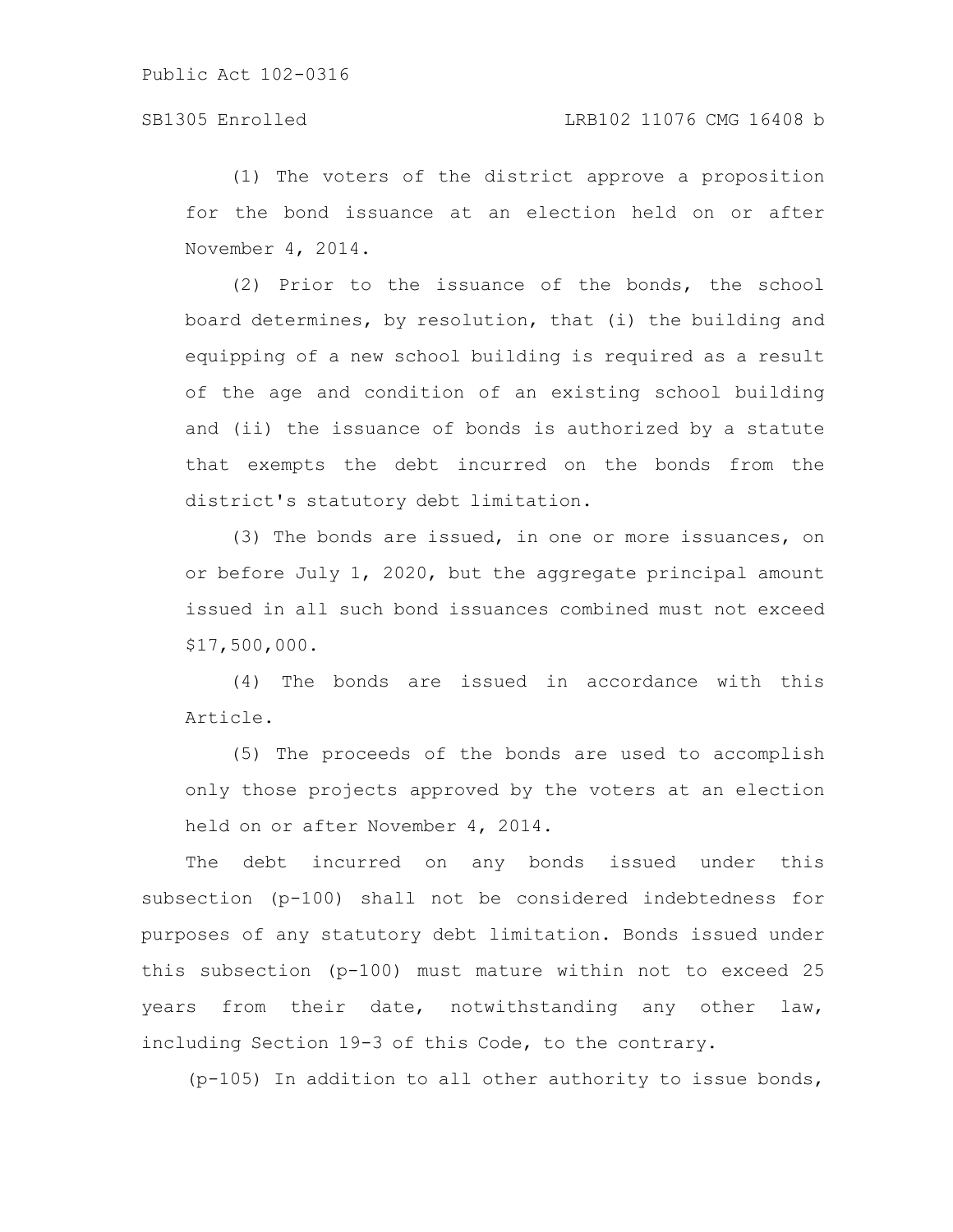North Shore School District 112 may issue bonds with an aggregate principal amount not to exceed \$150,000,000, but only if all of the following conditions are met:

(1) The voters of the district approve a proposition for the bond issuance at an election held on or after March 15, 2016.

(2) Prior to the issuance of the bonds, the school board determines, by resolution, that (i) the building and equipping of new buildings and improving the sites thereof and the building and equipping of additions to, altering, repairing, equipping, and renovating existing buildings and improving the sites thereof are required as a result of the age and condition of the district's existing buildings and (ii) the issuance of bonds is authorized by a statute that exempts the debt incurred on the bonds from the district's statutory debt limitation.

(3) The bonds are issued, in one or more issuances, not later than 5 years after the date of the referendum approving the issuance of the bonds, but the aggregate principal amount issued in all such bond issuances combined must not exceed \$150,000,000.

(4) The bonds are issued in accordance with this Article.

(5) The proceeds of the bonds are used to accomplish only those projects approved by the voters at an election held on or after March 15, 2016.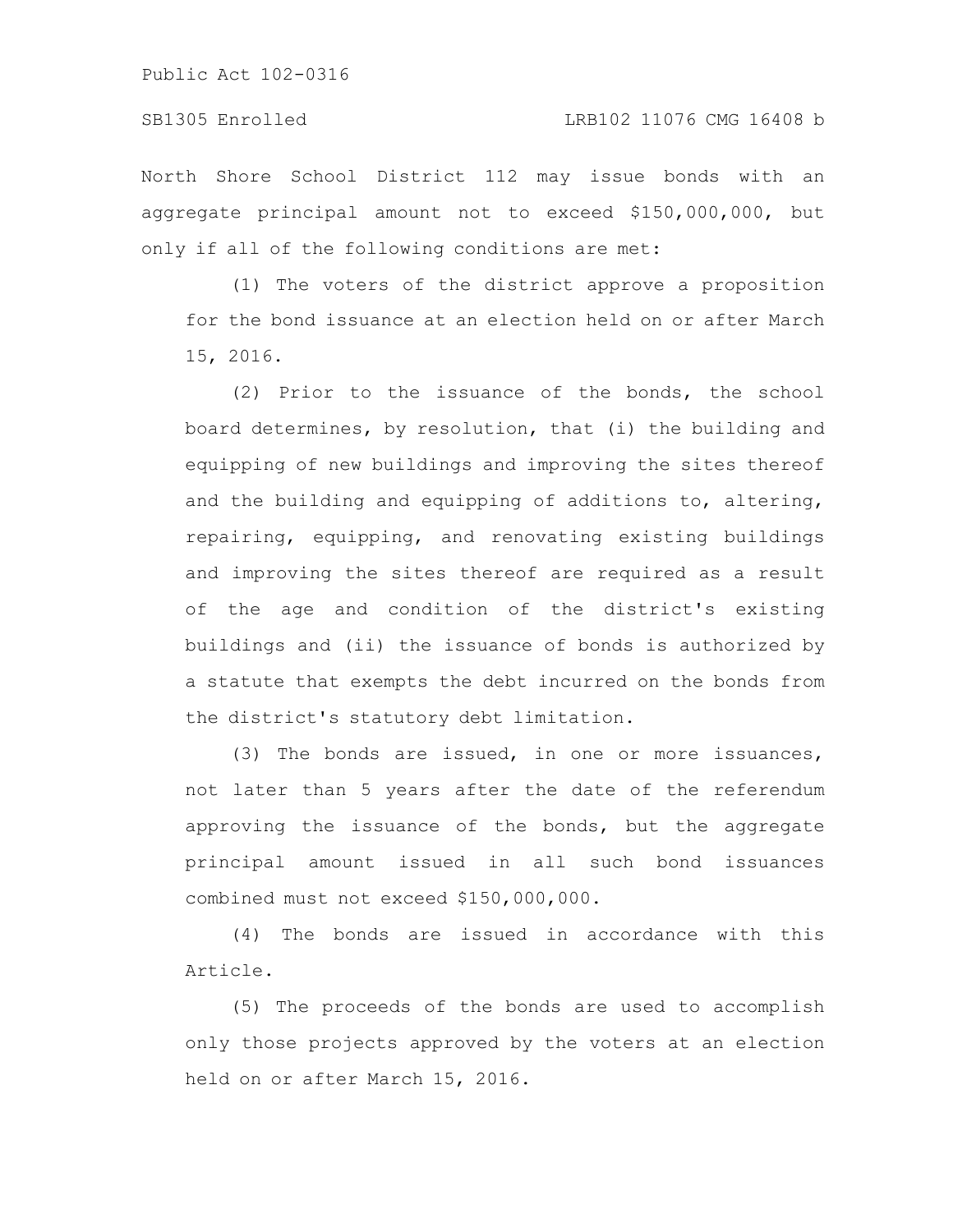### SB1305 Enrolled LRB102 11076 CMG 16408 b

The debt incurred on any bonds issued under this subsection (p-105) and on any bonds issued to refund or continue to refund such bonds shall not be considered indebtedness for purposes of any statutory debt limitation. Bonds issued under this subsection (p-105) and any bonds issued to refund or continue to refund such bonds must mature within not to exceed 30 years from their date, notwithstanding any other law, including Section 19-3 of this Code, to the contrary.

(p-110) In addition to all other authority to issue bonds, Sandoval Community Unit School District 501 may issue bonds with an aggregate principal amount not to exceed \$2,000,000, but only if all of the following conditions are met:

(1) The voters of the district approved a proposition for the bond issuance at an election held on March 20, 2012.

(2) Prior to the issuance of the bonds, the school board determines, by resolution, that (i) the building and equipping of a new school building is required because of the age and current condition of the Sandoval Elementary School building and (ii) the issuance of bonds is authorized by a statute that exempts the debt incurred on the bonds from the district's statutory debt limitation.

(3) The bonds are issued, in one or more bond issuances, on or before March 19, 2022, but the aggregate principal amount issued in all such bond issuances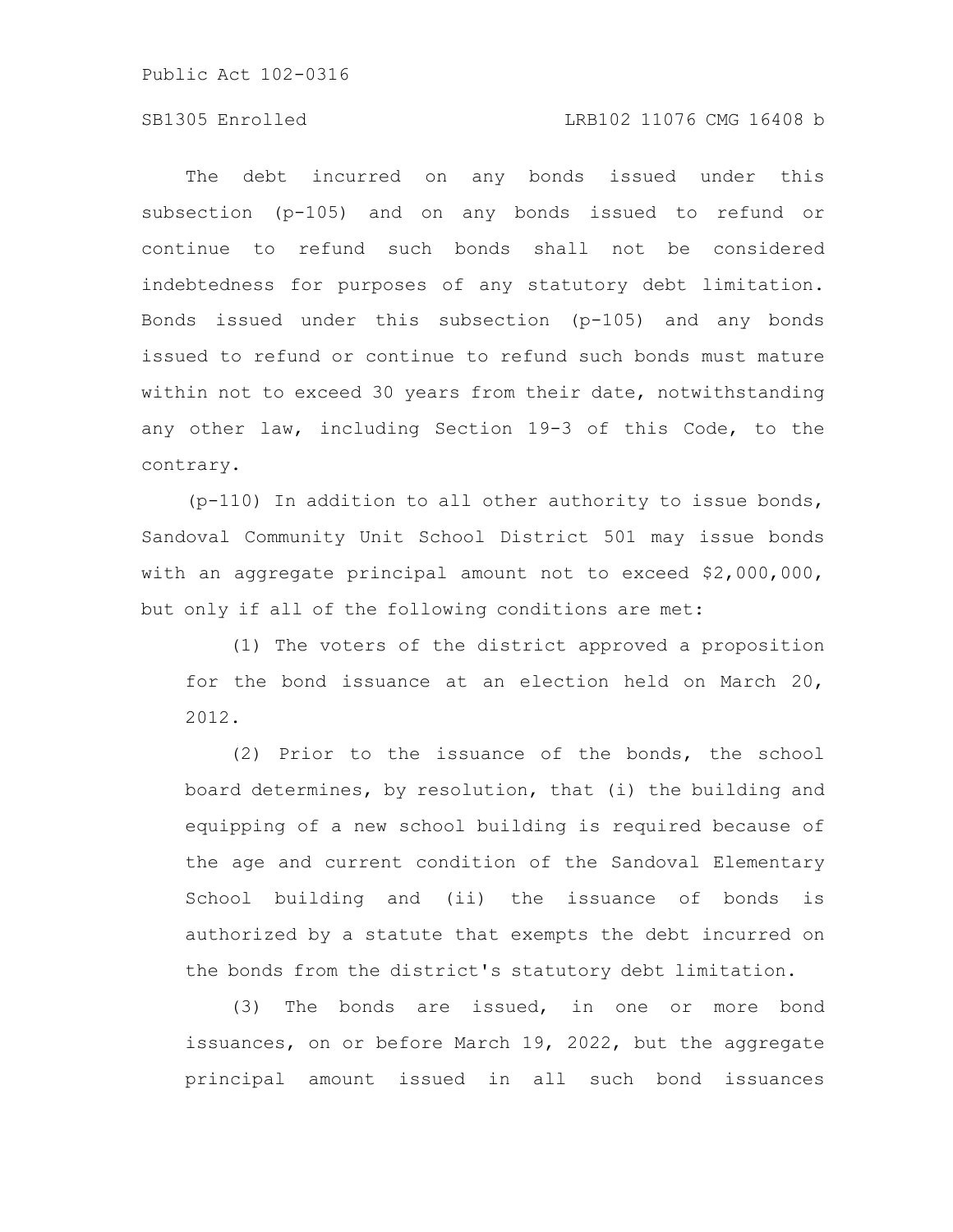#### SB1305 Enrolled LRB102 11076 CMG 16408 b

combined must not exceed \$2,000,000.

(4) The bonds are issued in accordance with this Article.

(5) The proceeds of the bonds are used to accomplish only those projects approved by the voters at the election held on March 20, 2012.

The debt incurred on any bonds issued under this subsection (p-110) and on any bonds issued to refund or continue to refund the bonds shall not be considered indebtedness for purposes of any statutory debt limitation.

(p-115) In addition to all other authority to issue bonds, Bureau Valley Community Unit School District 340 may issue bonds with an aggregate principal amount not to exceed \$25,000,000, but only if all of the following conditions are met:

(1) The voters of the district approve a proposition for the bond issuance at an election held on or after March 15, 2016.

(2) Prior to the issuances of the bonds, the school board determines, by resolution, that (i) the renovating and equipping of some existing school buildings, the building and equipping of new school buildings, and the demolishing of some existing school buildings are required as a result of the age and condition of existing school buildings and (ii) the issuance of bonds is authorized by a statute that exempts the debt incurred on the bonds from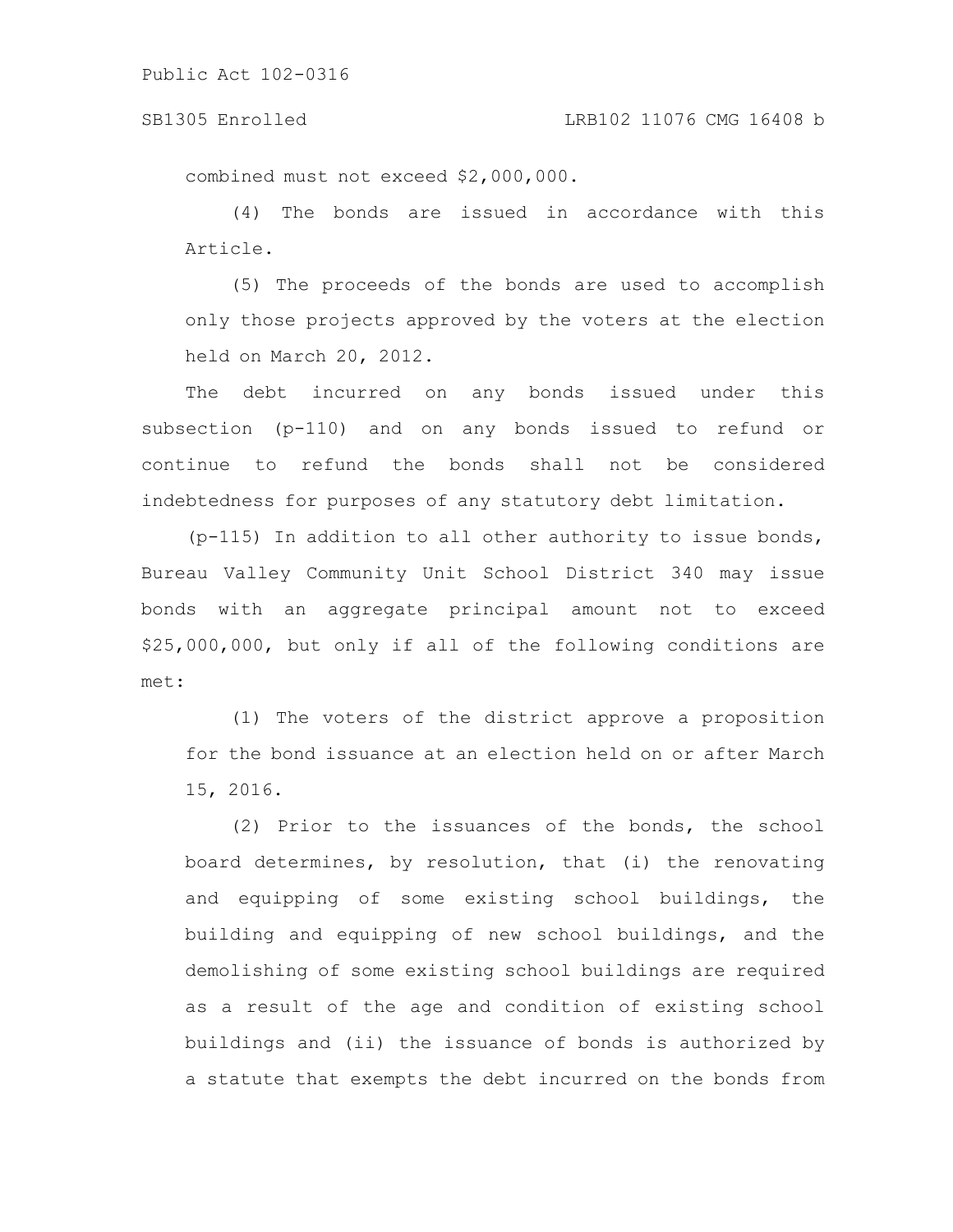the district's statutory debt limitation.

(3) The bonds are issued, in one or more issuances, on or before July 1, 2021, but the aggregate principal amount issued in all such bond issuances combined must not exceed \$25,000,000.

(4) The bonds are issued in accordance with this Article.

(5) The proceeds of the bonds are used to accomplish only those projects approved by the voters at an election held on or after March 15, 2016.

The debt incurred on any bonds issued under this subsection (p-115) shall not be considered indebtedness for purposes of any statutory debt limitation. Bonds issued under this subsection (p-115) must mature within not to exceed 30 years from their date, notwithstanding any other law, including Section 19-3 of this Code, to the contrary.

(p-120) In addition to all other authority to issue bonds, Paxton-Buckley-Loda Community Unit School District 10 may issue bonds with an aggregate principal amount not to exceed \$28,500,000, but only if all the following conditions are met:

(1) The voters of the district approve a proposition for the bond issuance at an election held on or after November 8, 2016.

(2) Prior to the issuance of the bonds, the school board determines, by resolution, that (i) the projects as described in said proposition, relating to the building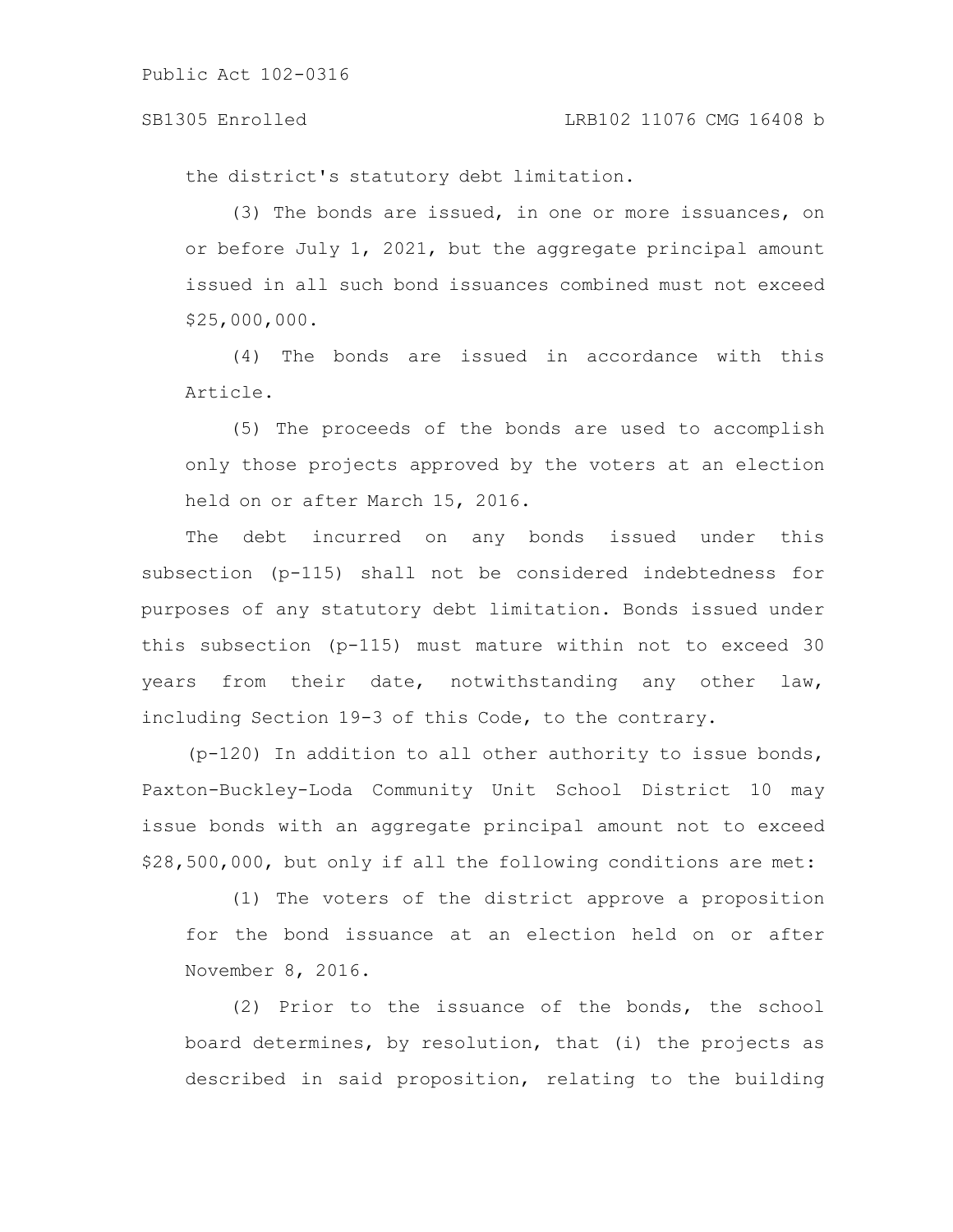and equipping of one or more school buildings or additions to existing school buildings, are required as a result of the age and condition of the District's existing buildings and (ii) the issuance of bonds is authorized by a statute that exempts the debt incurred on the bonds from the district's statutory debt limitation.

(3) The bonds are issued, in one or more issuances, not later than 5 years after the date of the referendum approving the issuance of the bonds, but the aggregate principal amount issued in all such bond issuances combined must not exceed \$28,500,000.

(4) The bonds are issued in accordance with this Article.

(5) The proceeds of the bonds are used to accomplish only those projects approved by the voters at an election held on or after November 8, 2016.

The debt incurred on any bonds issued under this subsection (p-120) and on any bonds issued to refund or continue to refund such bonds shall not be considered indebtedness for purposes of any statutory debt limitation. Bonds issued under this subsection (p-120) and any bonds issued to refund or continue to refund such bonds must mature within not to exceed 25 years from their date, notwithstanding any other law, including Section 19-3 of this Code, to the contrary.

(p-125) In addition to all other authority to issue bonds,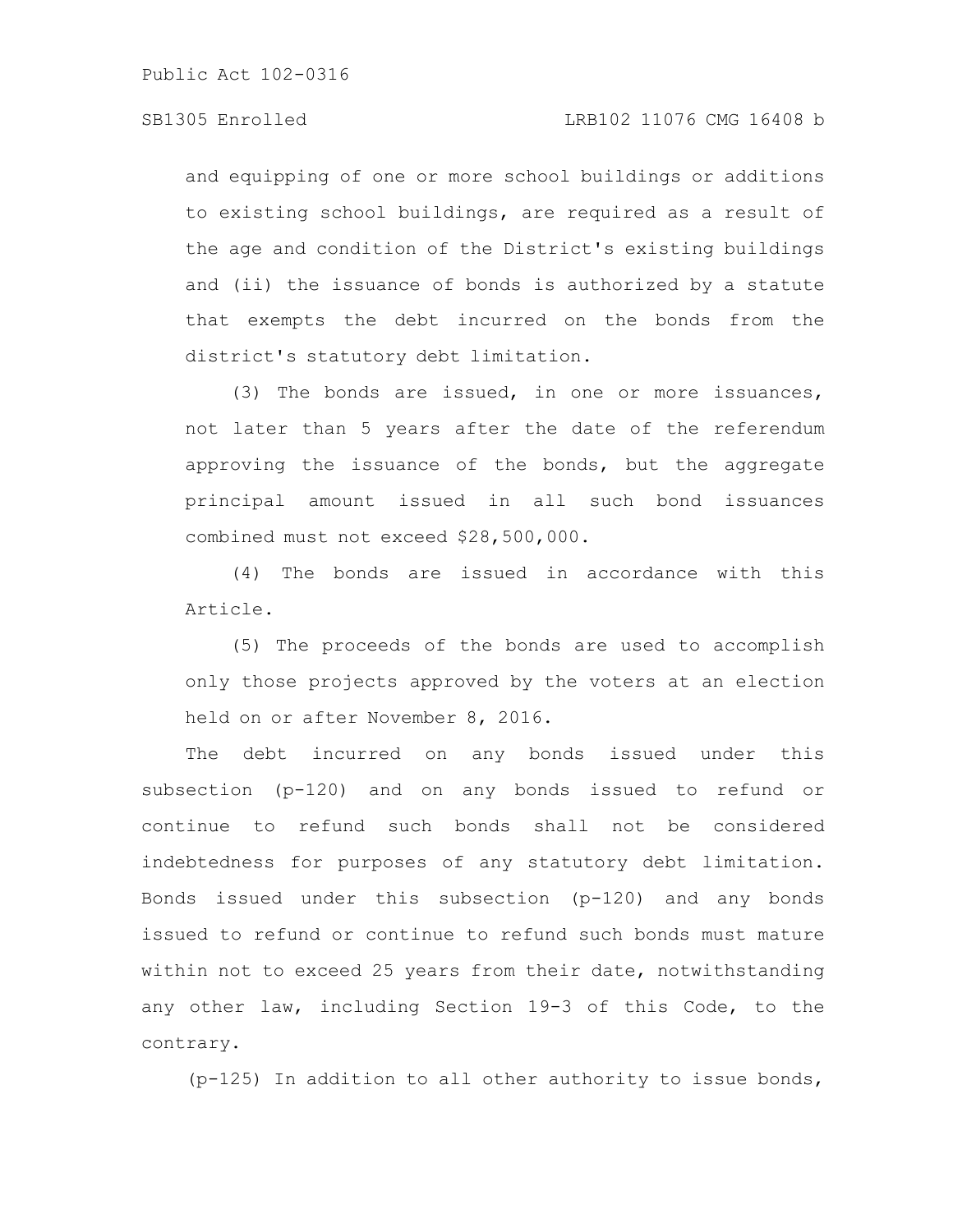Hillsboro Community Unit School District 3 may issue bonds with an aggregate principal amount not to exceed \$34,500,000, but only if all the following conditions are met:

(1) The voters of the district approve a proposition for the bond issuance at an election held on or after March 15, 2016.

(2) Prior to the issuance of the bonds, the school board determines, by resolution, that (i) altering, repairing, and equipping the high school agricultural/vocational building, demolishing the high school main, cafeteria, and gym buildings, building and equipping a school building, and improving sites are required as a result of the age and condition of the district's existing buildings and (ii) the issuance of bonds is authorized by a statute that exempts the debt incurred on the bonds from the district's statutory debt limitation.

(3) The bonds are issued, in one or more issuances, not later than 5 years after the date of the referendum approving the issuance of the bonds, but the aggregate principal amount issued in all such bond issuances combined must not exceed \$34,500,000.

(4) The bonds are issued in accordance with this Article.

(5) The proceeds of the bonds are used to accomplish only those projects approved by the voters at an election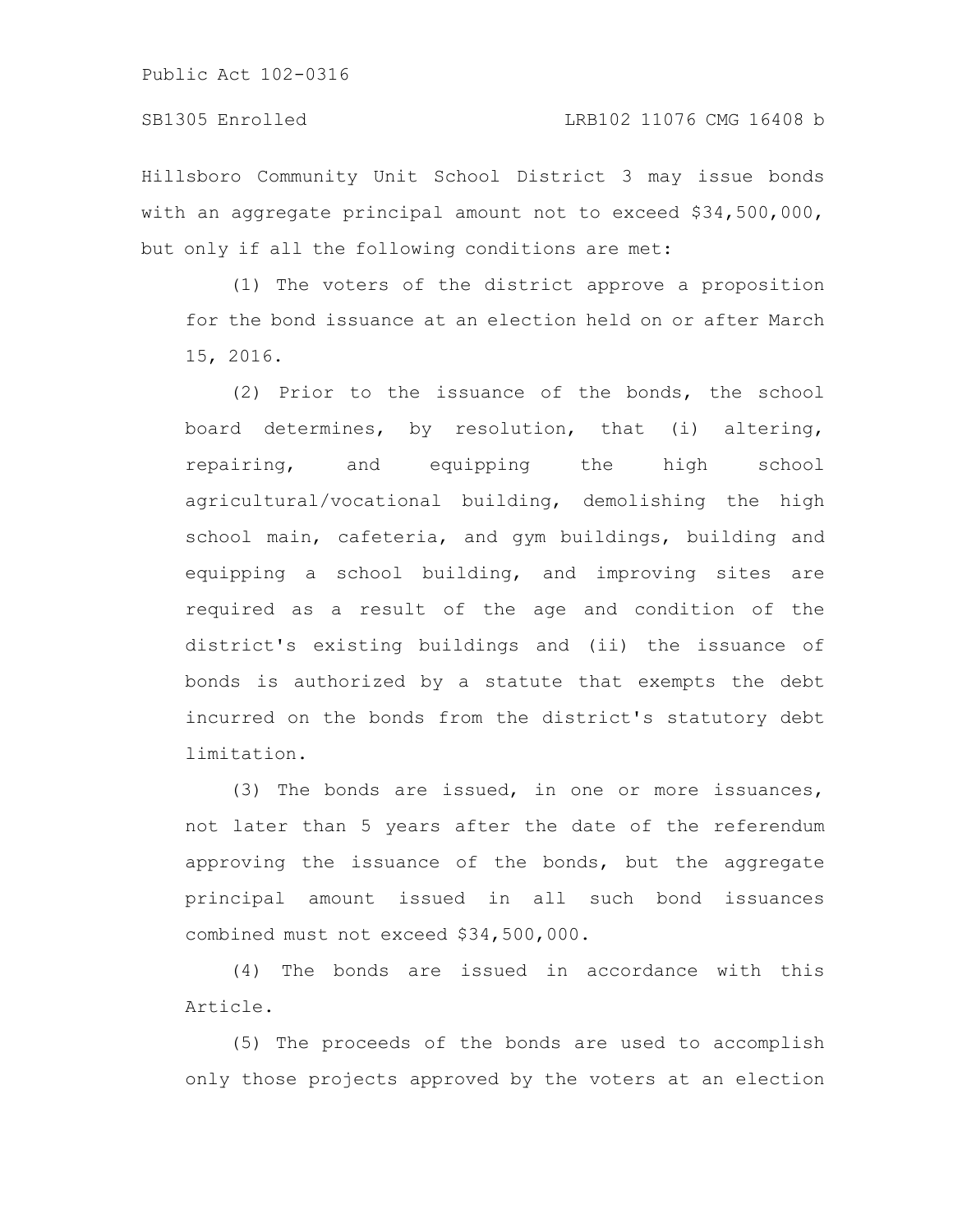held on or after March 15, 2016.

The debt incurred on any bonds issued under this subsection (p-125) and on any bonds issued to refund or continue to refund such bonds shall not be considered indebtedness for purposes of any statutory debt limitation. Bonds issued under this subsection (p-125) and any bonds issued to refund or continue to refund such bonds must mature within not to exceed 25 years from their date, notwithstanding any other law, including Section 19-3 of this Code, to the contrary.

(p-130) In addition to all other authority to issue bonds, Waltham Community Consolidated School District 185 may incur indebtedness in an aggregate principal amount not to exceed \$9,500,000 to build and equip a new school building and improve the site thereof, but only if all the following conditions are met:

(1) A majority of the voters of the district voting on an advisory question voted in favor of the question regarding the use of funding sources to build a new school building without increasing property tax rates at the general election held on November 8, 2016.

(2) Prior to incurring the debt, the school board enters into intergovernmental agreements with the City of LaSalle to pledge moneys in a special tax allocation fund associated with tax increment financing districts LaSalle I and LaSalle III and with the Village of Utica to pledge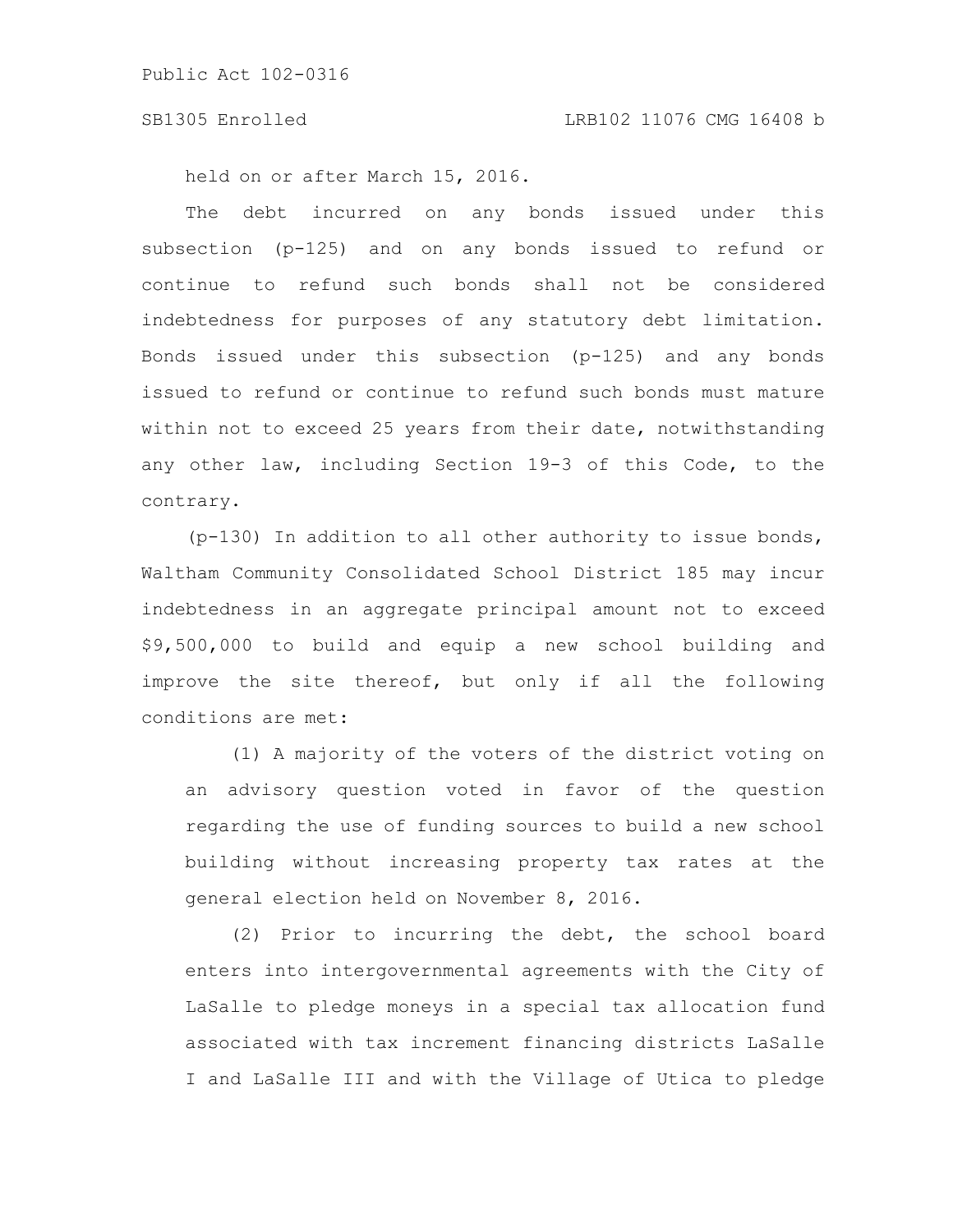moneys in a special tax allocation fund associated with tax increment financing district Utica I for the purposes of repaying the debt issued pursuant to this subsection (p-130). Notwithstanding any other provision of law to the contrary, the intergovernmental agreement may extend these tax increment financing districts as necessary to ensure repayment of the debt.

(3) Prior to incurring the debt, the school board determines, by resolution, that (i) the building and equipping of a new school building is required as a result of the age and condition of the district's existing buildings and (ii) the debt is authorized by a statute that exempts the debt from the district's statutory debt limitation.

(4) The debt is incurred, in one or more issuances, not later than January 1, 2021, and the aggregate principal amount of debt issued in all such issuances combined must not exceed \$9,500,000.

The debt incurred under this subsection (p-130) and on any bonds issued to pay, refund, or continue to refund such debt shall not be considered indebtedness for purposes of any statutory debt limitation. Debt issued under this subsection (p-130) and any bonds issued to pay, refund, or continue to refund such debt must mature within not to exceed 25 years from their date, notwithstanding any other law, including Section 19-11 of this Code and subsection (b) of Section 17 of the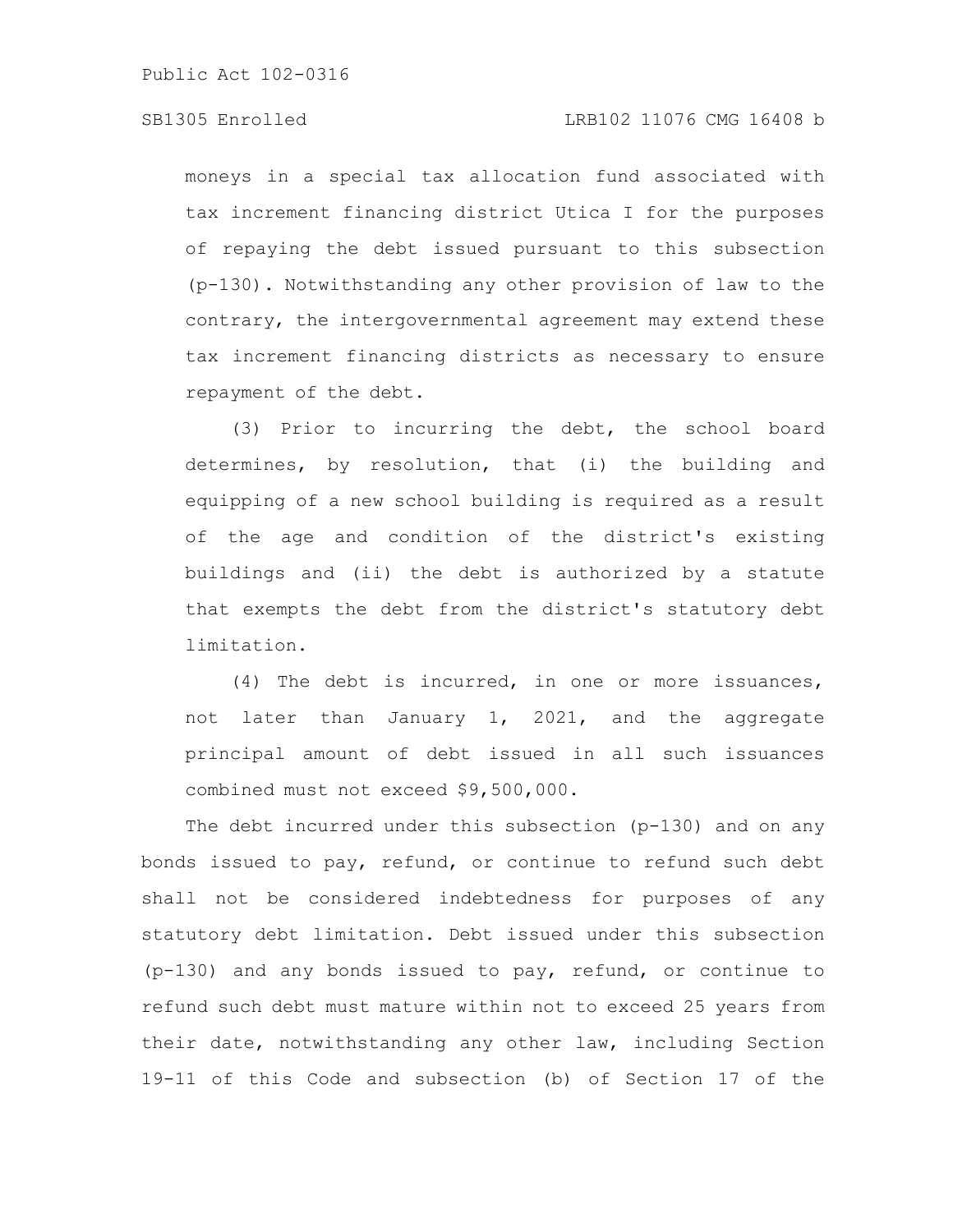Local Government Debt Reform Act, to the contrary.

(p-133) Notwithstanding the provisions of subsection (a) of this Section or of any other law, bonds heretofore or hereafter issued by East Prairie School District 73 with an aggregate principal amount not to exceed \$47,353,147 and approved by the voters of the district at the general election held on November 8, 2016, and any bonds issued to refund or continue to refund the bonds, shall not be considered indebtedness for the purposes of any statutory debt limitation and may mature within not to exceed 25 years from their date, notwithstanding any other law, including Section 19-3 of this Code, to the contrary.

(p-135) In addition to all other authority to issue bonds, Brookfield LaGrange Park School District Number 95 may issue bonds with an aggregate principal amount not to exceed \$20,000,000, but only if all the following conditions are met:

(1) The voters of the district approve a proposition for the bond issuance at an election held on or after April 4, 2017.

(2) Prior to the issuance of the bonds, the school board determines, by resolution, that (i) the additions and renovations to the Brook Park Elementary and S. E. Gross Middle School buildings are required to accommodate enrollment growth, replace outdated facilities, and create spaces consistent with 21st century learning and (ii) the issuance of the bonds is authorized by a statute that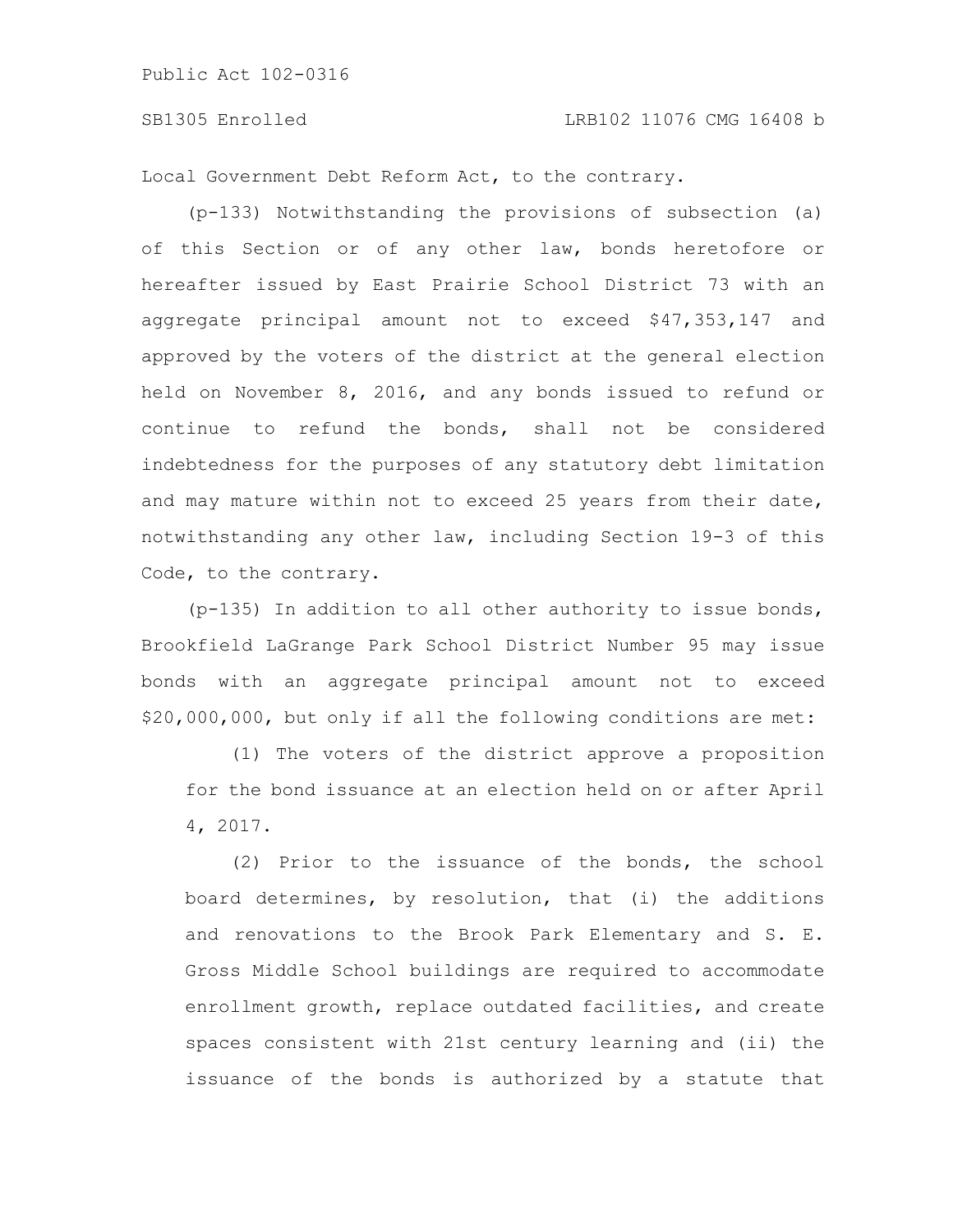exempts the debt incurred on the bonds from the district's statutory debt limitation.

(3) The bonds are issued, in one or more issuances, not later than 5 years after the date of the referendum approving the issuance of the bonds, but the aggregate principal amount issued in all such bond issuances combined must not exceed \$20,000,000.

(4) The bonds are issued in accordance with this Article.

(5) The proceeds of the bonds are used to accomplish only those projects approved by the voters at an election held on or after April 4, 2017.

The debt incurred on any bonds issued under this subsection (p-135) and on any bonds issued to refund or continue to refund such bonds shall not be considered indebtedness for purposes of any statutory debt limitation.

(p-140) The debt incurred on any bonds issued by Wolf Branch School District 113 under Section 17-2.11 of this Code for the purpose of repairing or replacing all or a portion of a school building that has been damaged by mine subsidence in an aggregate principal amount not to exceed \$17,500,000 and on any bonds issued to refund or continue to refund those bonds shall not be considered indebtedness for purposes of any statutory debt limitation and must mature no later than 25 years from the date of issuance, notwithstanding any other provision of law to the contrary, including Section 19-3 of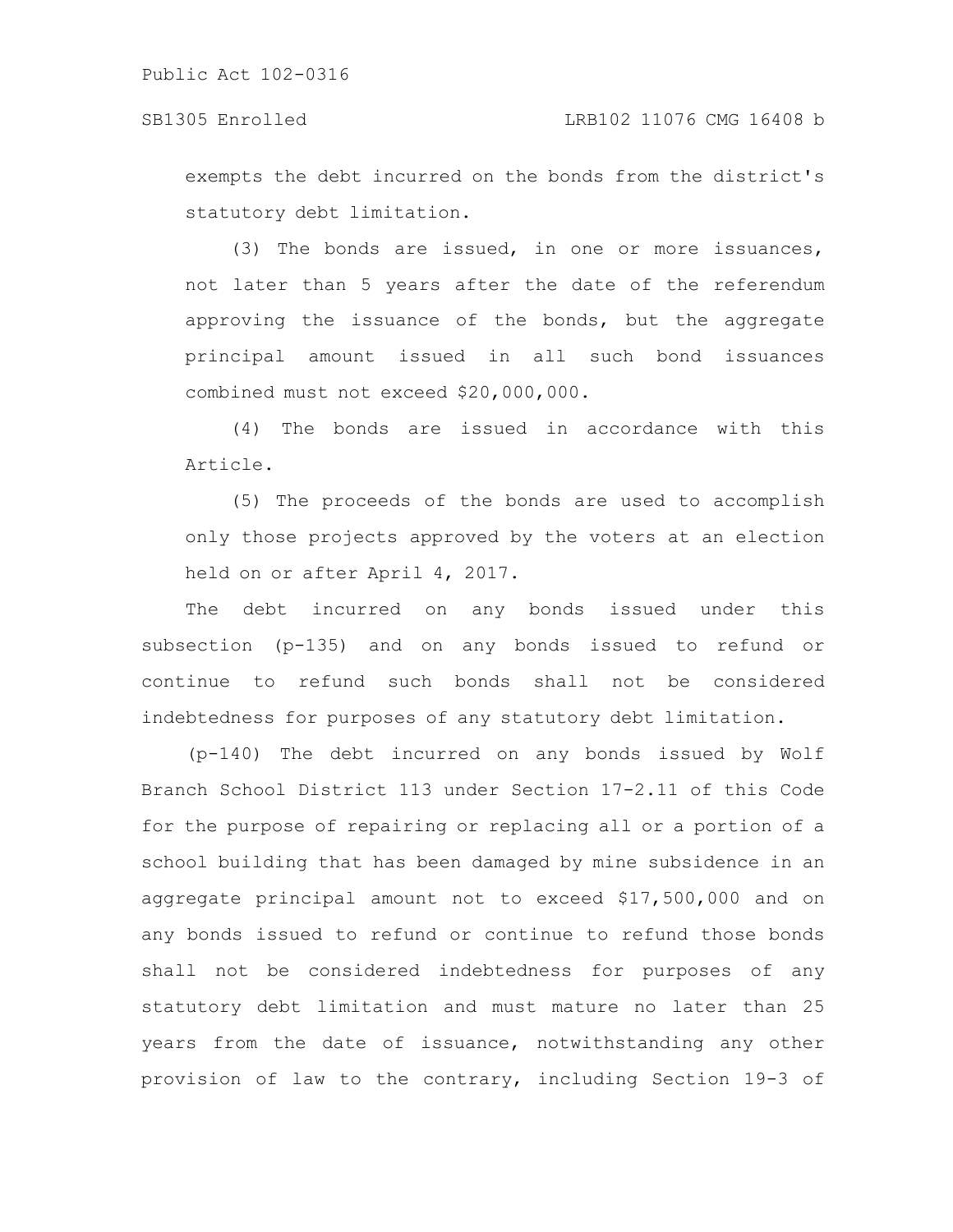this Code. The maximum allowable amount of debt exempt from statutory debt limitations under this subsection (p-140) shall be reduced by an amount equal to any grants awarded by the State Board of Education or Capital Development Board for the explicit purpose of repairing or reconstructing a school building damaged by mine subsidence.

(p-145) In addition to all other authority to issue bonds, Greenview Community Unit School District 200 may issue bonds with an aggregate principal amount not to exceed \$3,500,000, but only if all of the following conditions are met:

(1) The voters of the district approve a proposition for the bond issuance at an election held on March 17, 2020.

(2) Prior to the issuance of the bonds, the school board determines, by resolution, that the bonding is necessary for construction and expansion of the district's kindergarten through grade 12 facility.

(3) The bonds are issued, in one or more issuances, not later than 5 years after the date of the referendum approving the issuance of the bonds, but the aggregate principal amount issued in all such bond issuances combined must not exceed \$3,500,000.

(4) The bonds are issued in accordance with this Article.

(5) The proceeds of the bonds are used to accomplish only the projects approved by the voters at an election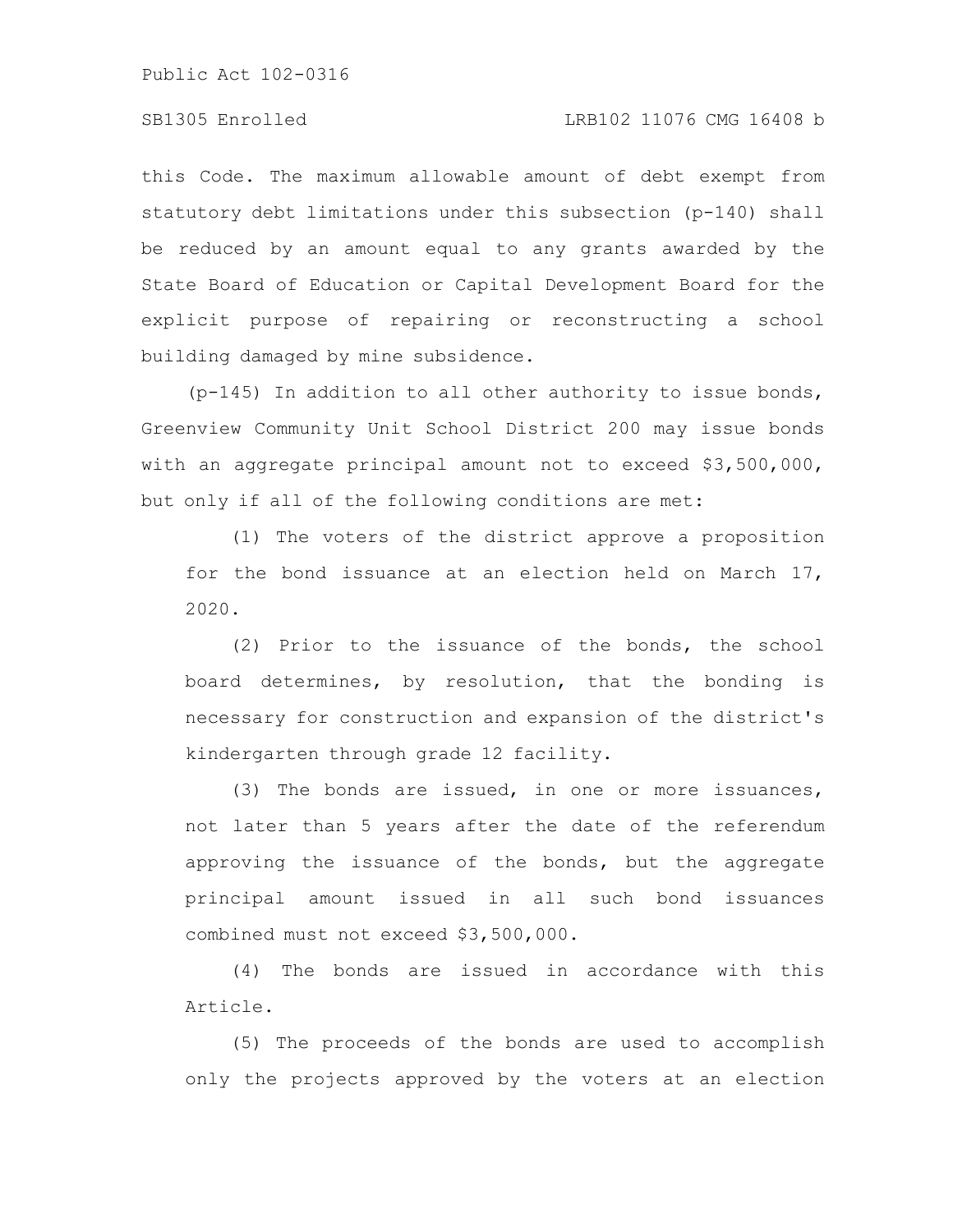held on March 17, 2020.

The debt incurred on any bonds issued under this subsection (p-145) and on any bonds issued to refund or continue to refund such bonds shall not be considered indebtedness for purposes of any statutory debt limitation. Bonds issued under this subsection (p-145) and any bonds issued to refund or continue to refund such bonds must mature within not to exceed 25 years from their date, notwithstanding any other law, including Section 19-3 of this Code, to the contrary.

(p-150) In addition to all other authority to issue bonds, Komarek School District 94 may issue bonds with an aggregate principal amount not to exceed \$20,800,000, but only if all of the following conditions are met:

(1) The voters of the district approve a proposition for the bond issuance at an election held on or after March 17, 2020.

(2) Prior to the issuance of the bonds, the school board determines, by resolution, that (i) building and equipping additions to, altering, repairing, equipping, or demolishing a portion of, or improving the site of the district's existing school building is required as a result of the age and condition of the existing building and (ii) the issuance of the bonds is authorized by a statute that exempts the debt incurred on the bonds from the district's statutory debt limitation.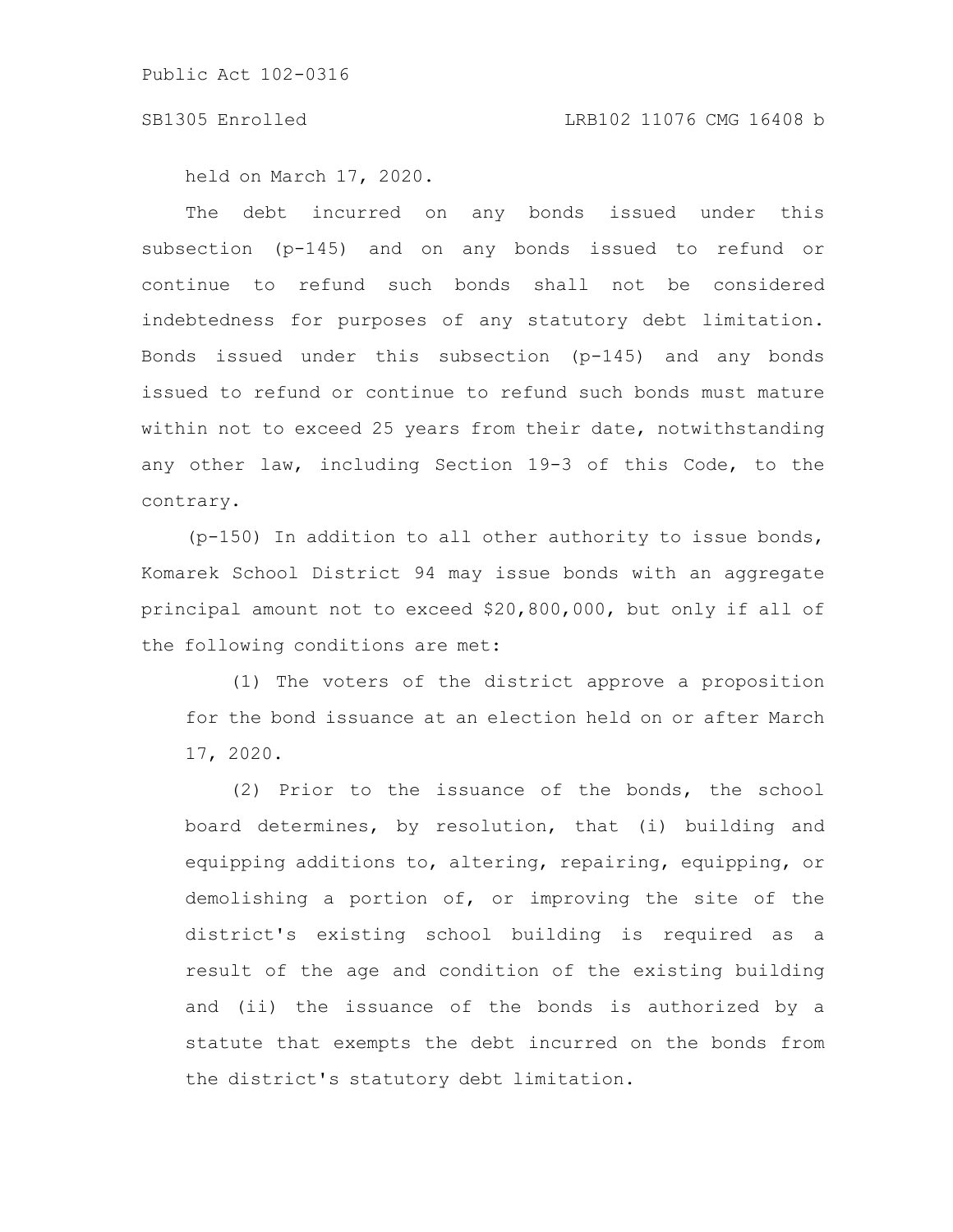#### SB1305 Enrolled LRB102 11076 CMG 16408 b

(3) The bonds are issued, in one or more issuances, no later than 5 years after the date of the referendum approving the issuance of the bonds, but the aggregate principal amount issued in all of the bond issuances combined may not exceed \$20,800,000.

(4) The bonds are issued in accordance with this Article.

(5) The proceeds of the bonds are used to accomplish only those projects approved by the voters at an election held on or after March 17, 2020.

The debt incurred on any bonds issued under this subsection (p-150) and on any bonds issued to refund or continue to refund those bonds may not be considered indebtedness for purposes of any statutory debt limitation. Notwithstanding any other law to the contrary, including Section 19-3, bonds issued under this subsection (p-150) and any bonds issued to refund or continue to refund those bonds must mature within 30 years from their date of issuance.

(p-155) In addition to all other authority to issue bonds, Williamsville Community Unit School District 15 may issue bonds with an aggregate principal amount not to exceed \$40,000,000, but only if all of the following conditions are met:

(1) The voters of the school district approve a proposition for the bond issuance at an election held on March 17, 2020.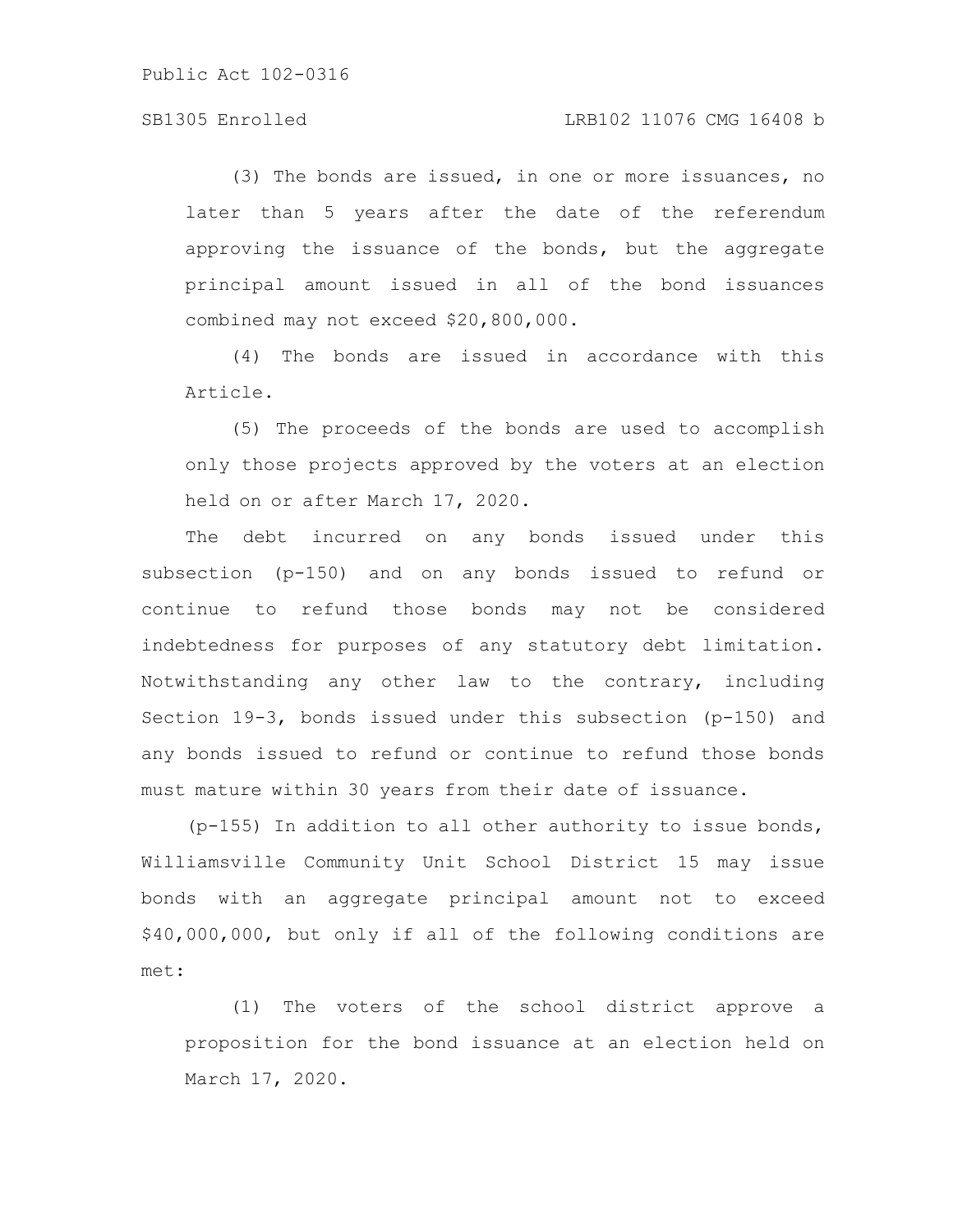(2) Prior to the issuance of the bonds, the school board determines, by resolution, that the projects set forth in the proposition for the bond issuance were and are required because of the age and condition of the school district's existing school buildings.

(3) The bonds are issued, in one or more issuances, not later than 5 years after the date of the referendum approving the issuance of the bonds, but the aggregate principal amount issued in all such bond issuances combined must not exceed \$40,000,000.

(4) The bonds are issued in accordance with this Article.

(5) The proceeds of the bonds are used to accomplish only the projects approved by the voters at an election held on March 17, 2020.

The debt incurred on any bonds issued under this subsection (p-155) and on any bonds issued to refund or continue to refund such bonds shall not be considered indebtedness for purposes of any statutory debt limitation. Bonds issued under this subsection (p-155) and any bonds issued to refund or continue to refund such bonds must mature within not to exceed 25 years from their date, notwithstanding any other law, including Section 19-3 of this Code, to the contrary.

(p-160) In addition to all other authority to issue bonds, Berkeley School District 87 may issue bonds with an aggregate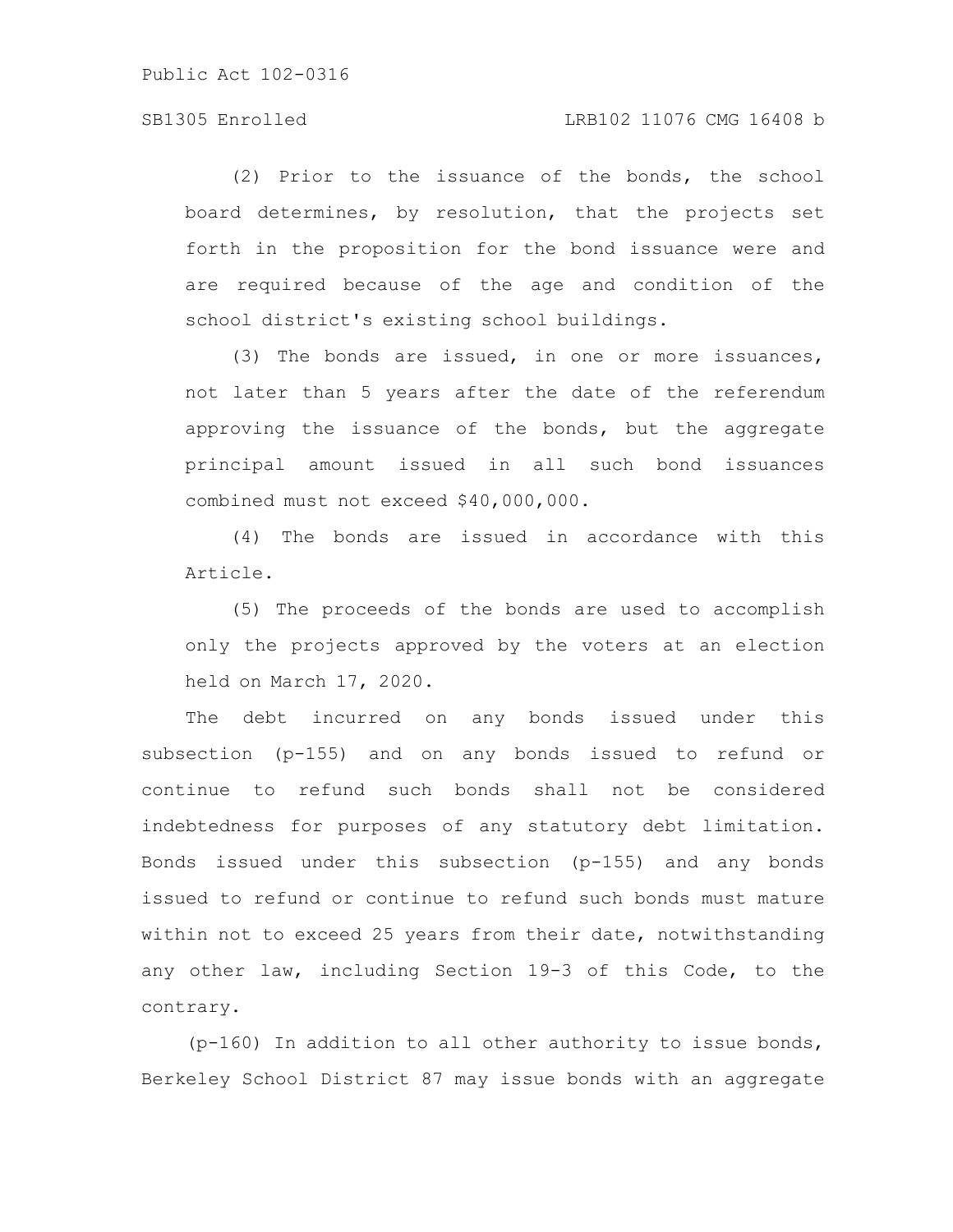principal amount not to exceed \$105,000,000, but only if all of the following conditions are met:

(1) The voters of the district approve a proposition for the bond issuance at the general primary election held on March 17, 2020.

(2) Prior to the issuance of the bonds, the school board determines, by resolution, that (i) building and equipping a school building to replace the Sunnyside Intermediate and MacArthur Middle School buildings; building and equipping additions to and altering, repairing, and equipping the Riley Intermediate and Northlake Middle School buildings; altering, repairing, and equipping the Whittier Primary and Jefferson Primary School buildings; improving sites; renovating instructional spaces; providing STEM (science, technology, engineering, and mathematics) labs; and constructing life safety, security, and infrastructure improvements are required to replace outdated facilities and to provide safe spaces consistent with 21st century learning and (ii) the issuance of bonds is authorized by a statute that exempts the debt incurred on the bonds from the district's statutory debt limitation.

(3) The bonds are issued, in one or more issuances, not later than 5 years after the date of the referendum approving the issuance of the bonds, but the aggregate principal amount issued in all such bond issuances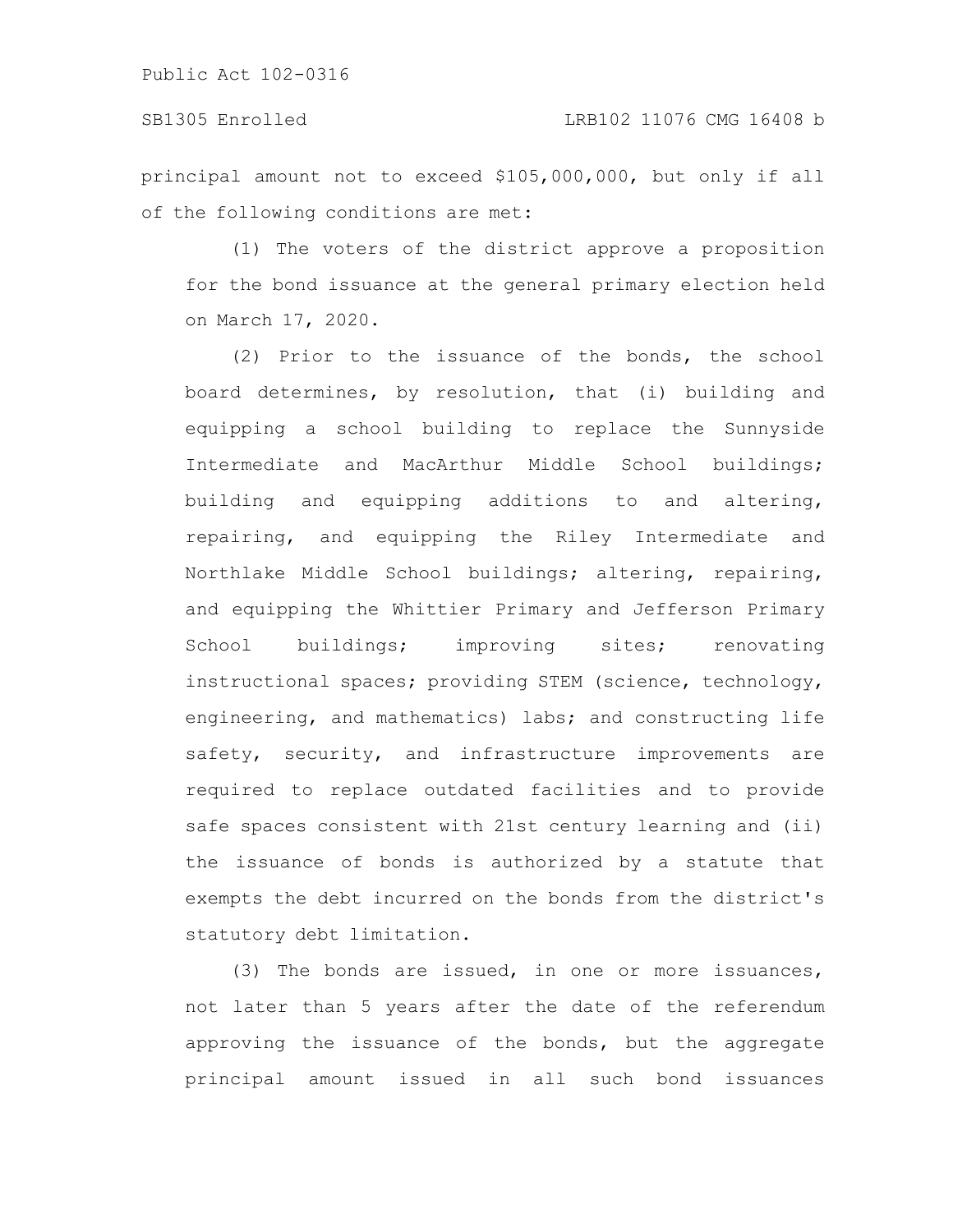#### SB1305 Enrolled LRB102 11076 CMG 16408 b

combined must not exceed \$105,000,000.

(4) The bonds are issued in accordance with this Article.

(5) The proceeds of the bonds are used to accomplish only those projects approved by the voters at the general primary election held on March 17, 2020.

The debt incurred on any bonds issued under this subsection (p-160) and on any bonds issued to refund or continue to refund such bonds shall not be considered indebtedness for purposes of any statutory debt limitation.

 $(p-165)$  In addition to all other authority to issue bonds, Elmwood Park Community Unit School District 401 may issue bonds with an aggregate principal amount not to exceed \$55,000,000, but only if all of the following conditions are met:

(1) The voters of the district approve a proposition for the bond issuance at an election held on or after March 17, 2020.

(2) Prior to the issuance of the bonds, the school board determines, by resolution, that (i) the building and equipping of an addition to the John Mills Elementary School building; the renovating, altering, repairing, and equipping of the John Mills and Elmwood Elementary School buildings; the installation of safety and security improvements; and the improvement of school sites are required as a result of the age and condition of the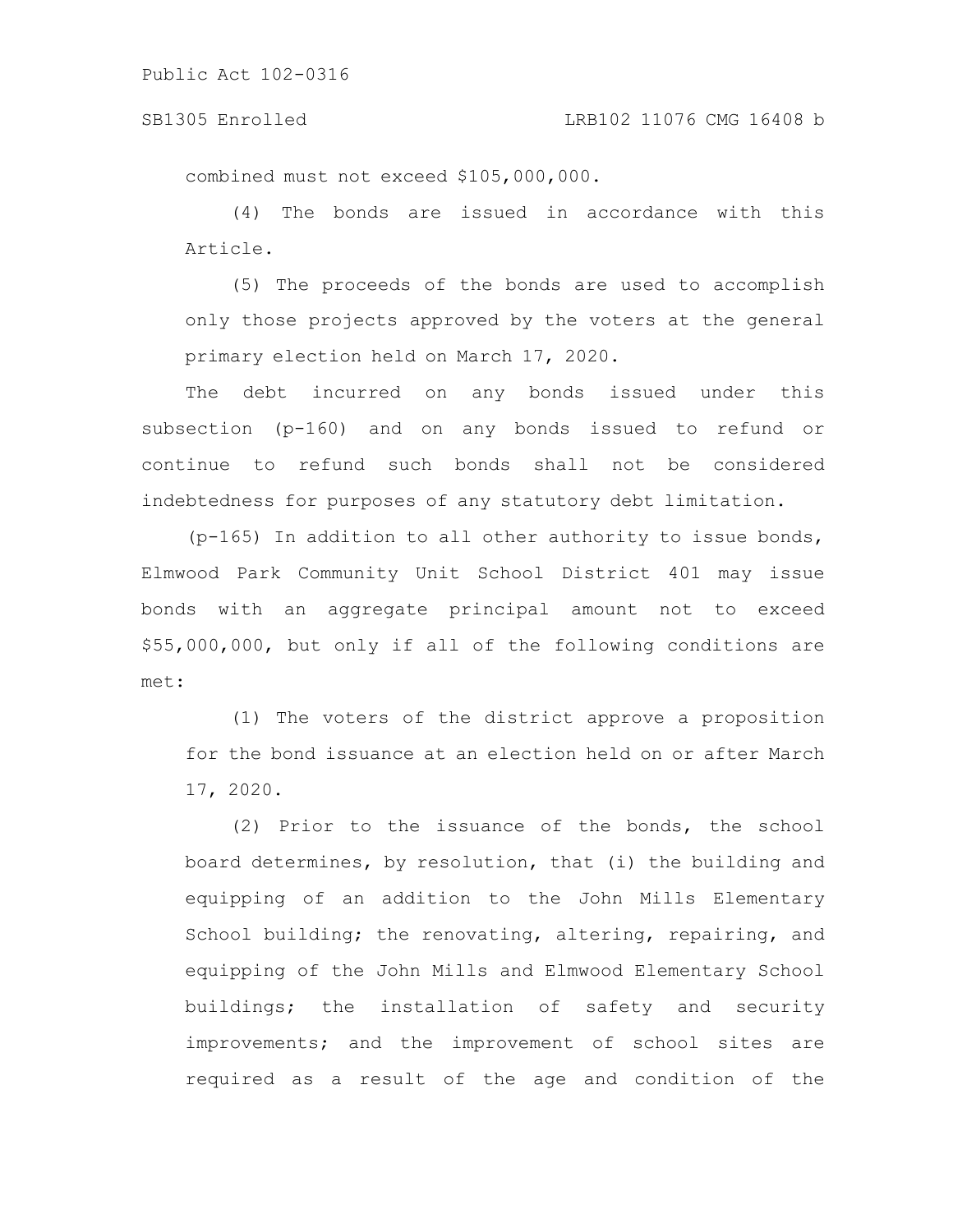district's existing school buildings and (ii) the issuance of bonds is authorized by a statute that exempts the debt incurred on the bonds from the district's statutory debt limitation.

(3) The bonds are issued, in one or more issuances, not later than 5 years after the date of the referendum approving the issuance of the bonds, but the aggregate principal amount issued in all such bond issuances combined must not exceed \$55,000,000.

(4) The bonds are issued in accordance with this Article.

(5) The proceeds of the bonds are used to accomplish only the projects approved by the voters at an election held on or after March 17, 2020.

The debt incurred on any bonds issued under this subsection (p-165) and on any bonds issued to refund or continue to refund such bonds shall not be considered indebtedness for purposes of any statutory debt limitation. Bonds issued under this subsection (p-165) and any bonds issued to refund or continue to refund such bonds must mature within not to exceed 25 years from their date, notwithstanding any other law, including Section 19-3 of this Code, to the contrary.

(p-170) In addition to all other authority to issue bonds, Maroa-Forsyth Community Unit School District 2 may issue bonds with an aggregate principal amount not to exceed \$33,000,000,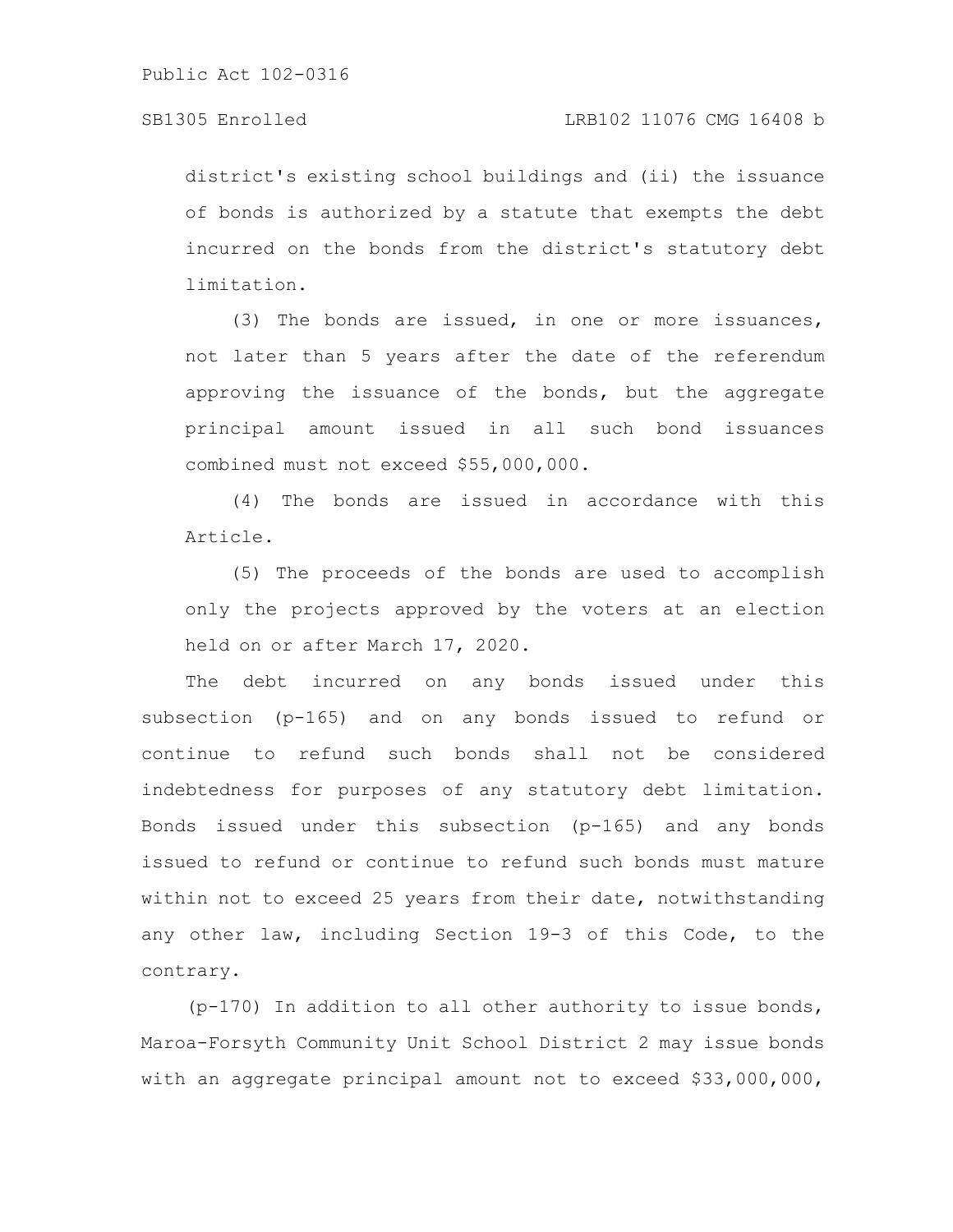SB1305 Enrolled LRB102 11076 CMG 16408 b

but only if all of the following conditions are met:

(1) The voters of the school district approve a proposition for the bond issuance at an election held on March 17, 2020.

(2) Prior to the issuance of the bonds, the school board determines, by resolution, that the projects set forth in the proposition for the bond issuance were and are required because of the age and condition of the school district's existing school buildings.

(3) The bonds are issued, in one or more issuances, not later than 5 years after the date of the referendum approving the issuance of the bonds, but the aggregate principal amount issued in all such bond issuances combined must not exceed \$33,000,000.

(4) The bonds are issued in accordance with this Article.

(5) The proceeds of the bonds are used to accomplish only the projects approved by the voters at an election held on March 17, 2020.

The debt incurred on any bonds issued under this subsection (p-170) and on any bonds issued to refund or continue to refund such bonds shall not be considered indebtedness for purposes of any statutory debt limitation. Bonds issued under this subsection (p-170) and any bonds issued to refund or continue to refund such bonds must mature within not to exceed 25 years from their date, notwithstanding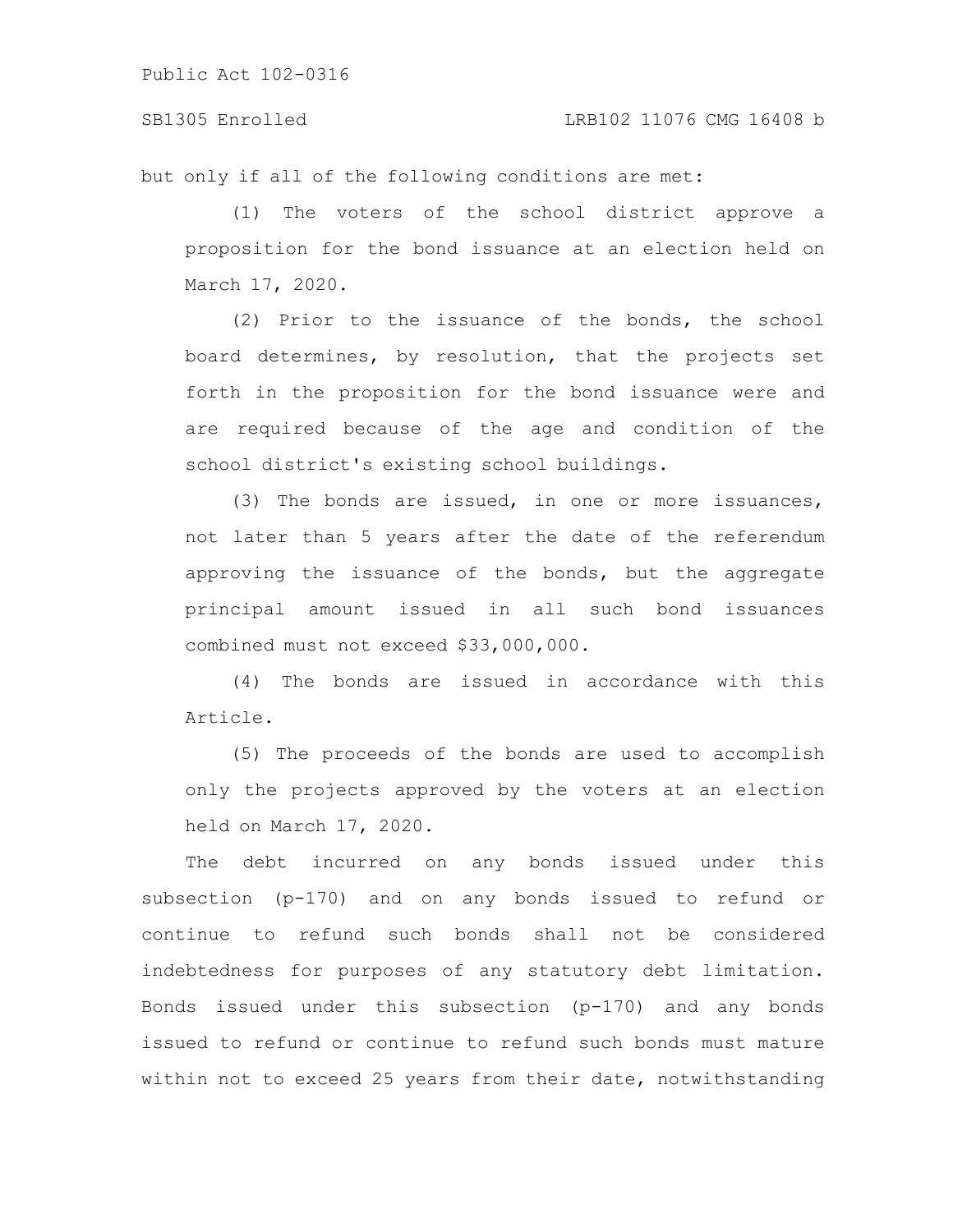any other law, including Section 19-3 of this Code, to the contrary.

(p-175) In addition to all other authority to issue bonds, Schiller Park School District 81 may issue bonds with an aggregate principal amount not to exceed \$30,000,000, but only if all of the following conditions are met:

(1) The voters of the district approve a proposition for the bond issuance at an election held on or after March 17, 2020.

(2) Prior to the issuance of the bonds, the school board determines, by resolution, that (i) building and equipping a school building to replace the Washington Elementary School building, installing fire suppression systems, security systems, and federal Americans with Disability Act of 1990 compliance measures, acquiring land, and improving the site are required to accommodate enrollment growth, replace an outdated facility, and create spaces consistent with 21st century learning and (ii) the issuance of bonds is authorized by a statute that exempts the debt incurred on the bonds from the district's statutory debt limitation.

(3) The bonds are issued, in one or more issuances, not later than 5 years after the date of the referendum approving the issuance of the bonds, but the aggregate principal amount issued in all such bond issuances combined must not exceed \$30,000,000.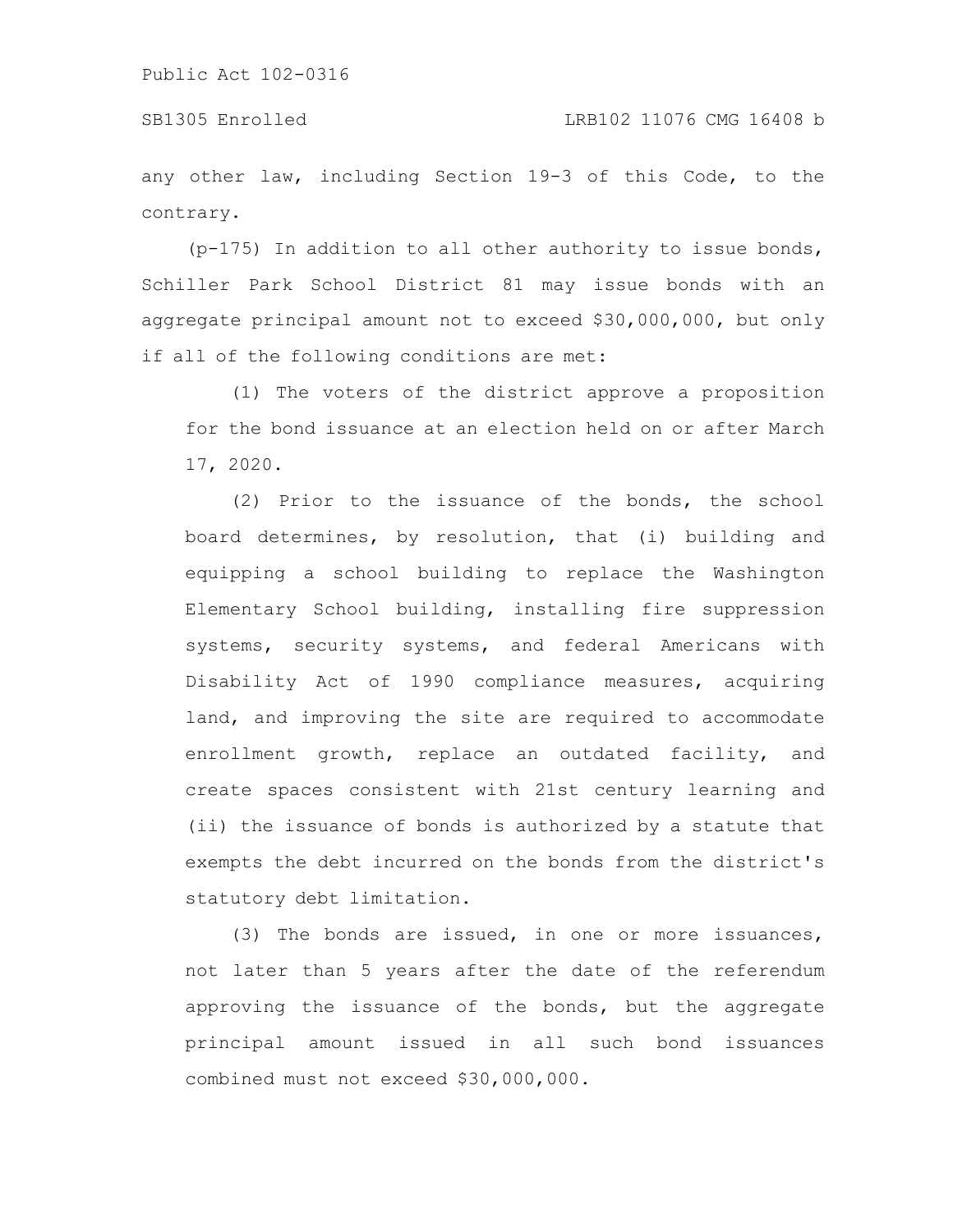# SB1305 Enrolled LRB102 11076 CMG 16408 b

(4) The bonds are issued in accordance with this Article.

(5) The proceeds of the bonds are used to accomplish only the projects approved by the voters at an election held on or after March 17, 2020.

The debt incurred on any bonds issued under this subsection (p-175) and on any bonds issued to refund or continue to refund such bonds shall not be considered indebtedness for purposes of any statutory debt limitation. Bonds issued under this subsection (p-175) and any bonds issued to refund or continue to refund such bonds must mature within not to exceed 27 years from their date, notwithstanding any other law, including Section 19-3 of this Code, to the contrary.

(p-180) In addition to all other authority to issue bonds, Iroquois County Community Unit School District 9 may issue bonds with an aggregate principal amount not to exceed \$17,125,000, but only if all of the following conditions are met:

(1) The voters of the district approve a proposition for the bond issuance at an election held on or after April 6, 2021.

(2) Prior to the issuance of the bonds, the school board determines, by resolution, that (i) building and equipping a new school building in the City of Watseka; altering, repairing, renovating, and equipping portions of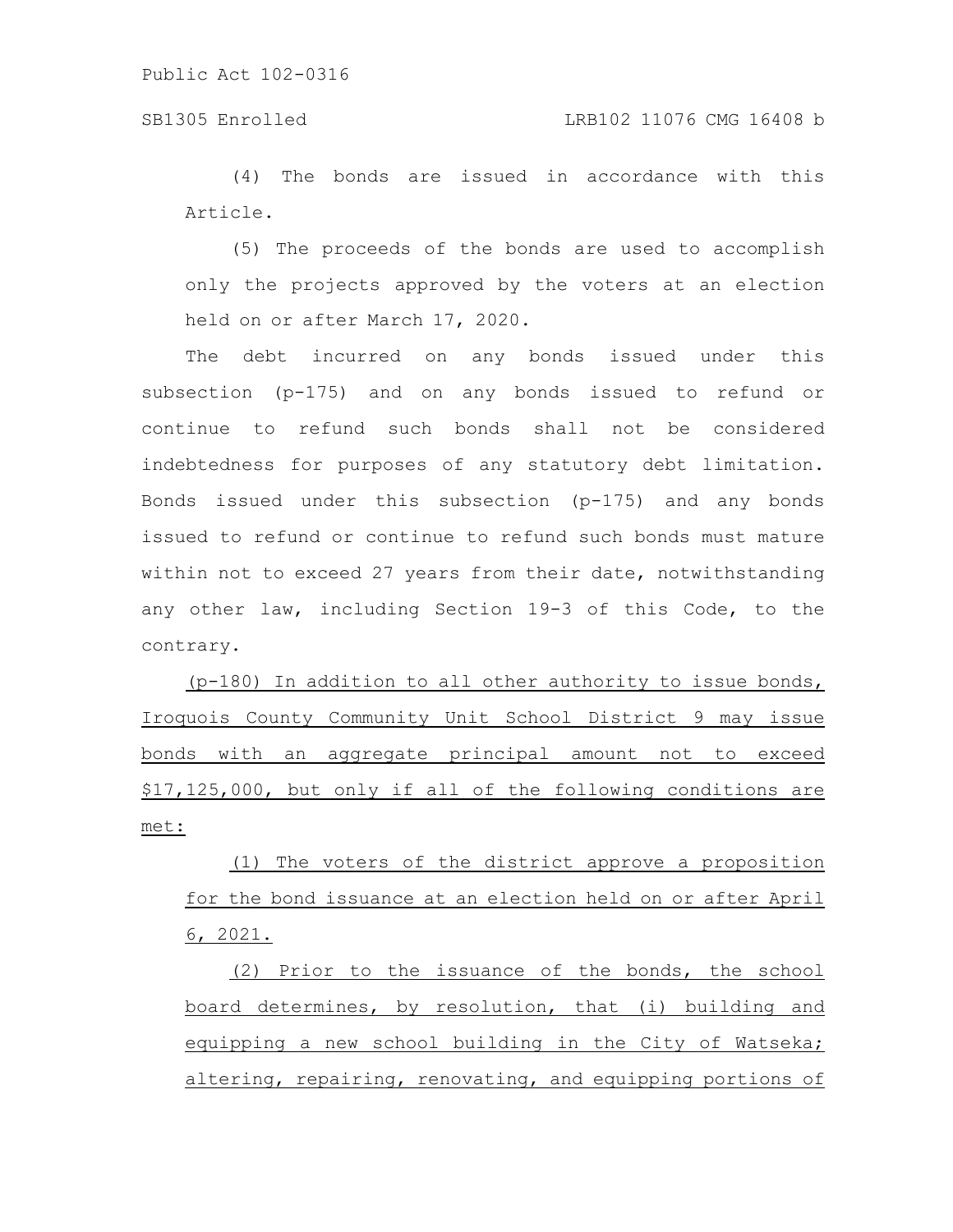the existing facilities of the district; and making site improvements is necessary because of the age and condition of the district's existing school facilities and (ii) the issuance of bonds is authorized by a statute that exempts the debt incurred on the bonds from the district's statutory debt limitation.

(3) The bonds are issued, in one or more issuances, not later than 5 years after the date of the referendum approving the issuance of the bonds, but the aggregate principal amount issued in all such bond issuances combined must not exceed \$17,125,000.

(4) The bonds are issued in accordance with this Article.

(5) The proceeds of the bonds are used to accomplish only the projects approved by the voters at an election held on or after April 6, 2021.

The debt incurred on any bonds issued under this subsection (p-180) and on any bonds issued to refund or continue to refund such bonds shall not be considered indebtedness for purposes of any statutory debt limitation. Bonds issued under this subsection (p-180) and any bonds issued to refund or continue to refund such bonds must mature within not to exceed 25 years from their date, notwithstanding any other law, including Section 19-3 of this Code, to the contrary.

(p-185) In addition to all other authority to issue bonds,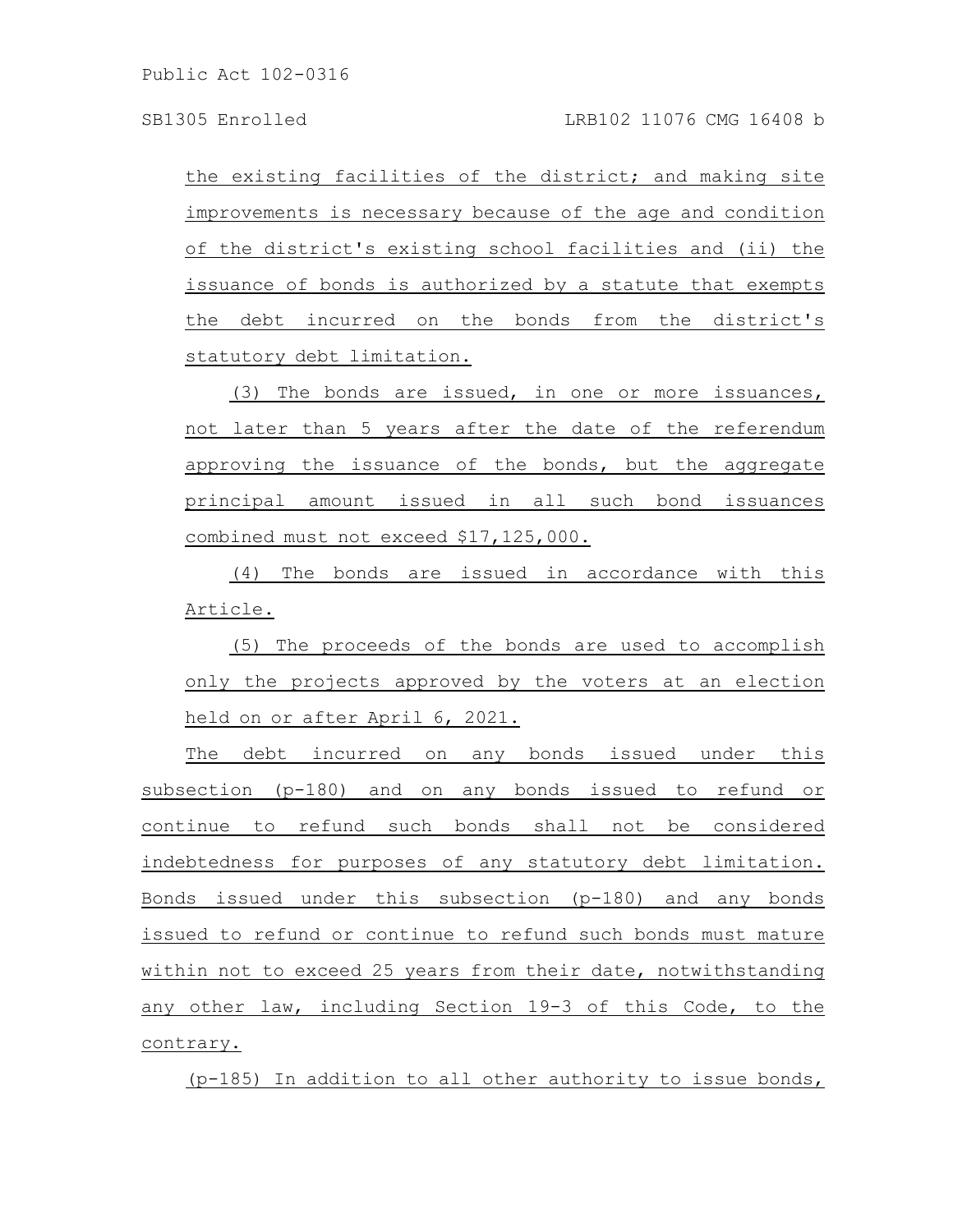Field Community Consolidated School District 3 may issue bonds with an aggregate principal amount not to exceed \$2,600,000, but only if all of the following conditions are met:

(1) The voters of the district approve a proposition for the bond issuance at an election held on or after April 6, 2021.

(2) Prior to the issuance of the bonds, the school board determines, by resolution, that (i) it is necessary to alter, repair, renovate, and equip the existing facilities of the district, including, but not limited to, roof replacement, lighting replacement, electrical upgrades, restroom repairs, and gym renovations, and make site improvements because of the age and condition of the district's existing school facilities and (ii) the issuance of bonds is authorized by a statute that exempts the debt incurred on the bonds from the district's statutory debt limitation.

(3) The bonds are issued, in one or more issuances, not later than 5 years after the date of the referendum approving the issuance of the bonds, but the aggregate principal amount issued in all such bond issuances combined must not exceed \$2,600,000.

(4) The bonds are issued in accordance with this Article.

(5) The proceeds of the bonds are used to accomplish only the projects approved by the voters at an election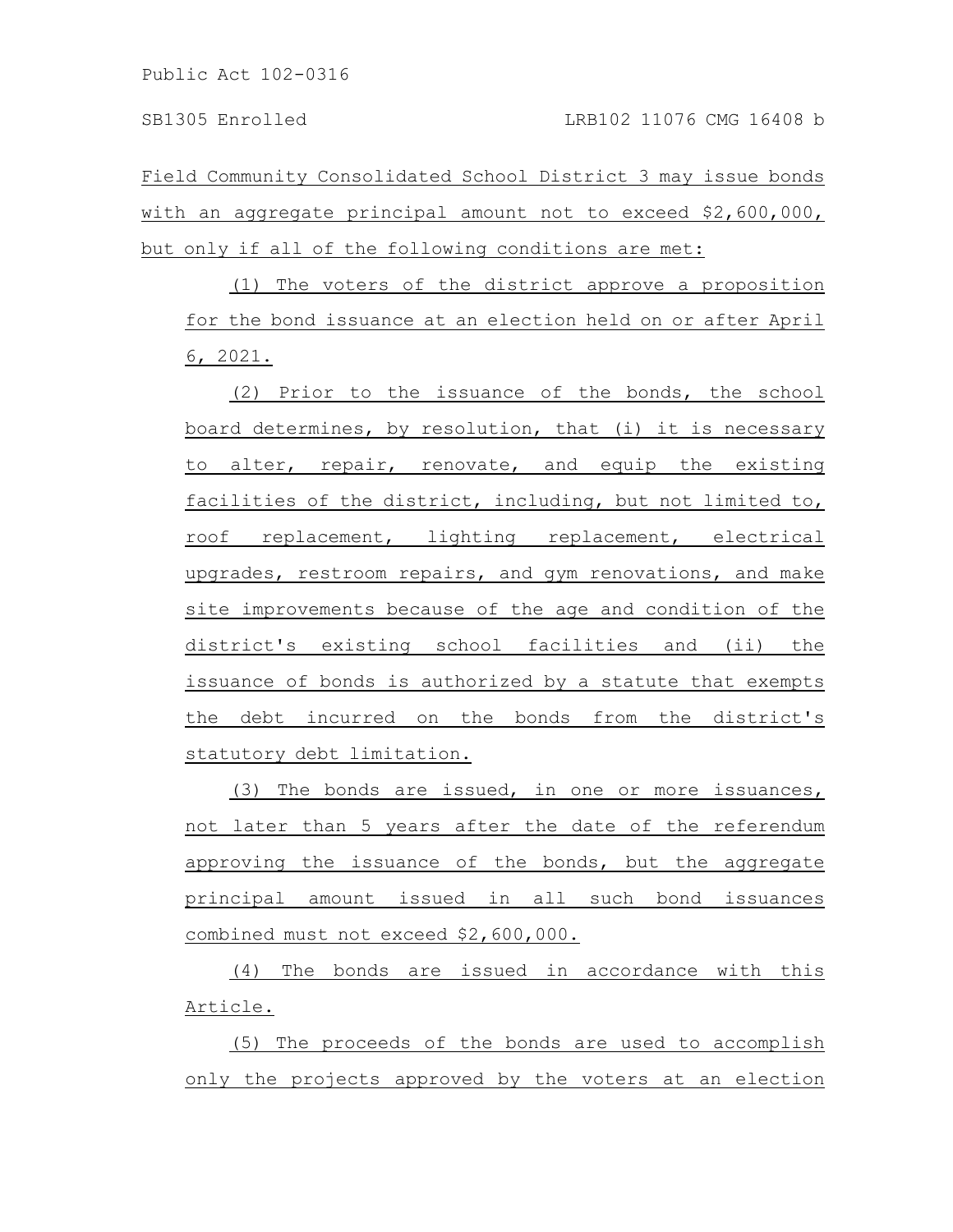held on or after April 6, 2021.

The debt incurred on any bonds issued under this subsection (p-185) and on any bonds issued to refund or continue to refund such bonds shall not be considered indebtedness for purposes of any statutory debt limitation. Bonds issued under this subsection (p-185) and any bonds issued to refund or continue to refund such bonds must mature within not to exceed 25 years from their date, notwithstanding any other law, including Section 19-3 of this Code, to the contrary.

(q) A school district must notify the State Board of Education prior to issuing any form of long-term or short-term debt that will result in outstanding debt that exceeds 75% of the debt limit specified in this Section or any other provision of law.

(Source: P.A. 100-531, eff. 9-22-17; 100-650, eff. 7-31-18; 100-863, eff. 8-14-18; 101-646, eff. 6-26-20.)

Section 10. The School Construction Law is amended by changing Section 5-40 as follows:

(105 ILCS 230/5-40)

Sec. 5-40. Supervision of school construction projects; green projects. The Capital Development Board shall exercise general supervision over school construction projects financed pursuant to this Article. School districts, however, must be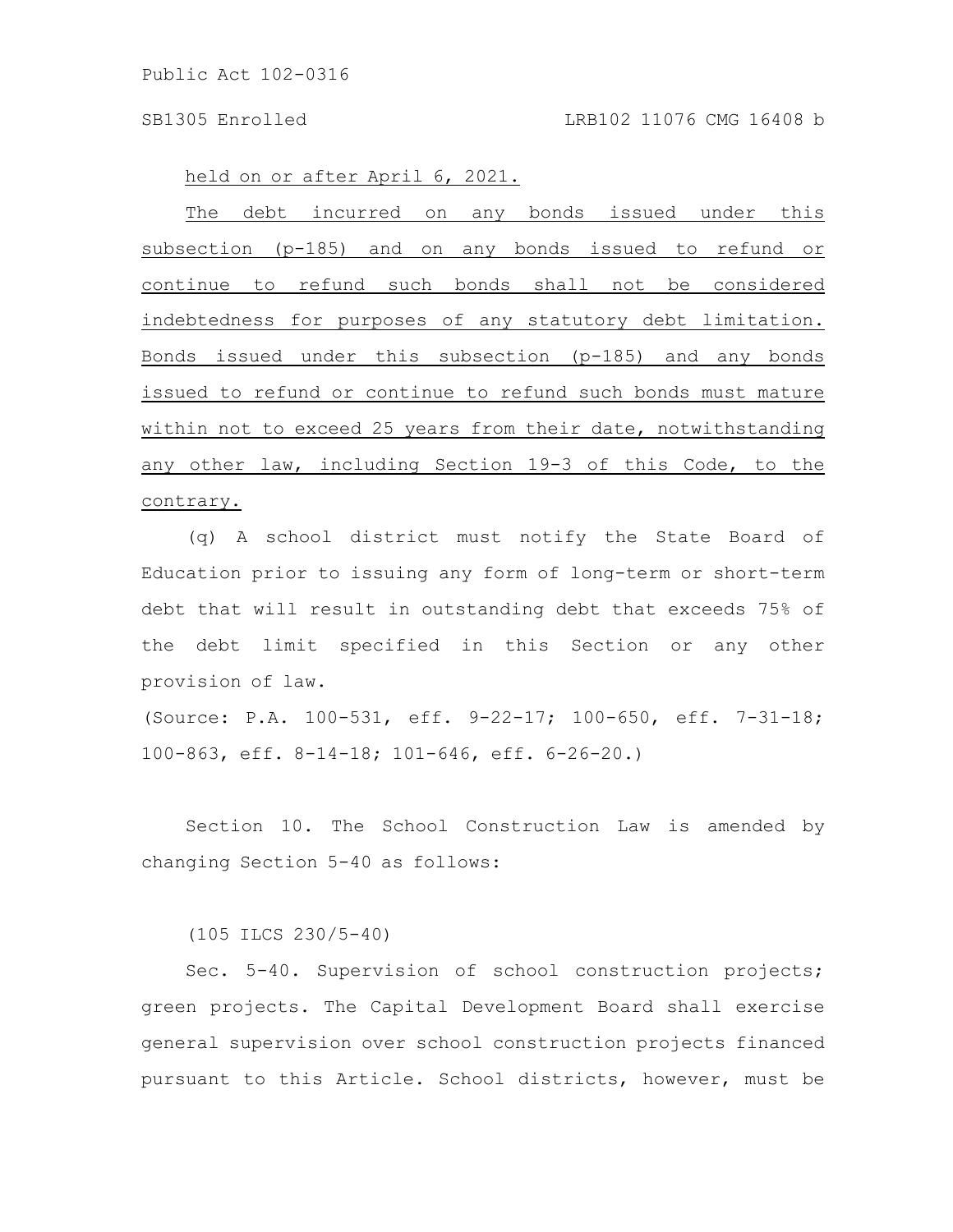allowed to choose the architect and engineer for their school construction projects, and no project may be disapproved by the State Board of Education or the Capital Development Board solely due to a school district's selection of an architect or engineer.

With respect to those school construction projects for which a school district first applies for a grant on or after July 1, 2007, the school construction project must receive certification from the United States Green Building Council's Leadership in Energy and Environmental Design Green Building Rating System or the Green Building Initiative's Green Globes Green Building Rating System or must meet green building standards of the Capital Development Board and its Green Building Advisory Committee. With respect to those school construction projects for which a school district applies for a grant on or after July 1, 2009, the school construction project must receive silver certification from the United States Green Building Council's Leadership in Energy and Environmental Design Green Building Rating System unless all of the following are met:

(1) (blank); the application submitt categorized as a capital need prioritized under of Section 5-30 of this Law;

(2) <u>(blank);</u> the renovation or replacement school construction project is less than 40% replacement project has been granted a waiver